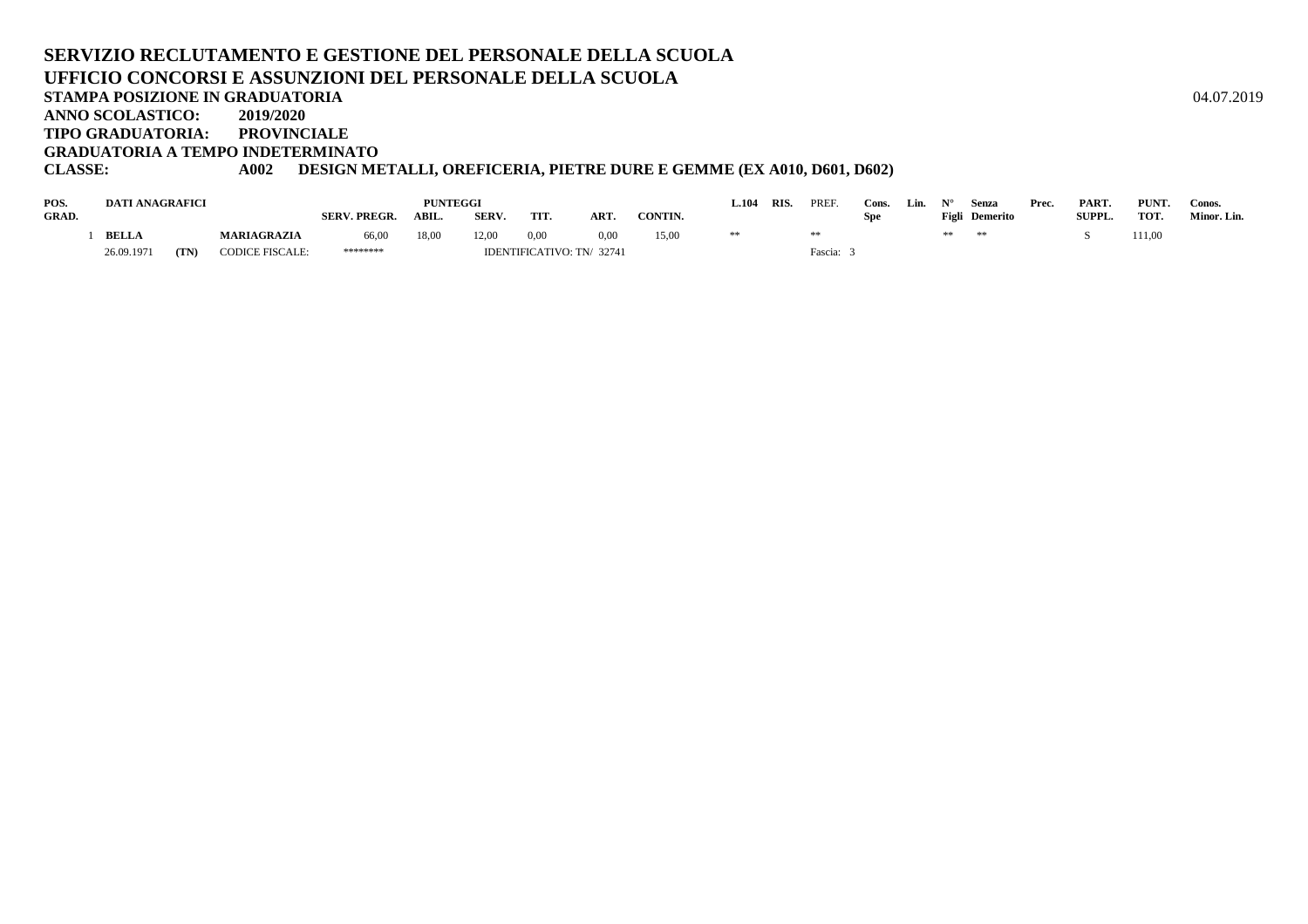#### **SERVIZIO RECLUTAMENTO E GESTIONE DEL PERSONALE DELLA SCUOLAUFFICIO CONCORSI E ASSUNZIONI DEL PERSONALE DELLA SCUOLASTAMPA POSIZIONE IN GRADUATORIA**A  $04.07.2019$ **ANNO SCOLASTICO: 2019/2020 TIPO GRADUATORIA: PROVINCIALE GRADUATORIA A TEMPO INDETERMINATOCLASSE: A013 DISCIPLINE LETTERARIE, LATINO E GRECO (EX A052)**

| POS.         | <b>DATI ANAGRAFICI</b> |                        |                     |       | 1.104 | RIS. | PREF.                     | Cons.   | Lin. |  | Senza   | Prec.      | PART. | PUNT.   | Conos.         |  |               |       |             |
|--------------|------------------------|------------------------|---------------------|-------|-------|------|---------------------------|---------|------|--|---------|------------|-------|---------|----------------|--|---------------|-------|-------------|
| <b>GRAD.</b> |                        |                        | <b>SERV. PREGR.</b> | ABIL. | SERV. | TIT. | ART.                      | CONTIN. |      |  |         | <b>Spe</b> |       |         | Figli Demerito |  | <b>SUPPL.</b> | тот.  | Minor. Lin. |
|              | <b>CURZEL</b>          | <b>ALESSIA</b>         | 0,00                | 42.00 | 27.00 | 0.00 | 0.00                      | 15,00   | **   |  | **      |            |       | **      | **             |  |               | 84,00 |             |
|              | 31.08.1979<br>(TN)     | <b>CODICE FISCALE:</b> | ********            |       |       |      | IDENTIFICATIVO: TN/ 33023 |         |      |  | Fascia: |            |       |         |                |  |               |       |             |
|              | SCARDICCHIA            | <b>STEFANO</b>         | 0.00                | 42.00 | 0.00  | 3,00 | 0.00                      | 0,00    | **   |  | **      |            |       | $IT$ ** | **             |  |               | 45,00 |             |
|              | 13.02.1975<br>(TN)     | <b>CODICE FISCALE:</b> | ********            |       |       |      | IDENTIFICATIVO: TN/ 26179 |         |      |  | Fascia: |            |       |         |                |  |               |       |             |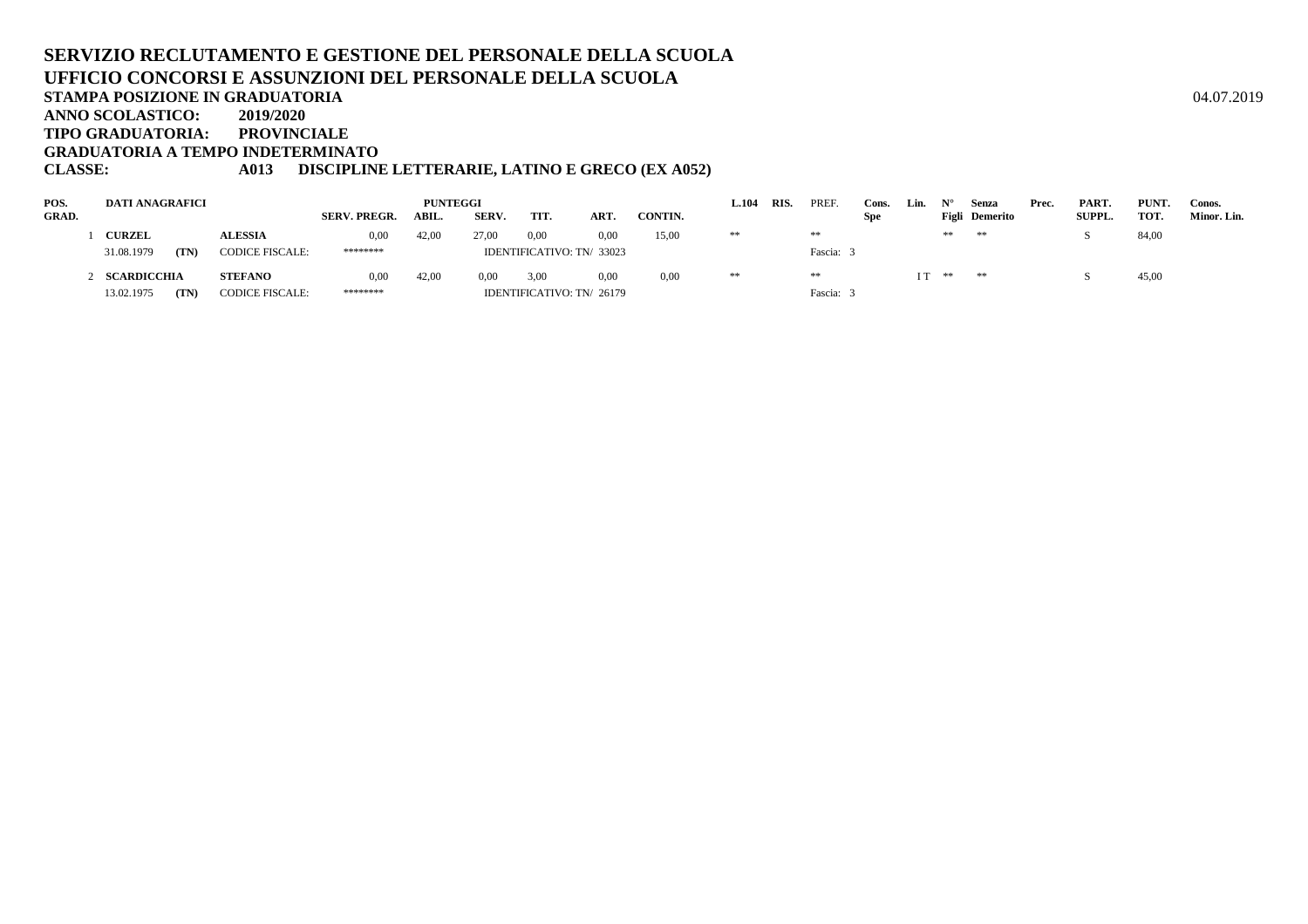#### **SERVIZIO RECLUTAMENTO E GESTIONE DEL PERSONALE DELLA SCUOLAUFFICIO CONCORSI E ASSUNZIONI DEL PERSONALE DELLA SCUOLASTAMPA POSIZIONE IN GRADUATORIA**A  $04.07.2019$ **ANNO SCOLASTICO: 2019/2020 TIPO GRADUATORIA: PROVINCIALEGRADUATORIA A TEMPO INDETERMINATO**

### **CLASSE: A016 DISEGNO ARTISTICO E MODELLAZIONE ODONTOTECNICA (EX A023, A027)**

| POS.         | <b>DATI ANAGRAFICI</b> |      |                        |                     | <b>PUNTEGGI</b> |             |                           |                |         | .104 | <b>RIS</b> | PREF    | Cons | Lin. |       | Senza    | Prec. | <b>PART</b>   | PUNT. | Conos.      |
|--------------|------------------------|------|------------------------|---------------------|-----------------|-------------|---------------------------|----------------|---------|------|------------|---------|------|------|-------|----------|-------|---------------|-------|-------------|
| <b>GRAD.</b> |                        |      |                        | <b>SERV. PREGR.</b> | ABIL.           | <b>SERV</b> | <b>TIT</b>                | ART.           | CONTIN. |      |            |         | Spe  |      | Figli | Demerito |       | <b>SUPPL.</b> | TOT.  | Minor. Lin. |
|              | <b>MAFFEI</b>          |      | <b>NDREA</b>           | 23,00               | 39,00           | 1,00        | 3,00                      | $0.00^{\circ}$ | 15,00   |      |            |         |      |      | **    | **       |       |               | 81,00 |             |
|              | 02.09.1969             | (BZ) | <b>CODICE FISCALE:</b> | ********            |                 |             | IDENTIFICATIVO: TN/ 33150 |                |         |      |            | Fascia: |      |      |       |          |       |               |       |             |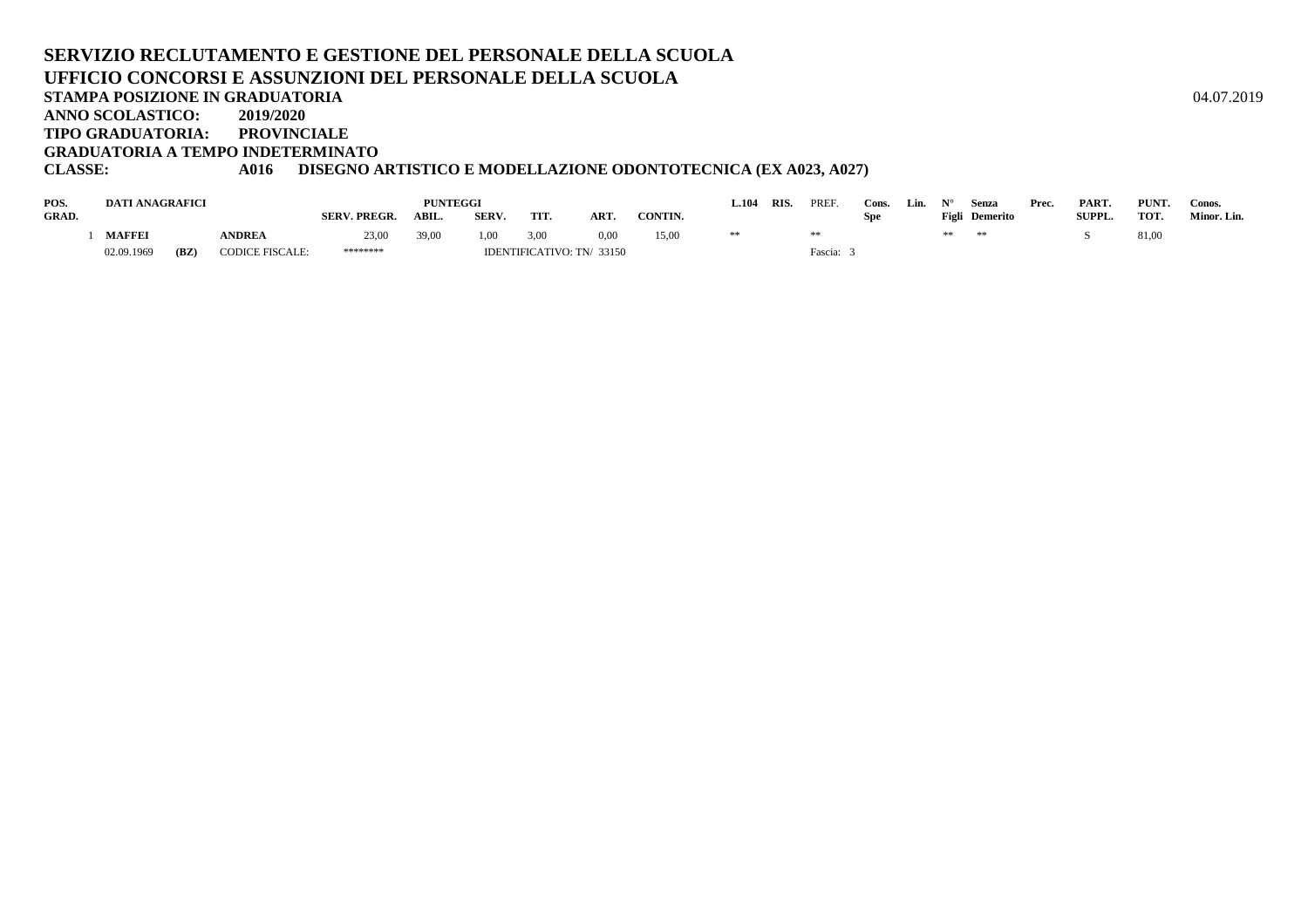**TIPO GRADUATORIA: PROVINCIALE**

**GRADUATORIA A TEMPO INDETERMINATO**

#### **CLASSE: A018 FILOSOFIA E SCIENZE UMANE (EX A036)**

| POS.         | <b>DATI ANAGRAFICI</b> |      |                        |                     | <b>PUNTEGGI</b> |             |      |                           |         | L.104 RIS. | PREF.     | Cons. | Lin. | $N^{\circ}$ | Senza          | Prec. | PART.  | PUNT.  | Conos.      |
|--------------|------------------------|------|------------------------|---------------------|-----------------|-------------|------|---------------------------|---------|------------|-----------|-------|------|-------------|----------------|-------|--------|--------|-------------|
| <b>GRAD.</b> |                        |      |                        | <b>SERV. PREGR.</b> | ABIL.           | SERV.       | TIT. | ART.                      | CONTIN. |            |           | Spe   |      |             | Figli Demerito |       | SUPPL. | TOT.   | Minor. Lin. |
|              | 1 ORIOLO               |      | <b>ANTONELLA</b>       | 12,00               | 42,00           | 36,00       | 6,00 | 0.00                      | 15,00   | $\ast\ast$ | $* *$     |       |      | ** **       |                |       | S.     | 111,00 |             |
|              | 05.01.1977             | (NA) | <b>CODICE FISCALE:</b> | ********            |                 |             |      | IDENTIFICATIVO: TN/ 36227 |         |            | Fascia: 3 |       |      |             |                |       |        |        |             |
|              | 2 MESAROLI             |      | <b>DANIELE</b>         | 11,00               | 42,00           | 36,00       | 6.00 | 0.00                      | 15,00   | $\pm\pm$   | $* *$     |       |      | ** **       |                |       | S.     | 110,00 |             |
|              | 13.05.1979             | (TN) | <b>CODICE FISCALE:</b> | ********            |                 |             |      | IDENTIFICATIVO: TN/ 36175 |         |            | Fascia: 3 |       |      |             |                |       |        |        |             |
|              | 3 BUSELLI              |      | <b>BEATRICE</b>        | 13,00               | 42,00           | 42,00       | 3.00 | $0.00\,$                  | 0.00    | $\ast\ast$ | **        |       |      | ** **       |                |       | S.     | 100,00 |             |
|              | 22.12.1963             | (TN) | <b>CODICE FISCALE:</b> | ********            |                 |             |      | IDENTIFICATIVO: TN/ 32994 |         |            | Fascia: 3 |       |      |             |                |       |        |        |             |
|              | 4 CAGOL                |      | <b>IRENE</b>           | 12,00               | 42,00           | 36.00       | 0.00 | 0.00                      | 0.00    | $\pm\pm$   | **        |       |      | **          | **             |       | S.     | 90,00  |             |
|              | 01.09.1970             | (TN) | <b>CODICE FISCALE:</b> | ********            |                 |             |      | IDENTIFICATIVO: TN/ 33293 |         |            | Fascia: 3 |       |      |             |                |       |        |        |             |
|              | 5 SALVATORE            |      | <b>MARIANNA</b>        | 0,00                | 41,00           | 24,00 18,00 |      | 0,00                      | 0,00    | $\ast\ast$ | **        |       |      | **          | **             |       | S.     | 83,00  |             |
|              | 21.01.1975             | (PE) | <b>CODICE FISCALE:</b> | ********            |                 |             |      | IDENTIFICATIVO: TN/ 36177 |         |            | Fascia: 3 |       |      |             |                |       |        |        |             |
|              | 6 TONDIN               |      | <b>EZIO</b>            | 32,00               | 17,00           | 26.00 0.00  |      | 0.00                      | 0.00    | $\ast\ast$ | $* *$     |       |      | **          | **             |       | S.     | 75,00  |             |
|              | 08.10.1969             | (TN) | <b>CODICE FISCALE:</b> | ********            |                 |             |      | IDENTIFICATIVO: TN/ 32889 |         |            | Fascia: 3 |       |      |             |                |       |        |        |             |
|              | 7 SCLAUNICH            |      | <b>RENATO</b>          | 20,00               | 17,00           | 36.00       | 0.00 | 0,00                      | 0.00    | $\ast\ast$ | $* *$     |       |      | **          | $\pm\pm$       |       | S.     | 73,00  |             |
|              | 11.06.1967             | (GO) | <b>CODICE FISCALE:</b> | ********            |                 |             |      | IDENTIFICATIVO: TN/ 33156 |         |            | Fascia: 3 |       |      |             |                |       |        |        |             |
|              | 8 TAROLLI              |      | <b>SILVIA</b>          | 0,00                | 41,00           | 30.00       | 0.00 | 0.00                      | 0.00    | $\ast\ast$ | $* *$     |       |      | **          | **             |       | S.     | 71,00  |             |
|              | 27.03.1981             | (TN) | <b>CODICE FISCALE:</b> | ********            |                 |             |      | IDENTIFICATIVO: TN/ 36123 |         |            | Fascia: 3 |       |      |             |                |       |        |        |             |
|              | 9 CASAGRANDE           |      | <b>ENRICO</b>          | 0,00                | 42,00           | $0.00\,$    | 0.00 | 0.00                      | 0.00    | $\ast\ast$ | $* *$     |       |      | **          | **             |       | S.     | 42,00  |             |
|              | $12.04.1975$ (TN)      |      | <b>CODICE FISCALE:</b> | ********            |                 |             |      | IDENTIFICATIVO: TN/ 33024 |         |            | Fascia: 3 |       |      |             |                |       |        |        |             |
|              | 10 FERRARI             |      | <b>PAOLA</b>           | 0.00                | 18,00           | 0.00        | 3.00 | 0.00                      | 15.00   | $\ast\ast$ | **        |       |      | **          | **             |       | S.     | 36,00  |             |
|              | 04.07.1978             | (TN) | <b>CODICE FISCALE:</b> | ********            |                 |             |      | IDENTIFICATIVO: TN/ 26053 |         |            | Fascia: 3 |       |      |             |                |       |        |        |             |
|              | 11 BENTIVOGLI          |      | <b>LUISA</b>           | 0,00                | 14,00           | $0.00\,$    | 0.00 | 0.00                      | 0.00    | $\ast\ast$ | **        |       |      | **          | **             |       | S.     | 14,00  |             |
|              | 02.12.1969             | (BO) | <b>CODICE FISCALE:</b> | ********            |                 |             |      | IDENTIFICATIVO: TN/ 25897 |         |            | Fascia: 3 |       |      |             |                |       |        |        |             |
|              | 12 TUFANO              |      | <b>GIUSEPPE</b>        | 0,00                | 14,00           | $0.00\,$    | 0,00 | $0.00\,$                  | 0,00    | $\ast\ast$ | **        |       |      | **          | **             |       | S.     | 14,00  |             |
|              | 17.04.1981             |      | (CH) CODICE FISCALE:   | ********            |                 |             |      | IDENTIFICATIVO: TN/ 36102 |         |            | Fascia: 3 |       |      |             |                |       |        |        |             |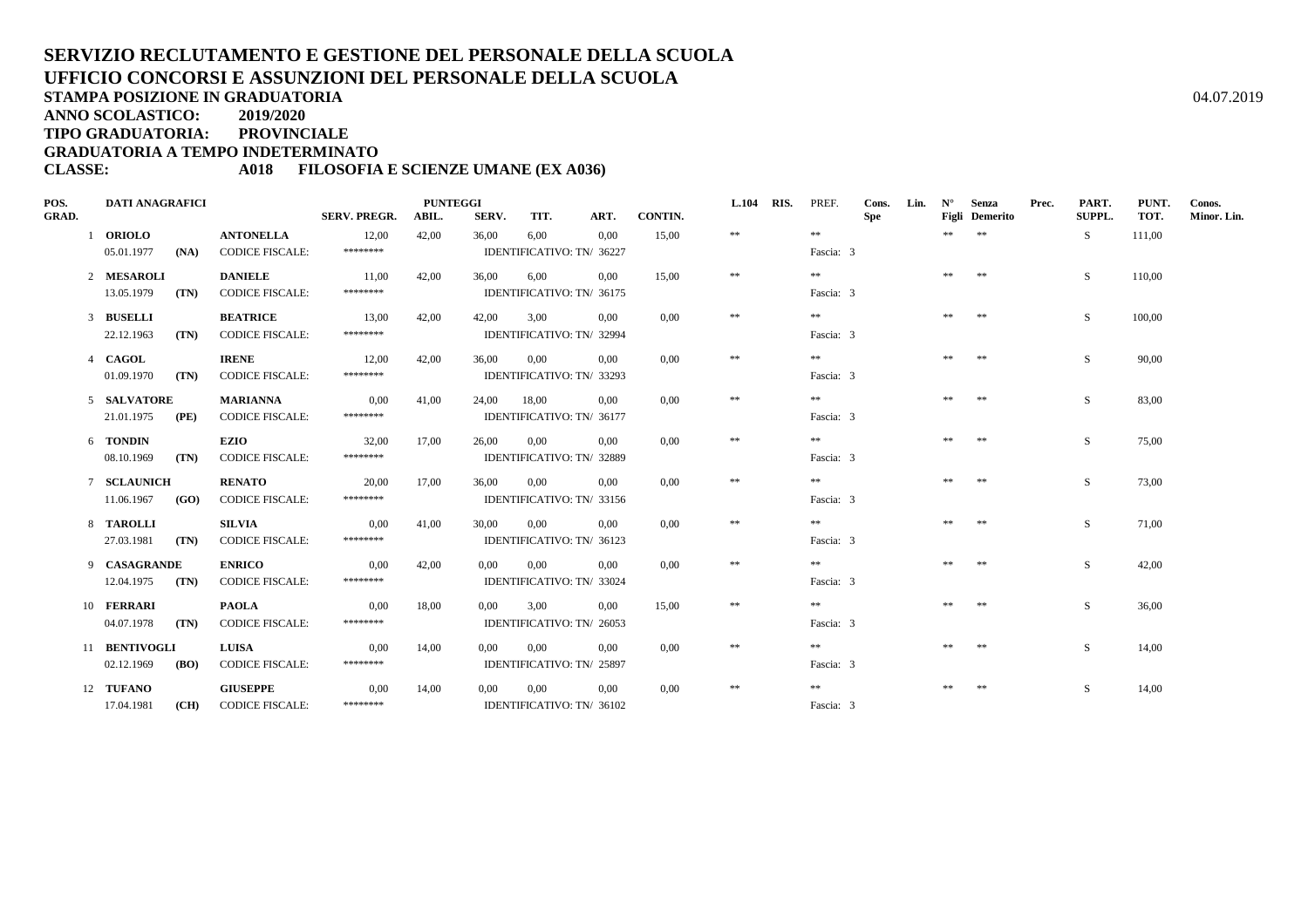**TIPO GRADUATORIA: PROVINCIALE**

**GRADUATORIA A TEMPO INDETERMINATO**

#### **CLASSE: A019 FILOSOFIA E STORIA (EX A037)**

| POS.         | <b>DATI ANAGRAFICI</b> |                                         |                     | <b>PUNTEGGI</b> |       |                                   |                           |         | L.104 RIS. | PREF.     | Cons.      | Lin. | $N^{\circ}$ | Senza                 | Prec. | PART.  | PUNT.  | Conos.      |
|--------------|------------------------|-----------------------------------------|---------------------|-----------------|-------|-----------------------------------|---------------------------|---------|------------|-----------|------------|------|-------------|-----------------------|-------|--------|--------|-------------|
| <b>GRAD.</b> |                        |                                         | <b>SERV. PREGR.</b> | ABIL.           | SERV. | TIT.                              | ART.                      | CONTIN. |            |           | <b>Spe</b> |      |             | <b>Figli</b> Demerito |       | SUPPL. | TOT.   | Minor. Lin. |
|              | $1$ ZUIN               | <b>NICOLA</b>                           | 72,00               | 42,00           | 36,00 | 9,00                              | 0,00                      | 15,00   | $\pm\pm$   | $\pm\pm$  |            |      | **          | $\pm\pm$              |       | S      | 174,00 |             |
|              | 07.05.1971<br>(PN)     | <b>CODICE FISCALE:</b>                  | ********            |                 |       | IDENTIFICATIVO: TN/ 21969         |                           |         |            | Fascia: 3 |            |      |             |                       |       |        |        |             |
|              | 2 CASTELLANETA         | <b>ELISABETTA</b>                       | 70,00               | 41,00           | 36,00 | 0,00                              | $0.00\,$                  | 15,00   | $\pm\pm$   | **        |            |      | **          | **                    |       | S      | 162,00 |             |
|              | 27.06.1968<br>(TN)     | <b>CODICE FISCALE:</b>                  | ********            |                 |       | IDENTIFICATIVO: TN/ 30278         |                           |         |            | Fascia: 3 |            |      |             |                       |       |        |        |             |
|              | 3 VALENTINOTTI         | <b>FELICE</b>                           | 54,00               | 41,00           | 36,00 | 0,00                              | 0,00                      | 15,00   | $\ast$     | $\pm\pm$  |            |      | **          | 米米                    |       | S      | 146,00 |             |
|              | 29.06.1967<br>(TN)     | <b>CODICE FISCALE:</b>                  | ********            |                 |       | IDENTIFICATIVO: TN/ 30273         |                           |         |            | Fascia: 3 |            |      |             |                       |       |        |        |             |
|              | 4 FERRARI              | <b>PAOLA</b>                            | 44,00               | 42,00           | 36,00 | 3,00                              | 0.00                      | 15.00   | $\ast$     | $\pm\pm$  |            |      | **          | $**$                  |       | S      | 140,00 |             |
|              | 04.07.1978<br>(TN)     | <b>CODICE FISCALE:</b>                  | ********            |                 |       | IDENTIFICATIVO: TN/ 26053         |                           |         |            | Fascia: 3 |            |      |             |                       |       |        |        |             |
|              |                        |                                         |                     |                 |       |                                   |                           |         |            | **        |            |      |             |                       |       |        |        |             |
|              | 5 BRIDI<br>05.04.1978  | <b>VERENA</b><br><b>CODICE FISCALE:</b> | 38,00<br>********   | 42,00           | 36,00 | 0,00<br>IDENTIFICATIVO: TN/ 25912 | $0.00\,$                  | 15.00   | $\ast$     | Fascia: 3 |            |      | $**$        | $**$                  |       | S      | 131.00 |             |
|              | (TN)                   |                                         |                     |                 |       |                                   |                           |         |            |           |            |      |             |                       |       |        |        |             |
|              | 6 BOMBARDELLI          | <b>LORENZO</b>                          | 24,00               | 42,00           | 36,00 | 6,00                              | 0.00                      | 15,00   | $\ast\ast$ | $\pm\pm$  |            |      | **          | $**$                  |       | S      | 123,00 |             |
|              | 05.03.1979<br>(TN)     | <b>CODICE FISCALE:</b>                  | ********            |                 |       |                                   | IDENTIFICATIVO: TN/ 32946 |         |            | Fascia: 3 |            |      |             |                       |       |        |        |             |
|              | 7 MAISTRI              | <b>MATTIA</b>                           | 6,00                | 42,00           | 36,00 | 3,00                              | $0.00\,$                  | 15,00   | $\ast\ast$ | **        |            |      | **          | 米米                    |       | S      | 102,00 |             |
|              | 14.02.1978<br>(TN)     | <b>CODICE FISCALE:</b>                  | ********            |                 |       | IDENTIFICATIVO: TN/ 33075         |                           |         |            | Fascia: 3 |            |      |             |                       |       |        |        |             |
|              | 8 ANGELI               | <b>LORENZO</b>                          | 18,00               | 42,00           | 27,00 | 0,00                              | 0,00                      | 15,00   | $\ast\ast$ | $\pm\pm$  |            |      | **          | **                    |       | S      | 102,00 |             |
|              | 23.03.1973<br>(TN)     | <b>CODICE FISCALE:</b>                  | ********            |                 |       | IDENTIFICATIVO: TN/ 36070         |                           |         |            | Fascia: 3 |            |      |             |                       |       |        |        |             |
|              | 9 ANSALONI             | <b>ALESSIA</b>                          | 12,00               | 42,00           | 36,00 | 6,00                              | 0.00                      | 0,00    | $\ast$     | $\pm\pm$  |            |      | **          | **                    |       | S      | 96,00  |             |
|              | 18.10.1974<br>(MO)     | <b>CODICE FISCALE:</b>                  | ********            |                 |       | IDENTIFICATIVO: TN/ 32720         |                           |         |            | Fascia: 3 |            |      |             |                       |       |        |        |             |
|              | 10 MARINELLI           | <b>MONICA</b>                           | 23,00               | 41,00           | 18,00 | 0,00                              | 0,00                      | 0,00    | $\ast$     | $\pm\pm$  |            |      | $\pm\pm$    | $\pm\pm$              |       | S      | 82,00  |             |
|              | 22.09.1972<br>(TN)     | <b>CODICE FISCALE:</b>                  | ********            |                 |       | IDENTIFICATIVO: TN/ 22685         |                           |         |            | Fascia: 3 |            |      |             |                       |       |        |        |             |
|              | 11 DE RINALDIS         | <b>LUCIANA</b>                          | 38,00               | 17,00           | 27,00 | 0,00                              | 0.00                      | 0.00    | $\ast\ast$ | **        |            |      | **          | **                    |       | S.     | 82,00  |             |
|              | 27.03.1963<br>(LE)     | <b>CODICE FISCALE:</b>                  | ********            |                 |       | IDENTIFICATIVO: TN/ 32747         |                           |         |            | Fascia: 3 |            |      |             |                       |       |        |        |             |
|              |                        |                                         |                     |                 |       |                                   |                           |         |            |           |            |      |             |                       |       |        |        |             |
|              | 12 FILIPPI             | <b>BARBARA</b>                          | 0,00<br>********    | 42,00           | 27,75 | 6,00                              | 0.00                      | 0,00    | $\ast\ast$ | $\pm\pm$  |            |      | **          | $**$                  |       | S      | 75,75  |             |
|              | 17.03.1979<br>(TN)     | <b>CODICE FISCALE:</b>                  |                     |                 |       | IDENTIFICATIVO: TN/ 36121         |                           |         |            | Fascia: 3 |            |      |             |                       |       |        |        |             |
|              | 13 BERARDINI           | <b>SERGIO FABIO</b>                     | 12,00               | 42,00           | 6,00  | 12,00                             | 0.00                      | 0,00    | $\pm\pm$   | $\pm\pm$  |            |      |             | **                    |       | S      | 72,00  |             |
|              | 24.06.1978<br>(TN)     | <b>CODICE FISCALE:</b>                  | ********            |                 |       | IDENTIFICATIVO: TN/ 33384         |                           |         |            | Fascia: 3 |            |      |             |                       |       |        |        |             |
|              | 14 VALENTINOTTI        | <b>MASSIMO</b>                          | 0,00                | 41,00           | 24.00 | 3.00                              | 0.00                      | 0.00    | $\pm\pm$   | **        |            |      | **          | $\pm\pm$              |       | S      | 68,00  |             |
|              | 16.01.1976<br>(TN)     | <b>CODICE FISCALE:</b>                  | ********            |                 |       |                                   | IDENTIFICATIVO: TN/ 32836 |         |            | Fascia: 3 |            |      |             |                       |       |        |        |             |
|              | 15 RIZZO               | <b>MARIA STELLA</b>                     | 9,00                | 18,00           | 36,00 | 3,00                              | $0.00\,$                  | 0,00    | $\ast\ast$ | $\pm\pm$  |            |      | **          | $\pm\pm$              |       | S      | 66,00  |             |
|              | 23.08.1976<br>(LE)     | <b>CODICE FISCALE:</b>                  | ********            |                 |       | IDENTIFICATIVO: TN/ 33379         |                           |         |            | Fascia: 3 |            |      |             |                       |       |        |        |             |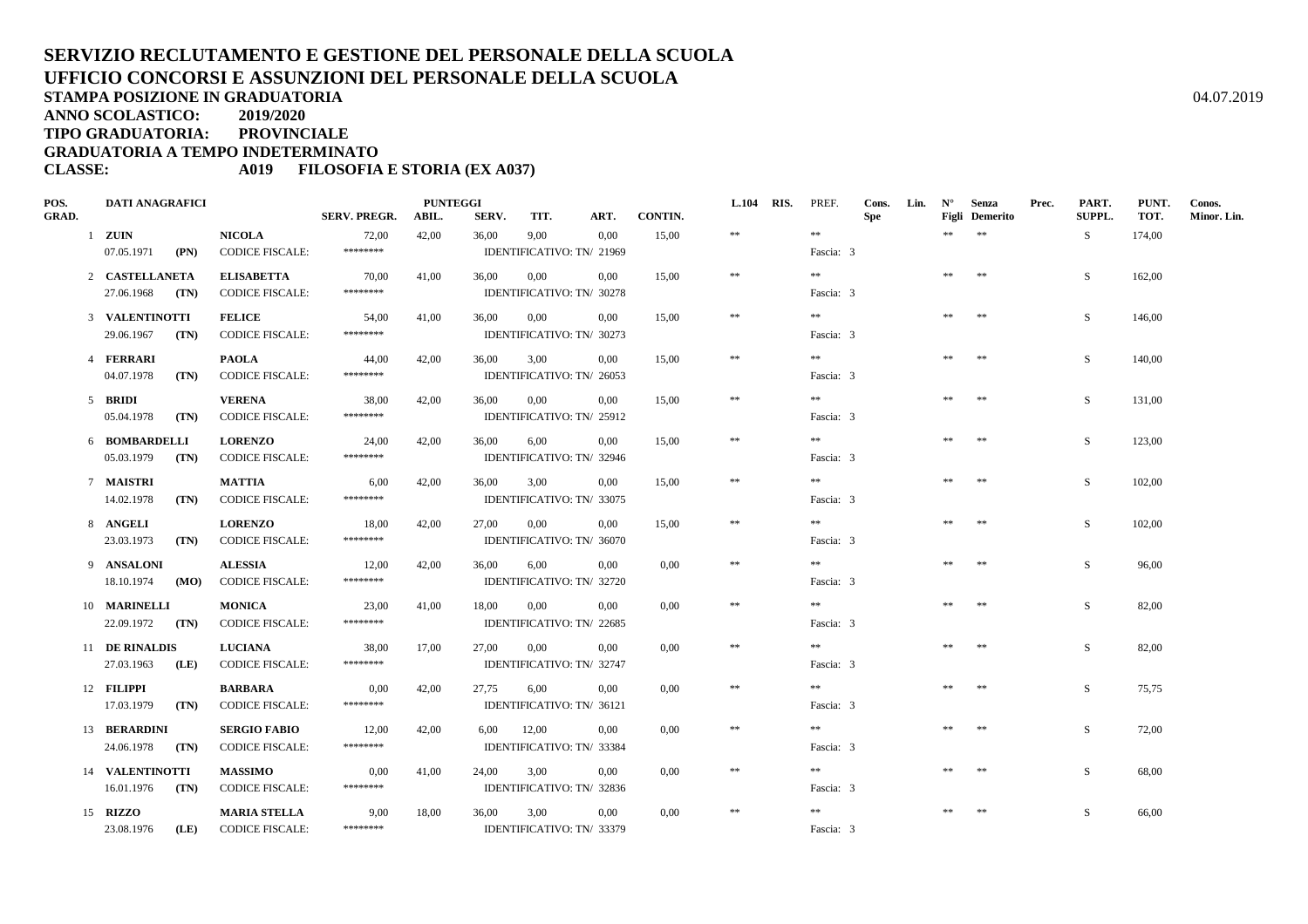**TIPO GRADUATORIA: PROVINCIALE**

**GRADUATORIA A TEMPO INDETERMINATO**

#### **CLASSE: A019 FILOSOFIA E STORIA (EX A037)**

| POS.         | <b>DATI ANAGRAFICI</b> |      |                        |                     | <b>PUNTEGGI</b> |          |                           |          |                | <b>L.104</b> | RIS. | PREF.     | Cons.      | Lin. | $N^{\circ}$ | Senza                                         | Prec. | PART.         | PUNT. | Conos.      |
|--------------|------------------------|------|------------------------|---------------------|-----------------|----------|---------------------------|----------|----------------|--------------|------|-----------|------------|------|-------------|-----------------------------------------------|-------|---------------|-------|-------------|
| <b>GRAD.</b> |                        |      |                        | <b>SERV. PREGR.</b> | ABIL.           | SERV.    | TIT.                      | ART.     | <b>CONTIN.</b> |              |      |           | <b>Spe</b> |      |             | <b>Figli</b> Demerito                         |       | <b>SUPPL.</b> | TOT.  | Minor. Lin. |
|              | 16 ANTOLINI            |      | <b>PAOLA</b>           | 0.00                | 42,00           | 18,00    | 3,00                      | 0.00     | 0.00           | $\pm\pm$     |      | **        |            |      | **          | $\begin{array}{c} \ast \ast \ast \end{array}$ |       | -S            | 63,00 |             |
|              | 01.10.1978             | (TN) | <b>CODICE FISCALE:</b> | ********            |                 |          | IDENTIFICATIVO: TN/ 32724 |          |                |              |      | Fascia: 3 |            |      |             |                                               |       |               |       |             |
|              | 17 CARUSO              |      | <b>ANDREA</b>          | 18,00               | 41,00           | 2,00     | 0,00                      | $0.00\,$ | 0.00           | **           |      | **        |            |      | **          | **                                            |       | S.            | 61,00 |             |
|              | 15.01.1977             | (TN) | <b>CODICE FISCALE:</b> | ********            |                 |          | IDENTIFICATIVO: TN/ 30253 |          |                |              |      | Fascia: 3 |            |      |             |                                               |       |               |       |             |
|              | 18 FEDRIGOTTI          |      | <b>PAOLO</b>           | 0,00                | 42,00           | 18.00    | 0.00                      | 0.00     | 0.00           | $\pm\pm$     |      | **        |            |      | **          | **                                            |       | S.            | 60,00 |             |
|              | 06.03.1981             | (TN) | <b>CODICE FISCALE:</b> | ********            |                 |          | IDENTIFICATIVO: TN/ 33061 |          |                |              |      | Fascia: 3 |            |      |             |                                               |       |               |       |             |
|              | 19 <b>POLI</b>         |      | <b>ANDREA</b>          | 4,00                | 42,00           | 12,00    | 0,00                      | 0.00     | 0.00           | $\pm\pm$     |      | $**$      |            |      | $\pm\pm$    | **                                            |       | S             | 58,00 |             |
|              | 30.07.1974             | (TN) | <b>CODICE FISCALE:</b> | ********            |                 |          | IDENTIFICATIVO: TN/ 36190 |          |                |              |      | Fascia: 3 |            |      |             |                                               |       |               |       |             |
|              | 20 BORTOLOTTI          |      | <b>LUISA</b>           | 24,00               | 16,00           | $0.00\,$ | 0,00                      | 0,00     | 15,00          | $\pm\pm$     |      | **        |            |      | **          | **                                            |       | S             | 55,00 |             |
|              | 19.03.1962             | (TN) | <b>CODICE FISCALE:</b> | ********            |                 |          | IDENTIFICATIVO: TN/ 32729 |          |                |              |      | Fascia: 3 |            |      |             |                                               |       |               |       |             |
|              | 21 <b>POLLI</b>        |      | <b>ILARIA</b>          | 0.00                | 42,00           | 0.00     | 6.00                      | 0.00     | 0.00           | $\pm\pm$     |      | **        |            |      |             | **                                            |       | S             | 48.00 |             |
|              | 09.02.1981             | (TN) | <b>CODICE FISCALE:</b> | ********            |                 |          | IDENTIFICATIVO: TN/ 36193 |          |                |              |      | Fascia: 3 |            |      |             |                                               |       |               |       |             |
|              | 22 SALVETTI            |      | <b>ALESSIO</b>         | 0,00                | 42,00           | 4,00     | 0.00                      | 0.00     | 0.00           | **           |      | $* *$     |            |      | **          | **                                            |       | S.            | 46,00 |             |
|              | 07.08.1977             | (TN) | <b>CODICE FISCALE:</b> | ********            |                 |          | IDENTIFICATIVO: TN/ 36162 |          |                |              |      | Fascia: 3 |            |      |             |                                               |       |               |       |             |
|              | 23 RIZZARDI            |      | <b>MATTIA</b>          | 0,00                | 39,00           | 0,00     | 0.00                      | 0.00     | 0.00           | $\pm\pm$     |      | $* *$     |            |      | **          | **                                            |       | S.            | 39,00 |             |
|              | 07.10.1979             | (VR) | <b>CODICE FISCALE:</b> | ********            |                 |          | IDENTIFICATIVO: TN/ 36185 |          |                |              |      | Fascia: 3 |            |      |             |                                               |       |               |       |             |
|              | 24 CLAUSER             |      | <b>MATHILDE</b>        | 0,00                | 13,00           | 0,00     | 3.00                      | 0.00     | 15.00          | $\pm\pm$     |      | **        |            |      | **          | **                                            |       |               | 31,00 |             |
|              | 23.02.1974             | (TN) | <b>CODICE FISCALE:</b> | ********            |                 |          | IDENTIFICATIVO: TN/ 22268 |          |                |              |      | Fascia: 3 |            |      |             |                                               |       |               |       |             |
|              | 25 LORENZINI           |      | <b>GORETTA</b>         | 12,00               | 13,00           | 0.00     | 0.00                      | 0.00     | 0.00           | $\pm\pm$     |      | **        |            |      |             | $\pm\pm$                                      |       |               | 25,00 |             |
|              | 28.05.1953             | (TN) | <b>CODICE FISCALE:</b> | ********            |                 |          | IDENTIFICATIVO: TN/ 32930 |          |                |              |      | Fascia: 3 |            |      |             |                                               |       |               |       |             |
|              | 26 <b>ODORIZZI</b>     |      | <b>DAVIDE</b>          | 0,00                | 14,00           | 0,00     | 0,00                      | 0.00     | 0.00           | **           |      | **        |            |      | **          | $\pm\pm$                                      |       | S.            | 14,00 |             |
|              | 16.07.1971             | (TN) | <b>CODICE FISCALE:</b> | ********            |                 |          | IDENTIFICATIVO: TN/ 33346 |          |                |              |      | Fascia: 3 |            |      |             |                                               |       |               |       |             |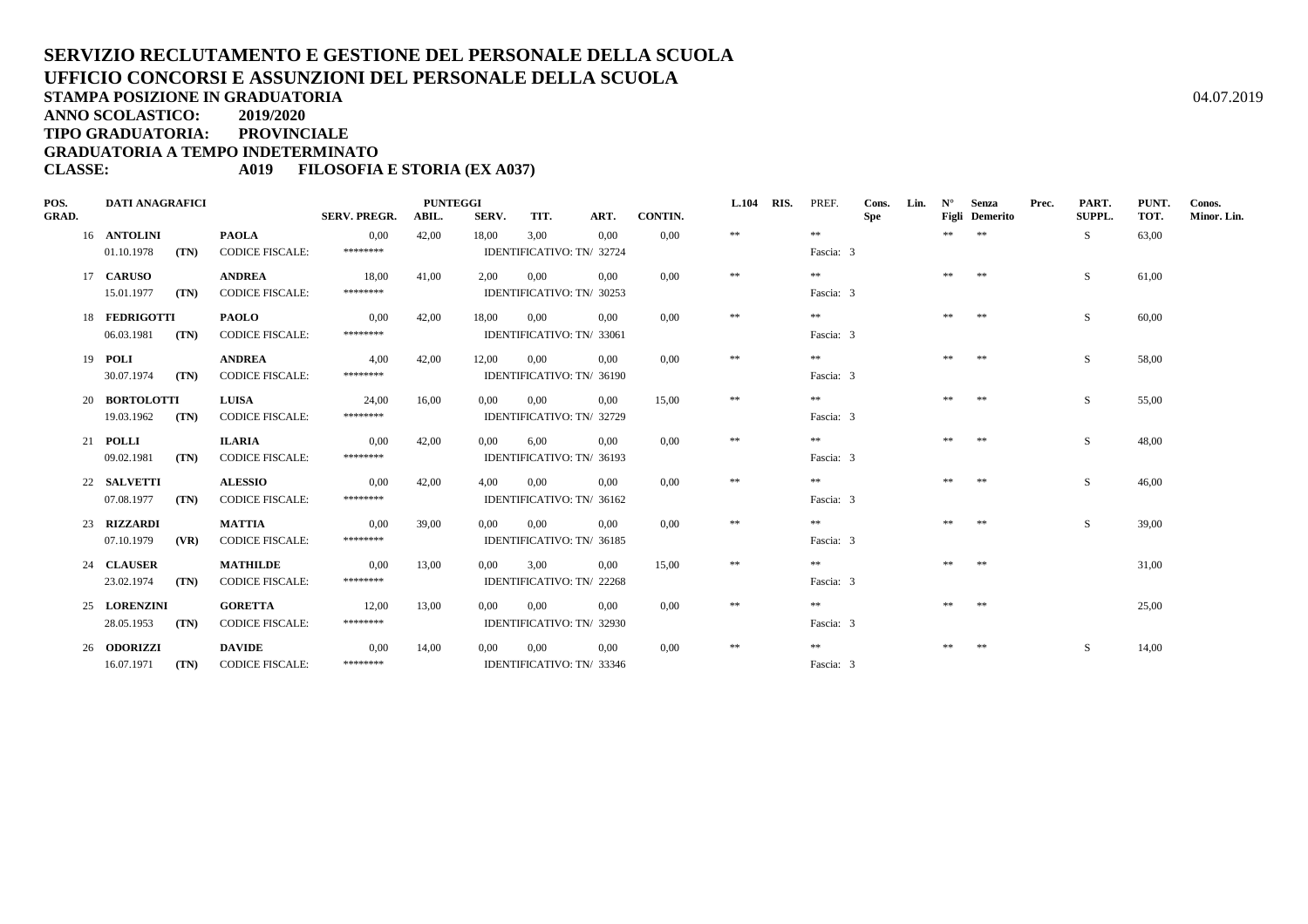**STAMPA POSIZIONE IN GRADUATORIA**

**ANNO SCOLASTICO:2019/2020**

**TIPO GRADUATORIA: PROVINCIALE**

**GRADUATORIA A TEMPO INDETERMINATO**

**CLASSE: A020 FISICA (EX A038)**

| POS.<br><b>GRAD.</b> | <b>DATI ANAGRAFICI</b> |                        | <b>SERV. PREGR.</b> | <b>PUNTEGGI</b><br>ABIL. | SERV.          | TIT.                      | ART.                      | CONTIN. | L.104 RIS. | PREF.     | Cons.<br>Spe | Lin. | $N^{\circ}$ | Senza<br>Figli Demerito | Prec. | PART.<br>SUPPL. | PUNT.<br>TOT. | Conos.<br>Minor. Lin. |
|----------------------|------------------------|------------------------|---------------------|--------------------------|----------------|---------------------------|---------------------------|---------|------------|-----------|--------------|------|-------------|-------------------------|-------|-----------------|---------------|-----------------------|
|                      | <b>GALVAGNINI</b>      | <b>MARCO</b>           | 45,00               | 17,00                    | 18,00          | 0,00                      | 0.00                      | 30,00   | $\pm\pm$   | $\pm\pm$  |              |      | **          | $* *$                   |       |                 | 110,00        |                       |
|                      | $06.09.1971$ (TN)      | <b>CODICE FISCALE:</b> | ********            |                          |                |                           | IDENTIFICATIVO: TN/ 26064 |         |            | Fascia: 3 |              |      |             |                         |       |                 |               |                       |
|                      | 2 NICOLUSSI MORO       | <b>GIANCARLO</b>       | 24,00               | 12,00                    | $0.00\,$       | 3,00                      | $0.00\,$                  | 15,00   | $\pm\pm$   | $\pm\pm$  |              |      | **          | **                      |       |                 | 54,00         |                       |
|                      | 04.09.1955<br>(TN)     | <b>CODICE FISCALE:</b> | ********            |                          |                |                           | IDENTIFICATIVO: TN/ 33344 |         |            | Fascia: 3 |              |      |             |                         |       |                 |               |                       |
|                      | 3 CELESTINI            | <b>FRANCESCA</b>       | 0,00                | 17,00                    | 24,00          | $0.00\,$                  | 0.00                      | 0.00    | $\pm\pm$   | $* *$     |              |      | **          | **                      |       | S               | 41,00         |                       |
|                      | 05.03.1969<br>(PG)     | <b>CODICE FISCALE:</b> | ********            |                          |                |                           | IDENTIFICATIVO: TN/ 36205 |         |            | Fascia: 3 |              |      |             |                         |       |                 |               |                       |
|                      | 4 MASTROPASOUA         | <b>TOMMASO</b>         | 0,00                | 17,00                    | $0.00\,$       | 18,00                     | 0.00                      | 0,00    | $\ast\ast$ | $***$     |              |      | **          | **                      |       | S               | 35,00         |                       |
|                      | 12.05.1975<br>(FG)     | <b>CODICE FISCALE:</b> | ********            |                          |                | IDENTIFICATIVO: TN/ 36181 |                           |         |            | Fascia: 3 |              |      |             |                         |       |                 |               |                       |
|                      | 5 FRONER               | <b>ELENA</b>           | 0,00                | 18,00                    | $0.00\,$       | 12,00                     | $0.00\,$                  | 0,00    | $\ast\ast$ | **        |              |      |             | **                      |       | <sub>S</sub>    | 30,00         |                       |
|                      | 05.01.1978<br>(TN)     | <b>CODICE FISCALE:</b> | ********            |                          |                |                           | IDENTIFICATIVO: TN/ 36138 |         |            | Fascia: 3 |              |      |             |                         |       |                 |               |                       |
|                      | 6 PALUMBO              | DIANA                  | 8.00                | 18,00                    | 0.00           | 3,00                      | 0.00                      | 0.00    | $\pm\pm$   | **        |              |      | **          | **                      |       | S.              | 29,00         |                       |
|                      | 14.05.1972<br>(RM)     | <b>CODICE FISCALE:</b> | ********            |                          |                |                           | IDENTIFICATIVO: TN/ 25077 |         |            | Fascia: 3 |              |      |             |                         |       |                 |               |                       |
|                      | 7 CAPORUSSO            | <b>MARTINO</b>         | 0,00                | 18,00                    | $0.00^{\circ}$ | 3.00                      | 0.00                      | 0.00    | $\pm\pm$   | $***$     |              |      | **          | **                      |       | S               | 21,00         |                       |
|                      | 08.04.1966<br>(BT)     | <b>CODICE FISCALE:</b> | ********            |                          |                |                           | IDENTIFICATIVO: TN/ 30189 |         |            | Fascia: 3 |              |      |             |                         |       |                 |               |                       |
|                      | 8 BIONDETTI            | <b>NICOLA</b>          | 0.00                | 18,00                    | 0.00           | $0.00\,$                  | 0.00                      | 0.00    | $\pm\pm$   | **        |              |      | $\pm \pm$   | $**$                    |       | S               | 18,00         |                       |
|                      | 24.07.1974<br>(BZ)     | <b>CODICE FISCALE:</b> | ********            |                          |                |                           | IDENTIFICATIVO: TN/ 32929 |         |            | Fascia: 3 |              |      |             |                         |       |                 |               |                       |
|                      | 9 BERTO'               | <b>OMAR</b>            | 0,00                | 18,00                    | 0,00           | 0,00                      | 0.00                      | 0.00    | $\pm\pm$   | **        |              |      | **          | 米米                      |       | S.              | 18,00         |                       |
|                      | (TN)<br>17.04.1979     | <b>CODICE FISCALE:</b> | ********            |                          |                |                           | IDENTIFICATIVO: TN/ 32893 |         |            | Fascia: 3 |              |      |             |                         |       |                 |               |                       |
|                      | 10 BELLA               | <b>ERIKA</b>           | 0,00                | 18,00                    | 0.00           | 0,00                      | 0.00                      | 0.00    | $\pm\pm$   | **        |              |      |             | **                      |       | S.              | 18,00         |                       |
|                      | 10.07.1980<br>(TN)     | <b>CODICE FISCALE:</b> | ********            |                          |                |                           | IDENTIFICATIVO: TN/ 36062 |         |            | Fascia: 3 |              |      |             |                         |       |                 |               |                       |
|                      | 11 ROPELATO            | <b>MARCO</b>           | 0.00                | 17,00                    | 0.00           | 0,00                      | 0.00                      | 0.00    | $\pm\pm$   | **        |              |      | **          | **                      |       | S               | 17,00         |                       |
|                      | 25.08.1975<br>(TN)     | <b>CODICE FISCALE:</b> | ********            |                          |                |                           | IDENTIFICATIVO: TN/ 36166 |         |            | Fascia: 3 |              |      |             |                         |       |                 |               |                       |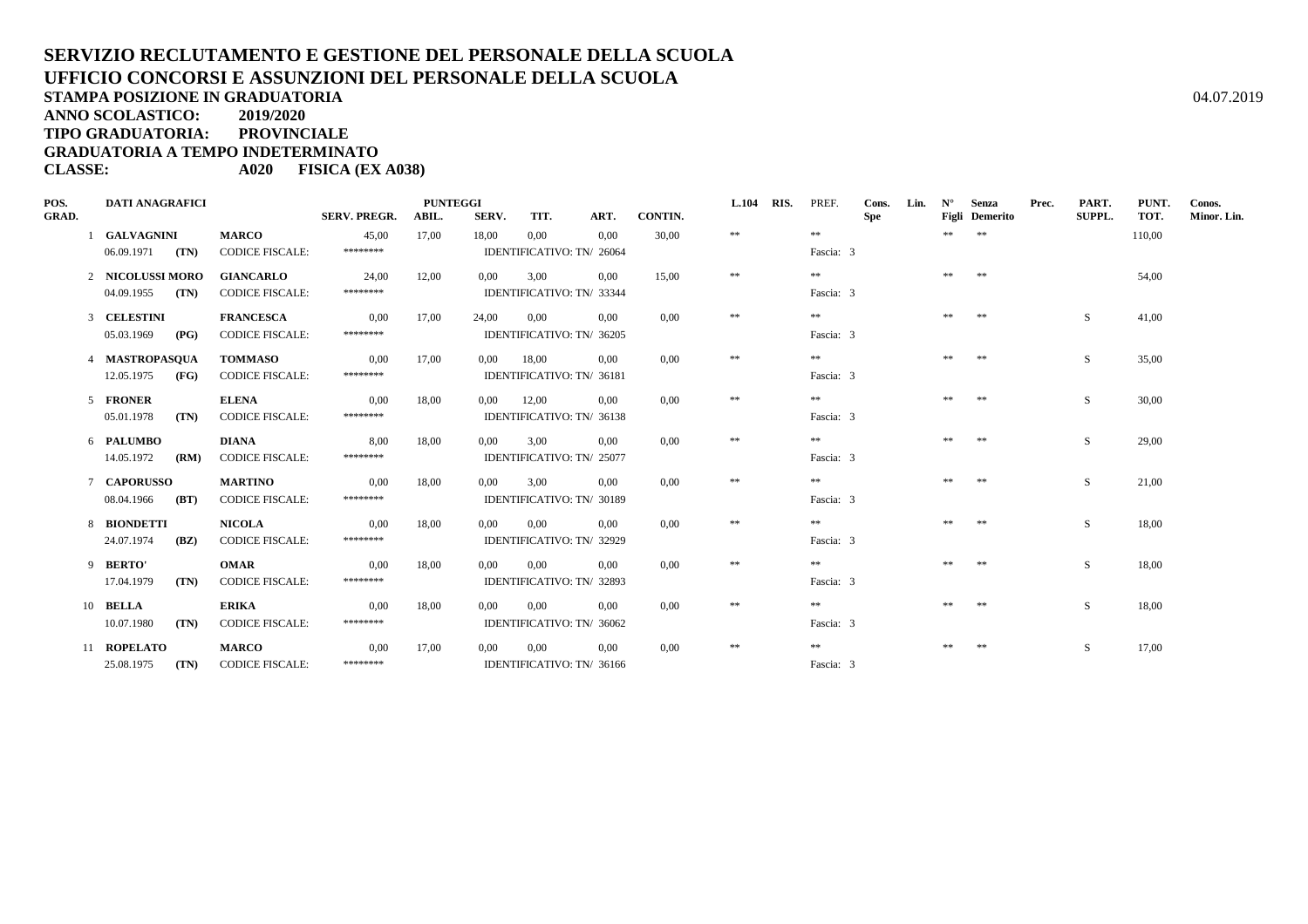**ANNO SCOLASTICO:2019/2020**

**TIPO GRADUATORIA: PROVINCIALE**

**GRADUATORIA A TEMPO INDETERMINATO**

**CLASSE: A026 MATEMATICA (EX A047)**

| POS.         | <b>DATI ANAGRAFICI</b>                                                |                                                                             |                             | <b>PUNTEGGI</b> |          |              |                                                                        |                  | <b>L.104</b> | RIS. | PREF.                        | Cons.      | Lin. | $N^{\circ}$ | Senza                 | Prec. | PART.         | PUNT.          | Conos.      |
|--------------|-----------------------------------------------------------------------|-----------------------------------------------------------------------------|-----------------------------|-----------------|----------|--------------|------------------------------------------------------------------------|------------------|--------------|------|------------------------------|------------|------|-------------|-----------------------|-------|---------------|----------------|-------------|
| <b>GRAD.</b> |                                                                       |                                                                             | <b>SERV. PREGR.</b>         | ABIL.           | SERV.    | TIT.         | ART.                                                                   | CONTIN.          |              |      |                              | <b>Spe</b> |      |             | <b>Figli</b> Demerito |       | <b>SUPPL.</b> | TOT.           | Minor. Lin. |
|              | 1 FRANCESCHETTI                                                       | <b>ANDREA</b>                                                               | 17,00                       | 41,00           | 32,00    | 12,00        | 0,00                                                                   | 0,00             | $\pm\pm$     |      | $\pm\pm$                     |            |      | **          | $\pm\pm$              |       | S.            | 102,00         |             |
|              | 24.02.1964<br>(RM)                                                    | <b>CODICE FISCALE:</b>                                                      | ********                    |                 |          |              | IDENTIFICATIVO: TN/ 36122                                              |                  |              |      | Fascia: 3                    |            |      |             |                       |       |               |                |             |
|              | 2 PETTINACCI                                                          | <b>GUIDO</b>                                                                | 9,00                        | 42,00           | 27,00    | 0,00         | 0.00                                                                   | 15,00            | $\ast\ast$   |      | **                           |            |      | $*$         | **                    |       | S             | 93,00          |             |
|              | 10.10.1973<br>(TN)                                                    | <b>CODICE FISCALE:</b>                                                      | ********                    |                 |          |              | IDENTIFICATIVO: TN/ 36200                                              |                  |              |      | Fascia: 3                    |            |      |             |                       |       |               |                |             |
|              | 3 VERONESI                                                            | <b>SUSAN</b>                                                                | 6,00                        | 42,00           | 27,00    | 0,00         | 0,00                                                                   | 15,00            | $\ast\ast$   |      | $\gg \gg$                    |            |      | **          | **                    |       | S             | 90,00          |             |
|              | 09.06.1982<br>(TN)                                                    | <b>CODICE FISCALE:</b>                                                      | ********                    |                 |          |              | IDENTIFICATIVO: TN/ 32939                                              |                  |              |      | Fascia: 3                    |            |      |             |                       |       |               |                |             |
|              | 4 MOTTER                                                              | <b>ALESSANDRO</b>                                                           | 12,00                       | 39,00           | 36,00    | 0,00         | 0,00                                                                   | 0.00             | $\pm\pm$     |      | $\gg \gg$                    |            |      | **          | $\pm\pm$              |       | S.            | 87,00          |             |
|              | 14.02.1970<br>(TN)                                                    | <b>CODICE FISCALE:</b>                                                      | ********                    |                 |          |              | IDENTIFICATIVO: TN/ 33334                                              |                  |              |      | Fascia: 3                    |            |      |             |                       |       |               |                |             |
|              | 5 FERRANTE                                                            | <b>ELISABETTA</b>                                                           |                             |                 |          | 0,00         | 0.00                                                                   | 0.00             | $\ast\ast$   |      | **                           |            |      | $\pm\pm$    | $\pm\pm$              |       | S             | 81,00          |             |
|              | 11.11.1975<br>(TA)                                                    | <b>CODICE FISCALE:</b>                                                      | 0,00<br>********            | 41,00           | 40,00    |              | IDENTIFICATIVO: TN/ 32712                                              |                  |              |      | Fascia: 3                    |            |      |             |                       |       |               |                |             |
|              |                                                                       |                                                                             |                             |                 |          |              |                                                                        |                  |              |      |                              |            |      |             |                       |       |               |                |             |
|              | 6 ROSSI                                                               | <b>CARLO</b>                                                                | 58,00<br>********           | 13,00           | $0.00\,$ | 0,00         | 0,00                                                                   | 0,00             | $\ast\ast$   |      | **                           |            |      | **          | $\pm\pm$              |       |               | 71,00          |             |
|              | 20.11.1963<br>(AO)                                                    | <b>CODICE FISCALE:</b>                                                      |                             |                 |          |              | IDENTIFICATIVO: TN/ 26270                                              |                  |              |      | Fascia: 3                    |            |      |             |                       |       |               |                |             |
|              | 7 NASCIVERA                                                           | <b>STEFANO</b>                                                              | 0,00                        | 42,00           | 24,00    | 0,00         | 0.00                                                                   | 0,00             | $\ast\ast$   |      | **                           |            |      | $\pm\pm$    | $\pm\pm$              |       | S             | 66,00          |             |
|              | 24.09.1980 (TN)                                                       | <b>CODICE FISCALE:</b>                                                      | ********                    |                 |          |              | IDENTIFICATIVO: TN/ 36210                                              |                  |              |      | Fascia: 3                    |            |      |             |                       |       |               |                |             |
|              | 8 PROVENZANO                                                          | LUIGI                                                                       | 24,00                       | 17,00           | 24,00    | 0,00         | 0,00                                                                   | 0,00             | $\ast\ast$   |      | $* *$                        |            |      |             | $\pm\pm$              |       | S             | 65,00          |             |
|              | 26.09.1958 (NA)                                                       | <b>CODICE FISCALE:</b>                                                      | ********                    |                 |          |              | IDENTIFICATIVO: TN/ 32804                                              |                  |              |      | Fascia: 3                    |            |      |             |                       |       |               |                |             |
|              | 9 FACCHINELLI                                                         | <b>MARTINA</b>                                                              | 21,00                       | 14,00           | 27.00    | $0.00\,$     | 0,00                                                                   | 0.00             | $\ast\ast$   |      | $* *$                        |            |      | **          | **                    |       |               | 62,00          |             |
|              | $09.04.1972$ (TN)                                                     | <b>CODICE FISCALE:</b>                                                      | ********                    |                 |          |              | IDENTIFICATIVO: TN/ 24936                                              |                  |              |      | Fascia: 3                    |            |      |             |                       |       |               |                |             |
|              | 10 GALVAGNINI                                                         | <b>MARCO</b>                                                                | 0,00                        | 17,00           | 0.00     | 0,00         | 0,00                                                                   | 30,00            | $\ast\ast$   |      | $\pm\pm$                     |            |      | **          | $\pm\pm$              |       |               | 47,00          |             |
|              | $06.09.1971$ (TN)                                                     | <b>CODICE FISCALE:</b>                                                      | ********                    |                 |          |              | IDENTIFICATIVO: TN/ 26064                                              |                  |              |      | Fascia: 3                    |            |      |             |                       |       |               |                |             |
|              |                                                                       |                                                                             |                             |                 |          |              |                                                                        |                  | $\ast\ast$   |      | **                           |            |      | **          | $\pm\pm$              |       |               |                |             |
|              | 11 CORAZZA                                                            | <b>MATTEO</b>                                                               | 2,00                        | 41,00           | $0.00\,$ | 0,00         | 0,00                                                                   | 0,00             |              |      |                              |            |      |             |                       |       | S             | 42,50          |             |
|              |                                                                       |                                                                             |                             |                 |          |              |                                                                        |                  |              |      |                              |            |      |             |                       |       |               |                |             |
|              |                                                                       |                                                                             | 0,00                        |                 | $0.00\,$ |              |                                                                        |                  |              |      |                              |            |      |             |                       |       |               |                |             |
|              |                                                                       |                                                                             |                             |                 |          |              |                                                                        |                  |              |      |                              |            |      |             |                       |       |               |                |             |
|              | 13 MASTROPASOUA                                                       | <b>TOMMASO</b>                                                              | 0,00                        | 17,00           | 0.00     | 18,00        | 0,00                                                                   | 0,00             | $\ast\ast$   |      | $* *$                        |            |      |             | $\pm\pm$              |       | S             | 35,00          |             |
|              | $12.05.1975$ (FG)                                                     | <b>CODICE FISCALE:</b>                                                      | ********                    |                 |          |              | IDENTIFICATIVO: TN/ 36181                                              |                  |              |      | Fascia: 3                    |            |      |             |                       |       |               |                |             |
|              | 14 CELESTINI                                                          | <b>FRANCESCA</b>                                                            | 0,00                        | 17,00           | 9.00     | 6,00         | 0,00                                                                   | $0.00\,$         | $\ast\ast$   |      | $* *$                        |            |      | **          | $\pm\pm$              |       | S.            | 32,00          |             |
|              | 05.03.1969<br>(PG)                                                    | <b>CODICE FISCALE:</b>                                                      | ********                    |                 |          |              | IDENTIFICATIVO: TN/ 36205                                              |                  |              |      | Fascia: 3                    |            |      |             |                       |       |               |                |             |
|              |                                                                       |                                                                             |                             |                 |          |              |                                                                        |                  | $\ast\ast$   |      | $\pm\pm$                     |            |      | **          | $\ast\ast$            |       |               |                |             |
|              | 14.05.1972                                                            | (RM) CODICE FISCALE:                                                        | ********                    |                 |          |              | IDENTIFICATIVO: TN/ 25077                                              |                  |              |      | Fascia: 3                    |            |      |             |                       |       |               |                |             |
|              | 01.06.1981<br>(VR)<br>12 STANISCI<br>18.05.1974<br>(CH)<br>15 PALUMBO | <b>CODICE FISCALE:</b><br><b>ALESSIA</b><br><b>CODICE FISCALE:</b><br>DIANA | *******<br>********<br>8,00 | 42,00<br>18,00  | $0.00\,$ | 0,00<br>3,00 | IDENTIFICATIVO: TN/ 36091<br>0.00<br>IDENTIFICATIVO: TN/ 36148<br>0,00 | $0.00\,$<br>0,00 | $\ast\ast$   |      | Fascia: 3<br>**<br>Fascia: 3 |            |      | **          | $\pm\pm$              |       | S<br>S        | 42,00<br>29,00 |             |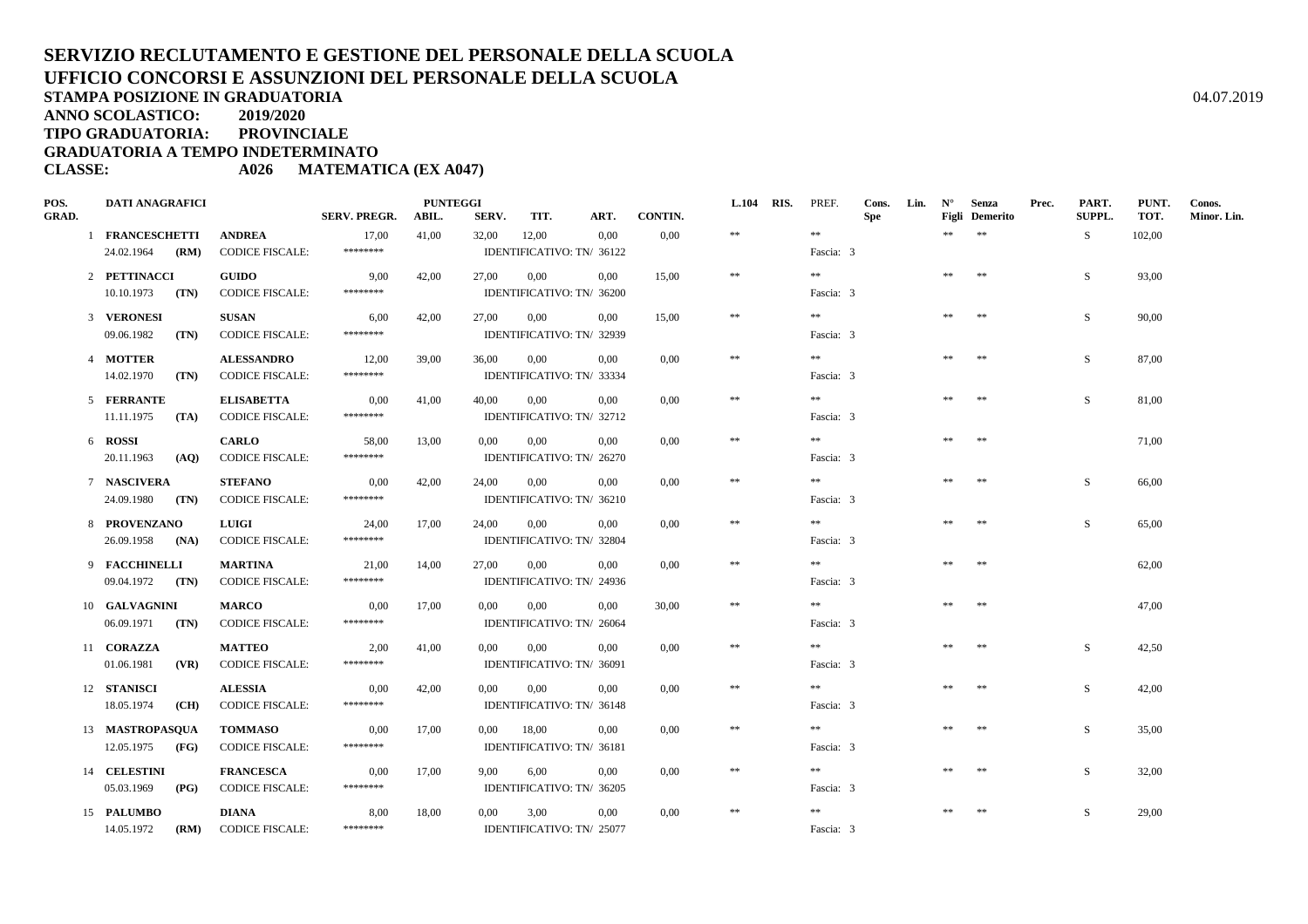**TIPO GRADUATORIA: PROVINCIALE**

**GRADUATORIA A TEMPO INDETERMINATO**

**CLASSE: A026 MATEMATICA (EX A047)**

| POS.         | <b>DATI ANAGRAFICI</b> |      |                        |                     | <b>PUNTEGGI</b> |       |                           | <b>L.104</b> | RIS.    | PREF. | Cons. | Lin.      | $N^{\circ}$ | Senza | Prec. | PART.          | PUNT. | Conos.        |       |             |
|--------------|------------------------|------|------------------------|---------------------|-----------------|-------|---------------------------|--------------|---------|-------|-------|-----------|-------------|-------|-------|----------------|-------|---------------|-------|-------------|
| <b>GRAD.</b> |                        |      |                        | <b>SERV. PREGR.</b> | ABIL.           | SERV. | TIT.                      | ART.         | CONTIN. |       |       |           | <b>Spe</b>  |       |       | Figli Demerito |       | <b>SUPPL.</b> | TOT.  | Minor. Lin. |
|              | 16 CAPORUSSO           |      | <b>MARTINO</b>         | 0,00                | 18,00           | 0,00  | 3,00                      | 0.00         | 0,00    | **    |       | $\pm\pm$  |             |       | **    | **             |       | S.            | 21,00 |             |
|              | 08.04.1966             | (BT) | <b>CODICE FISCALE:</b> | ********            |                 |       | IDENTIFICATIVO: TN/ 30189 |              |         |       |       | Fascia: 3 |             |       |       |                |       |               |       |             |
|              | <b>BIONDETTI</b>       |      | <b>NICOLA</b>          | 0.00                | 18,00           | 0.00  | 0.00                      | 0.00         | 0.00    | **    |       | **        |             |       | **    | **             |       | S.            | 18,00 |             |
|              | 24.07.1974             | (BZ) | <b>CODICE FISCALE:</b> | ********            |                 |       | IDENTIFICATIVO: TN/ 32929 |              |         |       |       | Fascia: 3 |             |       |       |                |       |               |       |             |
|              | 18 BERTO'              |      | <b>OMAR</b>            | 0.00                | 18,00           | 0,00  | 0.00                      | 0.00         | 0.00    | **    |       | **        |             |       | **    | **             |       |               | 18,00 |             |
|              | 17.04.1979             | (TN) | <b>CODICE FISCALE:</b> | ********            |                 |       | IDENTIFICATIVO: TN/ 32893 |              |         |       |       | Fascia: 3 |             |       |       |                |       |               |       |             |
|              | 19 BELLA               |      | <b>ERIKA</b>           | 0.00                | 18,00           | 0,00  | 0.00                      | 0.00         | 0.00    | **    |       | **        |             |       | **    | **             |       | S.            | 18,00 |             |
|              | 10.07.1980             | (TN) | <b>CODICE FISCALE:</b> | ********            |                 |       | IDENTIFICATIVO: TN/ 36062 |              |         |       |       | Fascia: 3 |             |       |       |                |       |               |       |             |
|              | 20 FRONER              |      | <b>ELENA</b>           | 0.00                | 18,00           | 0.00  | 0.00                      | 0.00         | 0.00    | **    |       | **        |             |       | **    | **             |       | S             | 18,00 |             |
|              | 05.01.1978             | (TN) | <b>CODICE FISCALE:</b> | ********            |                 |       | IDENTIFICATIVO: TN/ 36138 |              |         |       |       | Fascia: 3 |             |       |       |                |       |               |       |             |
|              | 21 ROPELATO            |      | <b>MARCO</b>           | 0.00                | 17,00           | 0,00  | 0,00                      | 0.00         | 0.00    | **    |       | **        |             |       | **    | **             |       | S             | 17,00 |             |
|              | 25.08.1975             | (TN) | <b>CODICE FISCALE:</b> | ********            |                 |       | IDENTIFICATIVO: TN/ 36166 |              |         |       |       | Fascia: 3 |             |       |       |                |       |               |       |             |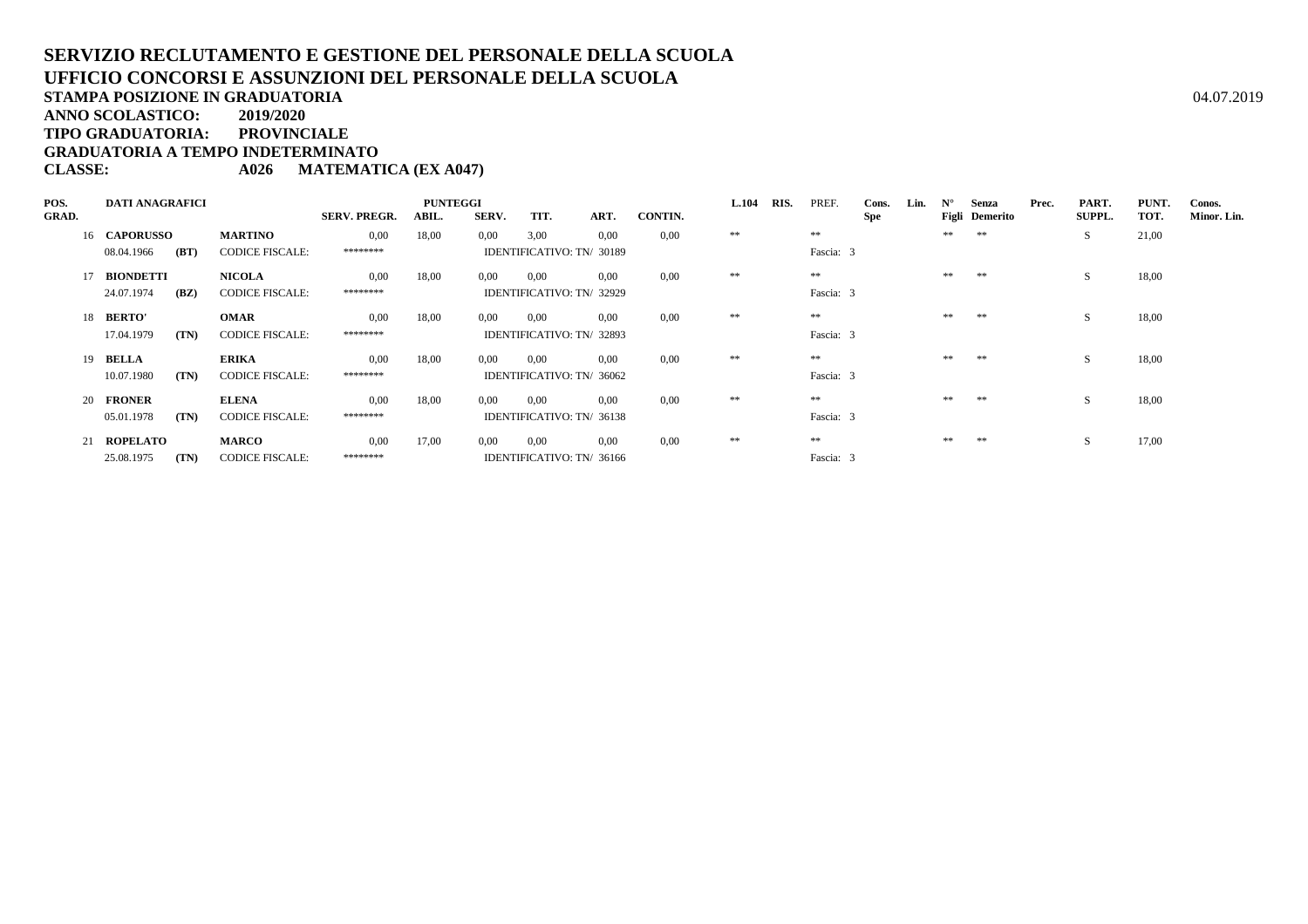**STAMPA POSIZIONE IN GRADUATORIA**

**ANNO SCOLASTICO:2019/2020**

**TIPO GRADUATORIA: PROVINCIALE**

**GRADUATORIA A TEMPO INDETERMINATO**

#### **CLASSE: A029 MUSICA NEGLI ISTITUTI DI ISTRUZIONE SECONDARIA DI II GRADO (EX A031)**

| POS.  | <b>DATI ANAGRAFICI</b> |      |                        |                     | <b>PUNTEGGI</b> |          |                         |                           |         | L.104 RIS. | PREF.     | Cons.      | Lin. | $N^{\circ}$ | Senza                 | Prec. | PART.  | PUNT.  | Conos.      |
|-------|------------------------|------|------------------------|---------------------|-----------------|----------|-------------------------|---------------------------|---------|------------|-----------|------------|------|-------------|-----------------------|-------|--------|--------|-------------|
| GRAD. |                        |      |                        | <b>SERV. PREGR.</b> | ABIL.           | SERV.    | TIT.                    | ART.                      | CONTIN. |            |           | <b>Spe</b> |      |             | <b>Figli</b> Demerito |       | SUPPL. | TOT.   | Minor. Lin. |
|       | 1 ROSSI                |      | <b>RUGGERO</b>         | 12,00               | 27,00           | 0,00     | 3,00                    | 0.00                      | 15,00   | $\pm\pm$   | $\pm\pm$  |            |      | **          | $\pm\pm$              |       | S.     | 57,00  |             |
|       | 14.01.1964             | (TN) | <b>CODICE FISCALE:</b> | ********            |                 |          | IDENTIFICATIVO: TN/ 712 |                           |         |            | Fascia: 1 |            |      |             |                       |       |        |        |             |
|       | $2$ BITZ               |      | <b>ORTRUD ELISABET</b> | 36,00               | 21,00           | $0.00\,$ | 0,00                    | 0,00                      | 30,00   | $\ast\ast$ | **        |            |      | **          | **                    |       | S.     | 87,00  |             |
|       | 31.07.1961             | (EE) | <b>CODICE FISCALE:</b> | ********            |                 |          |                         | IDENTIFICATIVO: TN/ 20674 |         |            | Fascia: 2 |            |      |             |                       |       |        |        |             |
|       | 3 ZENI                 |      | <b>ELISABETTA</b>      | 8,00                | 30,00           | 0.00     | $0.00\,$                | 0,00                      | 30,00   | $\ast\ast$ | $* *$     |            |      | **          | $\pm\pm$              |       | S      | 68,00  |             |
|       | 24.07.1959             | (TN) | <b>CODICE FISCALE:</b> | ********            |                 |          | IDENTIFICATIVO: TN/849  |                           |         |            | Fascia: 2 |            |      |             |                       |       |        |        |             |
|       | 4 DALFOVO              |      | <b>GIOVANNI</b>        | 0,00                | 21,00           | $0.00\,$ | 0,00                    | 0,00                      | 30,00   | $\pm\pm$   | $\gg \gg$ |            |      | **          | $\pm\pm$              |       | S      | 51,00  |             |
|       | 12.06.1966             | (TN) | <b>CODICE FISCALE:</b> | ********            |                 |          | IDENTIFICATIVO: TN/ 379 |                           |         |            | Fascia: 2 |            |      |             |                       |       |        |        |             |
|       | 5 TECILLA              |      | <b>MONICA</b>          | 0,00                | 30,00           | 0,00     | 3,00                    | 0,00                      | 15,00   | $\ast\ast$ | $\pm\pm$  |            |      | $\pm\pm$    | $\pm\pm$              |       |        | 48,00  |             |
|       | 04.11.1962             | (TN) | <b>CODICE FISCALE:</b> | ********            |                 |          |                         | IDENTIFICATIVO: TN/ 21131 |         |            | Fascia: 2 |            |      |             |                       |       |        |        |             |
|       | 6 ZENI                 |      | GAIA                   | 36,00               | 38,00           | 12,00    | 0,00                    | 0,00                      | 15,00   | $\pm\pm$   | $\pm\pm$  |            |      | **          | $\pm\pm$              |       | S      | 101,00 |             |
|       | 30.09.1974             | (TN) | <b>CODICE FISCALE:</b> | ********            |                 |          |                         | IDENTIFICATIVO: TN/ 26192 |         |            | Fascia: 3 |            |      |             |                       |       |        |        |             |
|       | 7 RIGOTTI              |      | <b>ELKA</b>            | 24,00               | 14,00           | 0,00     | 9,00                    | 0.00                      | 30.00   | $\ast\ast$ | $\gg \gg$ |            |      | **          | $\pm\pm$              |       | S.     | 77,00  |             |
|       | 13.10.1969             | (TN) | <b>CODICE FISCALE:</b> | ********            |                 |          |                         | IDENTIFICATIVO: TN/ 21854 |         |            | Fascia: 3 |            |      |             |                       |       |        |        |             |
|       | 8 RUSSO                |      | <b>GIUSEPPE</b>        | 25,00               | 12,00           | $0.00\,$ | $0.00\,$                | 0.00                      | 30.00   | $\ast\ast$ | $* *$     |            |      | **          | $**$                  |       | S      | 67,00  |             |
|       | 10.06.1964             | (CZ) | <b>CODICE FISCALE:</b> | ********            |                 |          |                         | IDENTIFICATIVO: TN/ 21818 |         |            | Fascia: 3 |            |      |             |                       |       |        |        |             |
|       | 9 VICENZI              |      | <b>FAUSTO</b>          | 24,00               | 13.00           | 0.00     | $0.00\,$                | 0.00                      | 30.00   | $\ast$     | $\pm\pm$  |            |      | **          | $\pm\pm$              |       | S      | 67.00  |             |
|       | 09.01.1960             | (TN) | <b>CODICE FISCALE:</b> | ********            |                 |          |                         | IDENTIFICATIVO: TN/ 21719 |         |            | Fascia: 3 |            |      |             |                       |       |        |        |             |
|       | 10 BIONDO              |      | <b>DOMENICO</b>        | 22,00               | 14,00           | $0.00\,$ | 0,00                    | 0.00                      | 30.00   | $\pm\pm$   | $* *$     |            |      | $\pm\pm$    | $\pm\pm$              |       | S      | 66,00  |             |
|       | 25.09.1963             | (CZ) | <b>CODICE FISCALE:</b> | ********            |                 |          |                         | IDENTIFICATIVO: TN/ 20524 |         |            | Fascia: 3 |            |      |             |                       |       |        |        |             |
|       | 11 MORANDIN            |      | <b>SABRINA</b>         | 23,00               | 18,00           | 0,00     | 3,00                    | 0,00                      | 15,00   | $\ast\ast$ | **        |            |      | **          | $\pm\pm$              |       | S      | 59,00  |             |
|       | 09.07.1970             | (PD) | <b>CODICE FISCALE:</b> | ********            |                 |          |                         | IDENTIFICATIVO: TN/ 33241 |         |            | Fascia: 3 |            |      |             |                       |       |        |        |             |
|       | 12 BRUNELLI            |      | <b>CHIARA</b>          | 25,00               | 12,00           | 0,00     | 3,00                    | 0,00                      | 15,00   | $\ast\ast$ | **        |            |      | $\pm\pm$    | $\pm\pm$              |       | S      | 55,00  |             |
|       | 26.09.1964             | (MI) | <b>CODICE FISCALE:</b> | ********            |                 |          |                         | IDENTIFICATIVO: TN/ 20144 |         |            | Fascia: 3 |            |      |             |                       |       |        |        |             |
|       | 13 DI VITA             |      | <b>GIUSEPPE</b>        | 6,00                | 14,00           | $0.00\,$ | $0.00\,$                | $0.00\,$                  | 30,00   | $\ast\ast$ | $\gg \gg$ |            |      | **          | $\pm\pm$              |       | S      | 50,00  |             |
|       | 05.09.1962             | (TP) | <b>CODICE FISCALE:</b> | ********            |                 |          |                         | IDENTIFICATIVO: TN/ 22658 |         |            | Fascia: 3 |            |      |             |                       |       |        |        |             |
|       | 14 CASTELLANI          |      | <b>MONICA</b>          | 0,00                | 15,00           | 0.00     | 9,00                    | 0,00                      | 15.00   | $\pm\pm$   | **        |            |      | **          | $\pm\pm$              |       | S      | 39.00  |             |
|       | 26.07.1971             | (TN) | <b>CODICE FISCALE:</b> | ********            |                 |          |                         | IDENTIFICATIVO: TN/ 32969 |         |            | Fascia: 3 |            |      |             |                       |       |        |        |             |
|       | 15 CARRIERI            |      | <b>LEONARDO</b>        | 0,00                | 15,00           | 0,00     | 9,00                    | $0.00\,$                  | 15,00   | $\ast\ast$ | $\pm\pm$  |            |      | $\pm\pm$    | $**$                  |       | S      | 39,00  |             |
|       | 29.03.1976             | (TA) | <b>CODICE FISCALE:</b> | ********            |                 |          |                         | IDENTIFICATIVO: TN/ 24974 |         |            | Fascia: 3 |            |      |             |                       |       |        |        |             |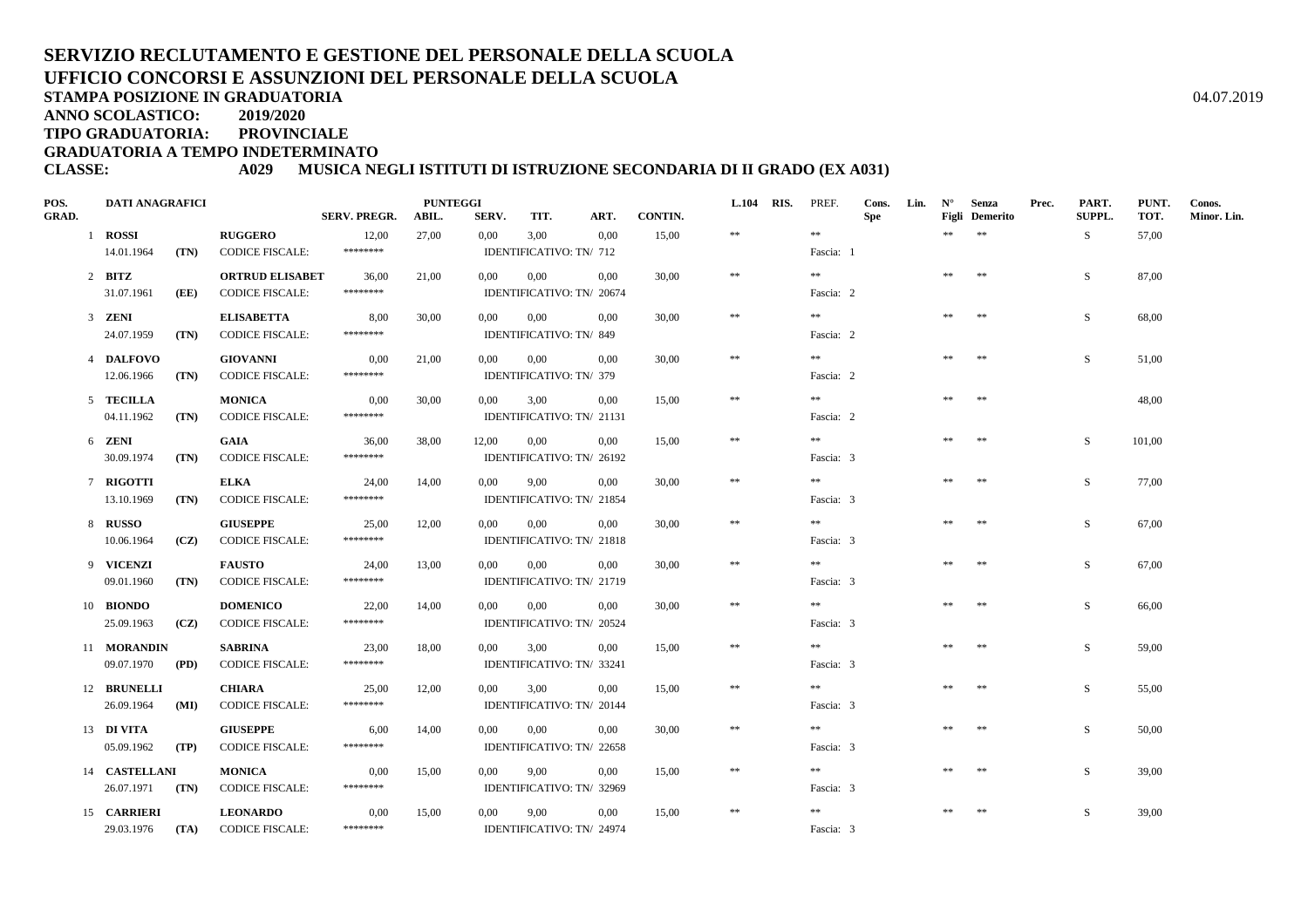**STAMPA POSIZIONE IN GRADUATORIA**

**ANNO SCOLASTICO:2019/2020**

**TIPO GRADUATORIA: PROVINCIALE**

**GRADUATORIA A TEMPO INDETERMINATO**

#### **CLASSE: A029 MUSICA NEGLI ISTITUTI DI ISTRUZIONE SECONDARIA DI II GRADO (EX A031)**

| POS.  | <b>DATI ANAGRAFICI</b>     |      |                                            |                             | <b>PUNTEGGI</b> |               | TIT.                              |                                   | <b>CONTIN.</b> | L.104 RIS. | PREF.                 | Cons.      | Lin. | $\mathbf{N}^{\circ}$ | Senza                             | Prec. | PART.<br>SUPPL. | PUNT.<br>TOT. | Conos.      |
|-------|----------------------------|------|--------------------------------------------|-----------------------------|-----------------|---------------|-----------------------------------|-----------------------------------|----------------|------------|-----------------------|------------|------|----------------------|-----------------------------------|-------|-----------------|---------------|-------------|
| GRAD. | 16 VADAGNINI               |      | <b>CLAUDIO</b>                             | <b>SERV. PREGR.</b><br>0,00 | ABIL.<br>18,00  | SERV.<br>0,00 | 6,00                              | ART.<br>0.00                      | 15,00          | $\pm\pm$   | $\pm\pm$              | <b>Spe</b> |      | **                   | <b>Figli</b> Demerito<br>$\pm\pm$ |       | S               | 39,00         | Minor. Lin. |
|       | 18.09.1974                 | (TN) | <b>CODICE FISCALE:</b>                     | ********                    |                 |               |                                   | IDENTIFICATIVO: TN/ 33306         |                |            | Fascia: 3             |            |      |                      |                                   |       |                 |               |             |
|       | 17 GROTT                   |      | <b>ANTONIO</b>                             | 25,00                       | 12,00           | 0,00          | 0.00                              | 0.00                              | 0,00           | $\ast\ast$ | **                    |            |      | $\pm\pm$             | 米米                                |       | S               | 37,00         |             |
|       | 20.10.1968                 | (TN) | <b>CODICE FISCALE:</b>                     | ********                    |                 |               |                                   | IDENTIFICATIVO: TN/ 20633         |                |            | Fascia: 3             |            |      |                      |                                   |       |                 |               |             |
|       | 18 MONACHESI               |      | <b>MONICA</b>                              | 2,00                        | 16,00           | 0,00          | 3,00                              | 0,00                              | 15,00          | $\ast\ast$ | $\pm\pm$              |            |      | **                   | $\pm\pm$                          |       | S               | 36,00         |             |
|       | 31.01.1967                 | (MC) | <b>CODICE FISCALE:</b>                     | ********                    |                 |               |                                   | IDENTIFICATIVO: TN/ 26429         |                |            | Fascia: 3             |            |      |                      |                                   |       |                 |               |             |
|       | 19 FERRAIOLO               |      | <b>LUCILLA MARIA GI</b>                    | 0,00                        | 17,00           | 0,00          | 3,00                              | $0.00\,$                          | 15,00          | $\pm\pm$   | $\pm\pm$              |            |      | $\pm\pm$             | $\pm\pm$                          |       | S               | 35,00         |             |
|       | 28.11.1980                 | (NA) | <b>CODICE FISCALE:</b>                     | ********                    |                 |               |                                   | IDENTIFICATIVO: TN/ 36222         |                |            | Fascia: 3             |            |      |                      |                                   |       |                 |               |             |
|       | 20 BIANCHINI               |      | <b>ALESSANDRO</b>                          | 0,00                        | 17,00           | $0.00\,$      | 0,00                              | 0.00                              | 15,00          | $\ast$     | $\pm\pm$              |            |      | $\pm\pm$             | $\pm\pm$                          |       | S               | 32,00         |             |
|       | 19.08.1983                 | (TN) | <b>CODICE FISCALE:</b>                     | ********                    |                 |               | IDENTIFICATIVO: TN/ 36080         |                                   |                |            | Fascia: 3             |            |      |                      |                                   |       |                 |               |             |
|       | 21 SARETTO                 |      | <b>ROBERTO</b>                             | 0,00                        | 14,00           | $0.00\,$      | 0,00                              | $0.00\,$                          | 15,00          | $\pm\pm$   | **                    |            |      | **                   | **                                |       | S               | 29,00         |             |
|       | 07.10.1975                 | (MC) | <b>CODICE FISCALE:</b>                     | ********                    |                 |               |                                   | IDENTIFICATIVO: TN/ 26175         |                |            | Fascia: 3             |            |      |                      |                                   |       |                 |               |             |
|       | 22 GRIFFO                  |      | <b>MARIAISABELLA</b>                       | 13,00<br>********           | 13,00           | 0.00          | 0.00                              | 0.00                              | 0.00           | $\ast\ast$ | $\pm\pm$              |            |      | $\pm\pm$             | $\pm\pm$                          |       | S               | 26,00         |             |
|       | 30.08.1967                 | (NA) | <b>CODICE FISCALE:</b>                     |                             |                 |               |                                   | IDENTIFICATIVO: TN/ 36211         |                |            | Fascia: 3             |            |      |                      |                                   |       |                 |               |             |
|       | 23 CAMPAGNA                |      | <b>EMILIA</b>                              | 2.00<br>********            | 18,00           | $0.00\,$      | 6.00                              | 0.00                              | 0.00           | $\ast\ast$ | $\pm\pm$              |            |      | **                   | $\pm\pm$                          |       | S.              | 26,00         |             |
|       | 14.04.1975                 | (TN) | <b>CODICE FISCALE:</b>                     |                             |                 |               |                                   | IDENTIFICATIVO: TN/ 30224         |                |            | Fascia: 3             |            |      |                      |                                   |       |                 |               |             |
|       | 24 CARPITA                 |      | <b>MARCO</b>                               | 0,00<br>********            | 18,00           | $0.00\,$      | 3.00                              | 0.00                              | 0.00           | $\ast$     | $\pm\pm$              |            |      | **                   | **                                |       | S               | 21.00         |             |
|       | 31.05.1966                 | (TN) | <b>CODICE FISCALE:</b>                     |                             |                 |               |                                   | IDENTIFICATIVO: TN/ 36099         |                |            | Fascia: 3             |            |      |                      |                                   |       |                 |               |             |
|       | 25 MATASSONI<br>02.10.1963 |      | <b>SILVIA</b><br><b>CODICE FISCALE:</b>    | 0.00<br>********            | 18,00           | 0,00          | 3,00<br>IDENTIFICATIVO: TN/ 36182 | 0.00                              | 0.00           | $\pm\pm$   | $\pm\pm$<br>Fascia: 3 |            |      | $\pm\pm$             | $\pm\pm$                          |       | S               | 21,00         |             |
|       |                            | (TN) |                                            |                             |                 |               |                                   |                                   |                |            |                       |            |      |                      |                                   |       |                 |               |             |
|       | 26 MOSER<br>23.02.1983     | (TN) | <b>VALENTINA</b><br><b>CODICE FISCALE:</b> | 0,00<br>********            | 17,00           | 0.00          | 3,00<br>IDENTIFICATIVO: TN/ 36204 | 0.00                              | 0,00           | $\pm\pm$   | **<br>Fascia: 3       |            |      | **                   | $\pm\pm$                          |       | S               | 20,00         |             |
|       |                            |      |                                            |                             |                 |               |                                   |                                   |                |            | **                    |            |      |                      |                                   |       |                 |               |             |
|       | 27 MASSETTI<br>22.05.1984  | (BS) | <b>VALENTINA</b><br><b>CODICE FISCALE:</b> | 0,00<br>********            | 16,00           | 0,00          | 3,00<br>IDENTIFICATIVO: TN/ 33351 | 0.00                              | 0,00           | $\ast\ast$ | Fascia: 3             |            |      | $\pm\pm$             | $\pm\pm$                          |       | S               | 19,00         |             |
|       |                            |      |                                            |                             |                 |               |                                   |                                   |                | $\ast\ast$ | $\pm\pm$              |            |      |                      | $\pm\pm$                          |       |                 |               |             |
|       | 28 CAINELLI<br>30.11.1973  | (TN) | <b>DORA</b><br><b>CODICE FISCALE:</b>      | 0,00<br>********            | 18,00           | 0.00          | 0,00<br>IDENTIFICATIVO: TN/ 30341 | 0.00                              | 0,00           |            | Fascia: 3             |            |      |                      |                                   |       | S               | 18,00         |             |
|       |                            |      |                                            |                             |                 |               | 0.00                              |                                   |                | $\pm\pm$   | **                    |            |      | **                   | $\pm\pm$                          |       |                 |               |             |
|       | 29 CIURLETTI<br>29.04.1984 | (TN) | <b>VERONICA</b><br><b>CODICE FISCALE:</b>  | 0,00<br>********            | 18,00           | 0.00          |                                   | 0.00<br>IDENTIFICATIVO: TN/ 33330 | 0.00           |            | Fascia: 3             |            |      |                      |                                   |       | S               | 18,00         |             |
|       | 30 MOSER                   |      | <b>MARIA</b>                               | 0,00                        | 18,00           | 0,00          | 0,00                              | $0.00\,$                          | 0.00           | $\ast\ast$ | $\pm\pm$              |            |      | **                   | $\pm\pm$                          |       | S               | 18,00         |             |
|       | 03.03.1985                 | (TN) | <b>CODICE FISCALE:</b>                     | ********                    |                 |               | IDENTIFICATIVO: TN/ 36191         |                                   |                |            | Fascia: 3             |            |      |                      |                                   |       |                 |               |             |
|       |                            |      |                                            |                             |                 |               |                                   |                                   |                |            |                       |            |      |                      |                                   |       |                 |               |             |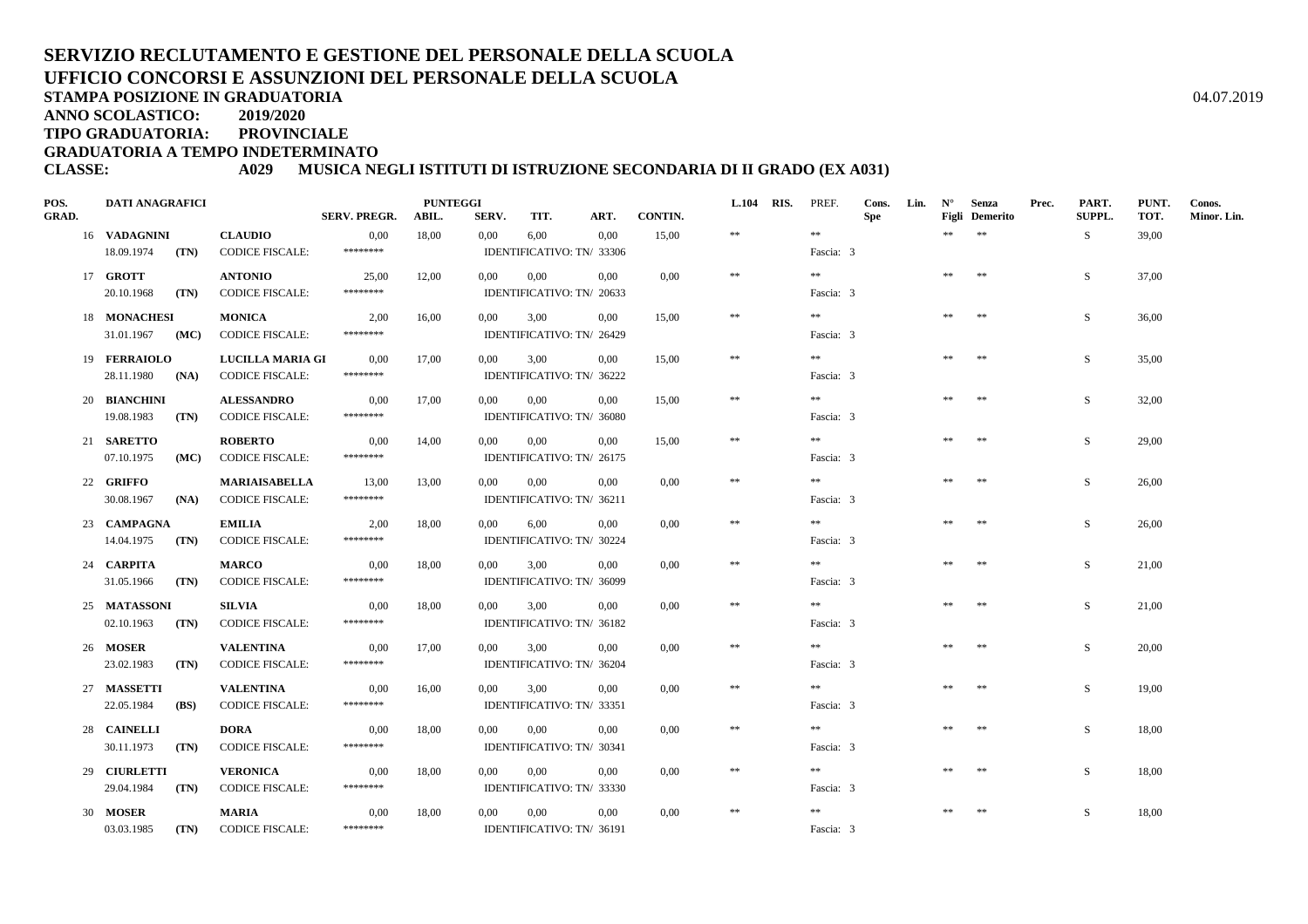**STAMPA POSIZIONE IN GRADUATORIA**

**ANNO SCOLASTICO:2019/2020**

**TIPO GRADUATORIA: PROVINCIALE**

**GRADUATORIA A TEMPO INDETERMINATO**

**CLASSE: A029 MUSICA NEGLI ISTITUTI DI ISTRUZIONE SECONDARIA DI II GRADO (EX A031)**

| POS.         | <b>DATI ANAGRAFICI</b> |      |                        |                     | <b>PUNTEGGI</b> |                |                           | L.104 | RIS.           | PREF. | Cons. | Lin.      | $N^{\circ}$ | Senza | Prec. | PART.          | <b>PUNT</b> | Conos.        |       |             |
|--------------|------------------------|------|------------------------|---------------------|-----------------|----------------|---------------------------|-------|----------------|-------|-------|-----------|-------------|-------|-------|----------------|-------------|---------------|-------|-------------|
| <b>GRAD.</b> |                        |      |                        | <b>SERV. PREGR.</b> | ABIL.           | <b>SERV.</b>   | TIT.                      | ART.  | <b>CONTIN.</b> |       |       |           | Spe         |       |       | Figli Demerito |             | <b>SUPPL.</b> | TOT.  | Minor. Lin. |
|              | 31 CATAUDELLA          |      | <b>MARCO</b>           | 3,00                | 14,00           | $0.00^{\circ}$ | 0,00                      | 0.00  | 0.00           | **    |       | **        |             |       | **    | **             |             | S.            | 17,00 |             |
|              | 16.01.1978             | (TN) | <b>CODICE FISCALE:</b> | *******             |                 |                | IDENTIFICATIVO: TN/32973  |       |                |       |       | Fascia: 3 |             |       |       |                |             |               |       |             |
|              | 32 COSTA               |      | <b>ERWIN</b>           | 0.00                | 17,00           | $0.00\,$       | 0.00                      | 0.00  | 0.00           | **    |       | **        |             |       | **    | **             |             | S.            | 17,00 |             |
|              | 05.02.1972             | (TN) | <b>CODICE FISCALE:</b> | *******             |                 |                | IDENTIFICATIVO: TN/33003  |       |                |       |       | Fascia: 3 |             |       |       |                |             |               |       |             |
|              | 33 ANGELI              |      | <b>NADIA</b>           | 0.00                | 16,00           | 0.00           | 0.00                      | 0.00  | 0.00           | **    |       | **        |             |       | **    | **             |             | <sub>S</sub>  | 16,00 |             |
|              | 20.08.1975             | (TN) | <b>CODICE FISCALE:</b> | *******             |                 |                | IDENTIFICATIVO: TN/32723  |       |                |       |       | Fascia: 3 |             |       |       |                |             |               |       |             |
|              | 34 MICARELLI           |      | <b>MARIELLA</b>        | 0.00                | 14,00           | 0.00           | 0,00                      | 0.00  | 0.00           | **    |       | **        |             |       | **    | **             |             | <sub>S</sub>  | 14,00 |             |
|              | 25.02.1984             | (TN) | <b>CODICE FISCALE:</b> | ********            |                 |                | IDENTIFICATIVO: TN/ 33354 |       |                |       |       | Fascia: 3 |             |       |       |                |             |               |       |             |
|              | 35 ASTE                |      | <b>FRANCESCA</b>       | 0.00                | 10,00           | 0.00           | 3,00                      | 0.00  | 0.00           | **    |       | **        |             |       | **    | **             |             | <sub>S</sub>  | 13,00 |             |
|              | 08.04.1976             | (TN) | <b>CODICE FISCALE:</b> | ********            |                 |                | IDENTIFICATIVO: TN/ 36209 |       |                |       |       | Fascia: 3 |             |       |       |                |             |               |       |             |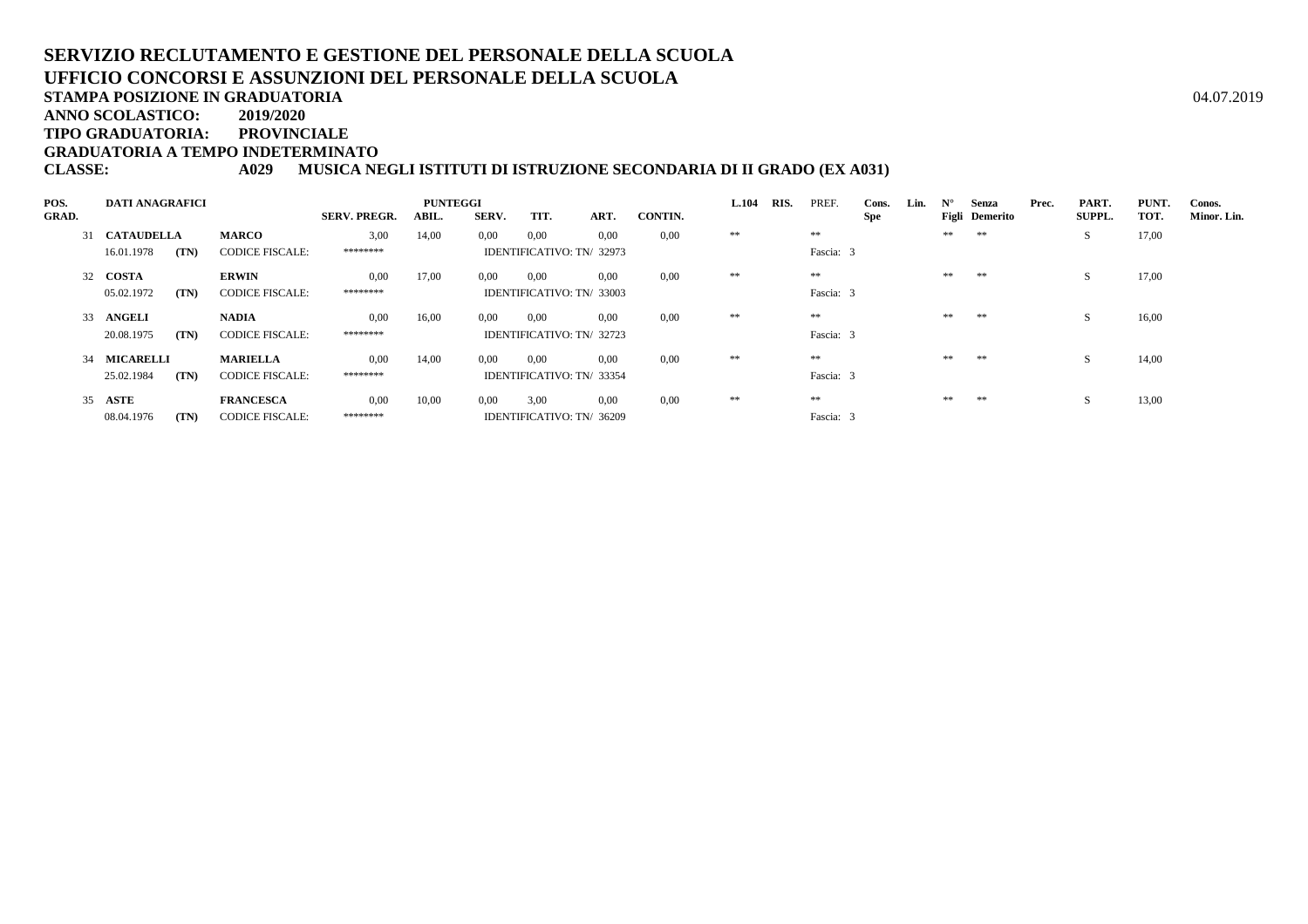#### **SERVIZIO RECLUTAMENTO E GESTIONE DEL PERSONALE DELLA SCUOLAUFFICIO CONCORSI E ASSUNZIONI DEL PERSONALE DELLA SCUOLASTAMPA POSIZIONE IN GRADUATORIA**A  $04.07.2019$ **ANNO SCOLASTICO: 2019/2020 TIPO GRADUATORIA: PROVINCIALE GRADUATORIA A TEMPO INDETERMINATOCLASSE: A031 SCIENZE DEGLI ALIMENTI (EX A057)**

| POS.  | <b>DATI ANAGRAFICI</b> |      |                        |                     | <b>PUNTEGGI</b> |              |      |                           |                | $-.104$ | <b>RIS</b> | PREF    | Cons. | Lin. |    | Senza          | Prec. | PART.         | PUNT. | Conos.      |
|-------|------------------------|------|------------------------|---------------------|-----------------|--------------|------|---------------------------|----------------|---------|------------|---------|-------|------|----|----------------|-------|---------------|-------|-------------|
| GRAD. |                        |      |                        | <b>SERV. PREGR.</b> | ABIL.           | <b>SERV.</b> | TIT. | ART                       | <b>CONTIN.</b> |         |            |         | Spe   |      |    | Figli Demerito |       | <b>SUPPL.</b> | TOT.  | Minor. Lin. |
|       | <b>ANDELMA</b>         |      | <b>FRANCESCO</b>       | 0,00                | 15,00           | 0,00         | 0,00 | 0.00                      | 0,00           |         |            |         |       |      | ** | **             |       |               | 15,00 |             |
|       | 17.07.1979             | (TN) | <b>CODICE FISCALE:</b> | ********            |                 |              |      | IDENTIFICATIVO: TN/ 32858 |                |         |            | Fascia: |       |      |    |                |       |               |       |             |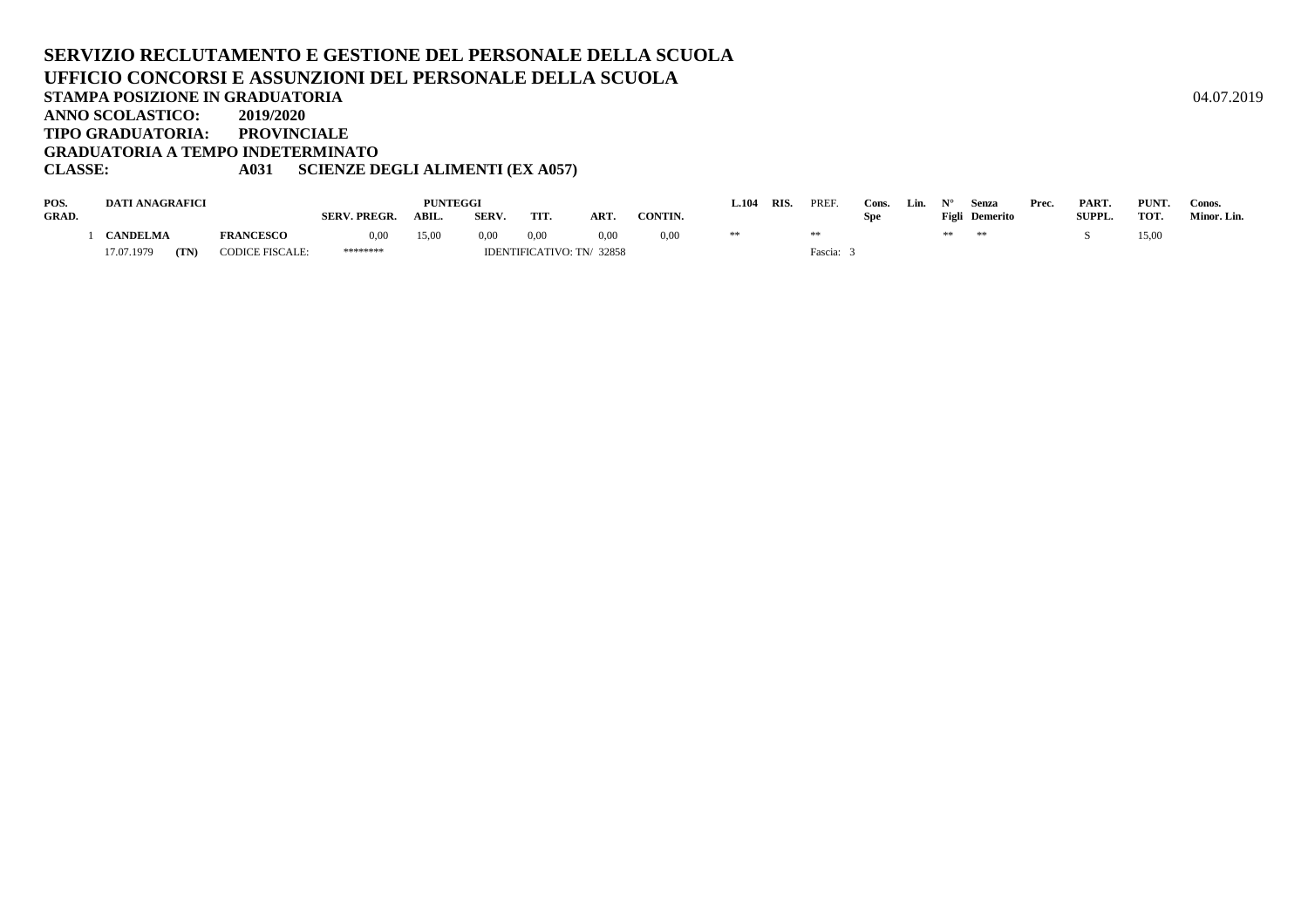**TIPO GRADUATORIA: PROVINCIALE**

**GRADUATORIA A TEMPO INDETERMINATO**

#### **CLASSE: A034 SCIENZE E TECNOLOGIE CHIMICHE (EX A012, A013, A066)**

| POS.         | DATI ANAGRAFICI    |                        |                     | <b>PUNTEGGI</b> |       |      |                           |         | L.104 | RIS. | PREF    | Cons.      | Lin. |    | Senza          | Prec. | PART.         | PUNT. | Conos.      |
|--------------|--------------------|------------------------|---------------------|-----------------|-------|------|---------------------------|---------|-------|------|---------|------------|------|----|----------------|-------|---------------|-------|-------------|
| <b>GRAD.</b> |                    |                        | <b>SERV. PREGR.</b> | ABIL.           | SERV. | TIT. | <b>ART</b>                | CONTIN. |       |      |         | <b>Spe</b> |      |    | Figli Demerito |       | <b>SUPPL.</b> | TOT.  | Minor. Lin. |
|              | <b>EPIFANIO</b>    | <b>ROSARIO</b>         | 28,00               | 14.00           | 36.00 | 6,00 | 0.00                      | 0,00    | **    |      | **      |            |      | ** | **             |       |               | 84,00 |             |
|              | 08.12.1952<br>(PE) | <b>CODICE FISCALE:</b> | ********            |                 |       |      | IDENTIFICATIVO: TN/ 32944 |         |       |      | Fascia: |            |      |    |                |       |               |       |             |
|              | 2 CANDELMA         | <b>FRANCESCO</b>       | 0,00                | 39,00           | 0.00  | 3,00 | 0.00                      | 0.00    | **    |      | **      |            |      | ** | **             |       |               | 42,00 |             |
|              | (TN)<br>17.07.1979 | <b>CODICE FISCALE:</b> | ********            |                 |       |      | IDENTIFICATIVO: TN/32858  |         |       |      | Fascia: |            |      |    |                |       |               |       |             |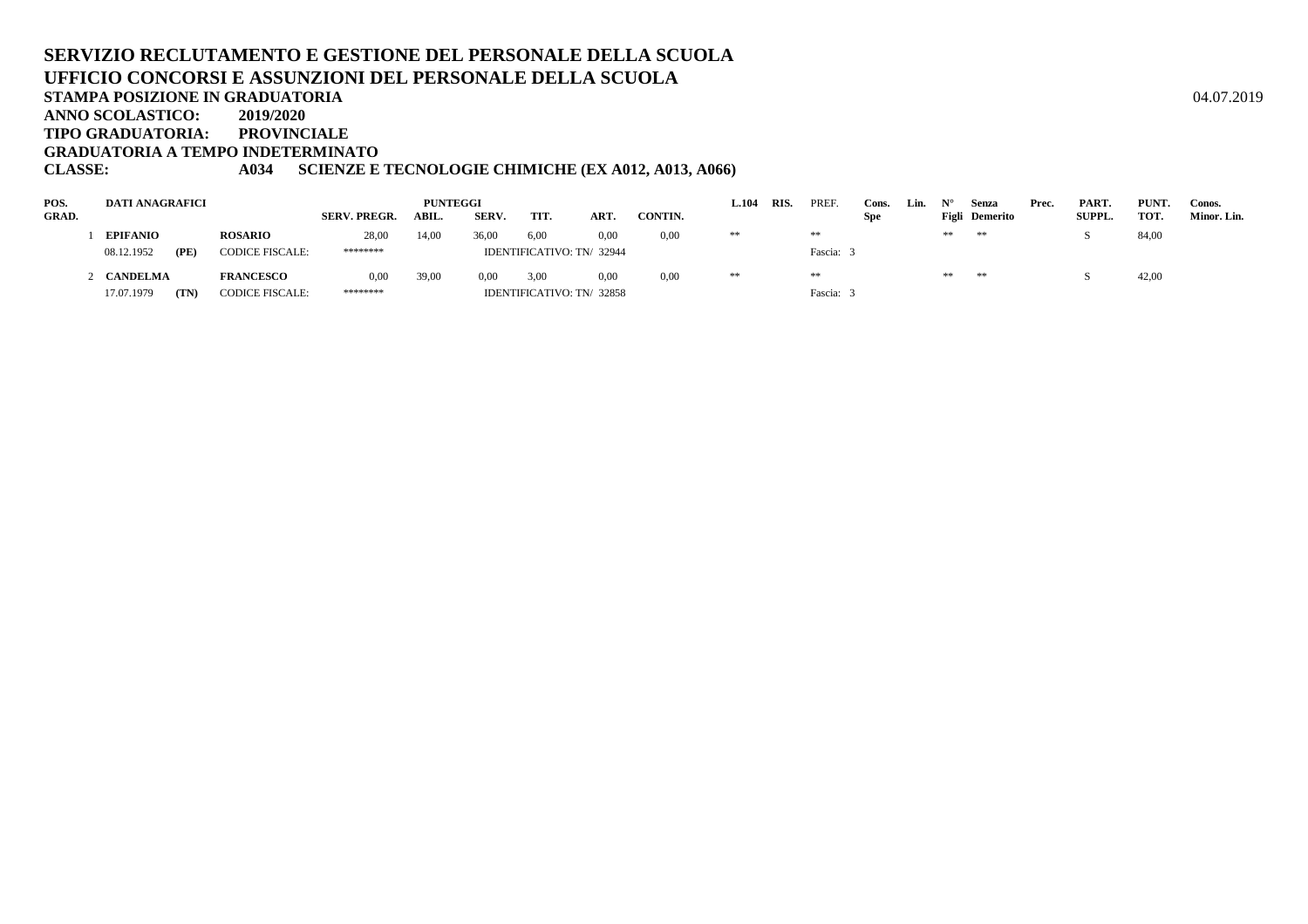**STAMPA POSIZIONE IN GRADUATORIA**

**ANNO SCOLASTICO:2019/2020**

**TIPO GRADUATORIA: PROVINCIALE**

**GRADUATORIA A TEMPO INDETERMINATO**

#### **CLASSE: A037 SCIENZE E TECNOL.COSTRUZIONI,TECNOL.E TECN.DI RAPPR.GRAFICA**

| POS.         | <b>DATI ANAGRAFICI</b> |      |                        |                     | <b>PUNTEGGI</b> |              |                           |      |                | L.104 | RIS. | PREF.     | Cons. | Lin. | $N^{\circ}$ | Senza          | Prec. | PART.         | <b>PUNT</b> | Conos.      |
|--------------|------------------------|------|------------------------|---------------------|-----------------|--------------|---------------------------|------|----------------|-------|------|-----------|-------|------|-------------|----------------|-------|---------------|-------------|-------------|
| <b>GRAD.</b> |                        |      |                        | <b>SERV. PREGR.</b> | ABIL.           | <b>SERV.</b> | TIT.                      | ART. | <b>CONTIN.</b> |       |      |           | Spe   |      |             | Figli Demerito |       | <b>SUPPL.</b> | TOT.        | Minor. Lin. |
|              | <b>BUDANO</b>          |      | <b>LUANA</b>           | 18,00               | 42,00           | 27,00        | 3,00                      | 0.00 | 0.00           | **    |      | **        |       |      | **          | **             |       | S.            | 90,00       |             |
|              | 18.06.1973             | (RG) | <b>CODICE FISCALE:</b> | ********            |                 |              | IDENTIFICATIVO: TN/33326  |      |                |       |      | Fascia: 3 |       |      |             |                |       |               |             |             |
|              | 2 NICOLUSSI MORO       |      | <b>GIANCARLO</b>       | 30,00               | 14,00           | $0.00\,$     | 3.00                      | 0.00 | 15,00          | **    |      | **        |       |      | **          | **             |       |               | 62,00       |             |
|              | 04.09.1955             | (TN) | <b>CODICE FISCALE:</b> | ********            |                 |              | IDENTIFICATIVO: TN/ 33344 |      |                |       |      | Fascia: 3 |       |      |             |                |       |               |             |             |
|              | 3 PETROLLI             |      | <b>ANDREA</b>          | 30,00               | 14,00           | 0.00         | 3.00                      | 0.00 | 0.00           | **    |      | **        |       |      | **          | **             |       |               | 47,00       |             |
|              | 16.10.1967             | (TN) | <b>CODICE FISCALE:</b> | ********            |                 |              | IDENTIFICATIVO: TN/ 20981 |      |                |       |      | Fascia: 3 |       |      |             |                |       |               |             |             |
|              | SBETTI                 |      | <b>SARA</b>            | 8.00                | 17,00           | 0.00         | 0,00                      | 0.00 | 0.00           | **    |      | **        |       |      | **          | **             |       | <sub>S</sub>  | 25,00       |             |
|              | 22.07.1976             | (TN) | <b>CODICE FISCALE:</b> | ********            |                 |              | IDENTIFICATIVO: TN/ 33259 |      |                |       |      | Fascia: 3 |       |      |             |                |       |               |             |             |
|              | 5 ZANELLA              |      | <b>IVO</b>             | 0.00                | 13,00           | 0.00         | 0,00                      | 0.00 | 0.00           | **    |      | **        |       |      | **          | **             |       | <sub>S</sub>  | 13,00       |             |
|              | 31.07.1957             | (TN) | <b>CODICE FISCALE:</b> | ********            |                 |              | IDENTIFICATIVO: TN/ 21770 |      |                |       |      | Fascia: 3 |       |      |             |                |       |               |             |             |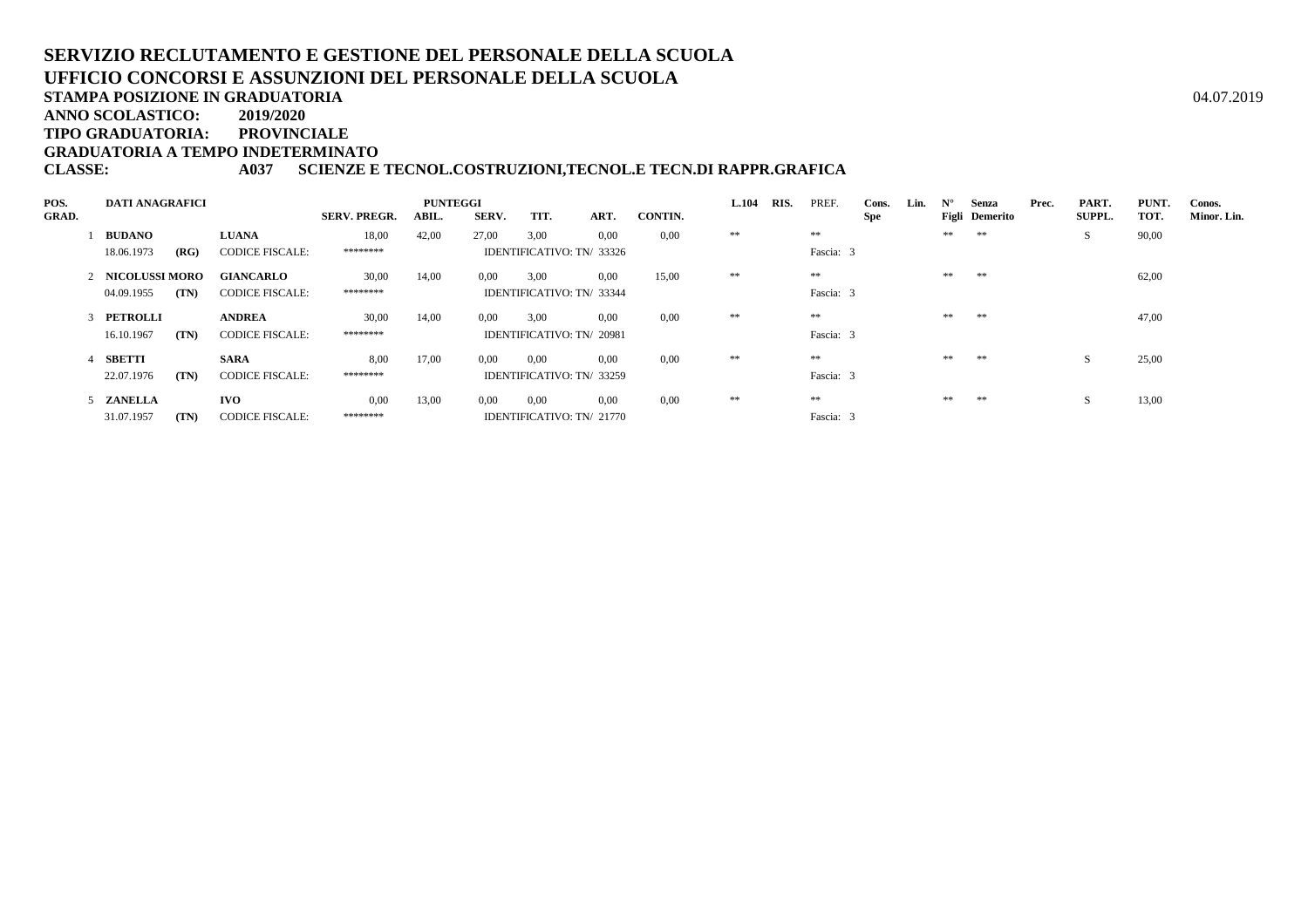**TIPO GRADUATORIA: PROVINCIALE**

**GRADUATORIA A TEMPO INDETERMINATO**

**CLASSE: A045 SCIENZE ECONOMICO-AZIENDALI (EX A017)**

| POS.  | <b>DATI ANAGRAFICI</b> |      |                        |                     | <b>PUNTEGGI</b> |          |                           |          |         | <b>L.104</b> | RIS. | PREF.      | Cons. | Lin. | $N^{\circ}$ | Senza          | Prec. | PART.         | PUNT.  | Conos.      |
|-------|------------------------|------|------------------------|---------------------|-----------------|----------|---------------------------|----------|---------|--------------|------|------------|-------|------|-------------|----------------|-------|---------------|--------|-------------|
| GRAD. |                        |      |                        | <b>SERV. PREGR.</b> | ABIL.           | SERV.    | TIT.                      | ART.     | CONTIN. |              |      |            | Spe   |      |             | Figli Demerito |       | <b>SUPPL.</b> | TOT.   | Minor. Lin. |
|       | 1 SPINOSA              |      | <b>GIULIA</b>          | 60,00               | 14.00           | 0.00     | 3.00                      | 0.00     | 30,00   | $\ast\ast$   |      | **         |       |      | **          | $**$           |       | -S            | 107,00 |             |
|       | 06.06.1966             | (VE) | <b>CODICE FISCALE:</b> | ********            |                 |          | IDENTIFICATIVO: TN/ 20825 |          |         |              |      | Fascia: 3  |       |      |             |                |       |               |        |             |
|       | 2 ANGELI               |      | <b>DAVID</b>           | 18,00               | 42,00           | 27,00    | 0,00                      | 0.00     | 15,00   | $\pm\pm$     |      | $\pm\pm$   |       |      | **          | **             |       | S.            | 102,00 |             |
|       | 05.01.1979             | (TN) | <b>CODICE FISCALE:</b> | ********            |                 |          | IDENTIFICATIVO: TN/ 36065 |          |         |              |      | Fascia: 3  |       |      |             |                |       |               |        |             |
|       | 3 POLILLO              |      | <b>SANDRA</b>          | 10,00               | 42,00           | 36,00    | 6,00                      | $0.00\,$ | 0,00    | $\ast\ast$   |      | **         |       |      | **          | **             |       | S             | 93,50  |             |
|       | 05.02.1975             | (ME) | <b>CODICE FISCALE:</b> | ********            |                 |          | IDENTIFICATIVO: TN/ 33367 |          |         |              |      | Fascia: 3  |       |      |             |                |       |               |        |             |
|       | 4 ANDREATTA            |      | <b>SABRINA</b>         | 14,00               | 42,00           | 36.00    | 0.00                      | 0.00     | 0.00    | $\ast\ast$   |      | $* *$      |       |      | **          | **             |       | S.            | 92,00  |             |
|       | 18.08.1973             | (TN) | <b>CODICE FISCALE:</b> | ********            |                 |          | IDENTIFICATIVO: TN/ 33322 |          |         |              |      | Fascia: 3  |       |      |             |                |       |               |        |             |
|       | 5 MIALE                |      | <b>ISABELLA</b>        | 12,00               | 42,00           | 36,00    | 0,00                      | 0.00     | 0,00    | $\pm\pm$     |      | $* *$      |       |      | **          | **             |       | S             | 90,00  |             |
|       | 15.01.1974             | (FG) | <b>CODICE FISCALE:</b> | ********            |                 |          | IDENTIFICATIVO: TN/ 33353 |          |         |              |      | Fascia: 3  |       |      |             |                |       |               |        |             |
|       | 6 MASSIGNANI           |      | <b>DEVIS</b>           | 12,00               | 42,00           | 36.00    | 0,00                      | $0.00\,$ | 0,00    | $\pm\pm$     |      | $* *$      |       |      | **          | **             |       | S.            | 90,00  |             |
|       | 14.06.1978 (VI)        |      | <b>CODICE FISCALE:</b> | ********            |                 |          | IDENTIFICATIVO: TN/ 36202 |          |         |              |      | Fascia: 3  |       |      |             |                |       |               |        |             |
|       | 7 CANDIDO              |      | <b>MARIA</b>           | 44,00               | 13,00           | $0.00\,$ | 3,00                      | $0.00\,$ | 30,00   | $\ast\ast$   |      | $\pm\pm$   |       |      | **          | **             |       | S             | 89,50  |             |
|       | 21.04.1963             | (CZ) | <b>CODICE FISCALE:</b> | ********            |                 |          | IDENTIFICATIVO: TN/ 20239 |          |         |              |      | Fascia: 3  |       |      |             |                |       |               |        |             |
|       | 8 LEONI                |      | <b>ROBERTO</b>         | 2,00                | 42,00           | 36,00    | $0.00\,$                  | 0.00     | 0,00    | $\ast\ast$   |      | **         |       |      | **          | **             |       | S.            | 80,00  |             |
|       | 07.12.1976             | (TN) | <b>CODICE FISCALE:</b> | ********            |                 |          | IDENTIFICATIVO: TN/ 33138 |          |         |              |      | Fascia: 3  |       |      |             |                |       |               |        |             |
|       | 9 FRANCESCHETTI        |      | <b>GABRIELLA</b>       | 60,00               | 15,00           | $0.00\,$ | 0.00                      | 0.00     | 0,00    | $\pm\pm$     |      | **         |       |      | **          | **             |       | S.            | 75,00  |             |
|       | 10.09.1967             | (TN) | <b>CODICE FISCALE:</b> | ********            |                 |          | IDENTIFICATIVO: TN/ 30211 |          |         |              |      | Fascia: 3  |       |      |             |                |       |               |        |             |
|       | 10 FEDRIZZI            |      | <b>SILVIA</b>          | 15,00               | 42,00           | 12.00    | 0.00                      | 0.00     | 0,00    | $\ast\ast$   |      | $\pm\pm$   |       |      | **          | **             |       |               | 69,00  |             |
|       | 11.06.1972             | (TN) | <b>CODICE FISCALE:</b> | ********            |                 |          | IDENTIFICATIVO: TN/ 33071 |          |         |              |      | Fascia: 3  |       |      |             |                |       |               |        |             |
|       | 11 LEO                 |      | <b>ROSALINDA</b>       | 0,00                | 42,00           | $0.00\,$ | 0.00                      | 0.00     | 0.00    | $\ast\ast$   |      | $* *$      |       |      | **          | **             |       | S.            | 42,00  |             |
|       | 07.04.1976             | (BR) | <b>CODICE FISCALE:</b> | ********            |                 |          | IDENTIFICATIVO: TN/ 33133 |          |         |              |      | Fascia: 3  |       |      |             |                |       |               |        |             |
|       | 12 RIZZOLLI            |      | <b>MICHELE</b>         | 0,00                | 42,00           | 0.00     | 0,00                      | $0.00\,$ | 0,00    | $\ast\ast$   |      | $\ast\ast$ |       |      | **          | **             |       | S.            | 42,00  |             |
|       | 29.07.1972             | (TN) | <b>CODICE FISCALE:</b> | ********            |                 |          | IDENTIFICATIVO: TN/ 32885 |          |         |              |      | Fascia: 3  |       |      |             |                |       |               |        |             |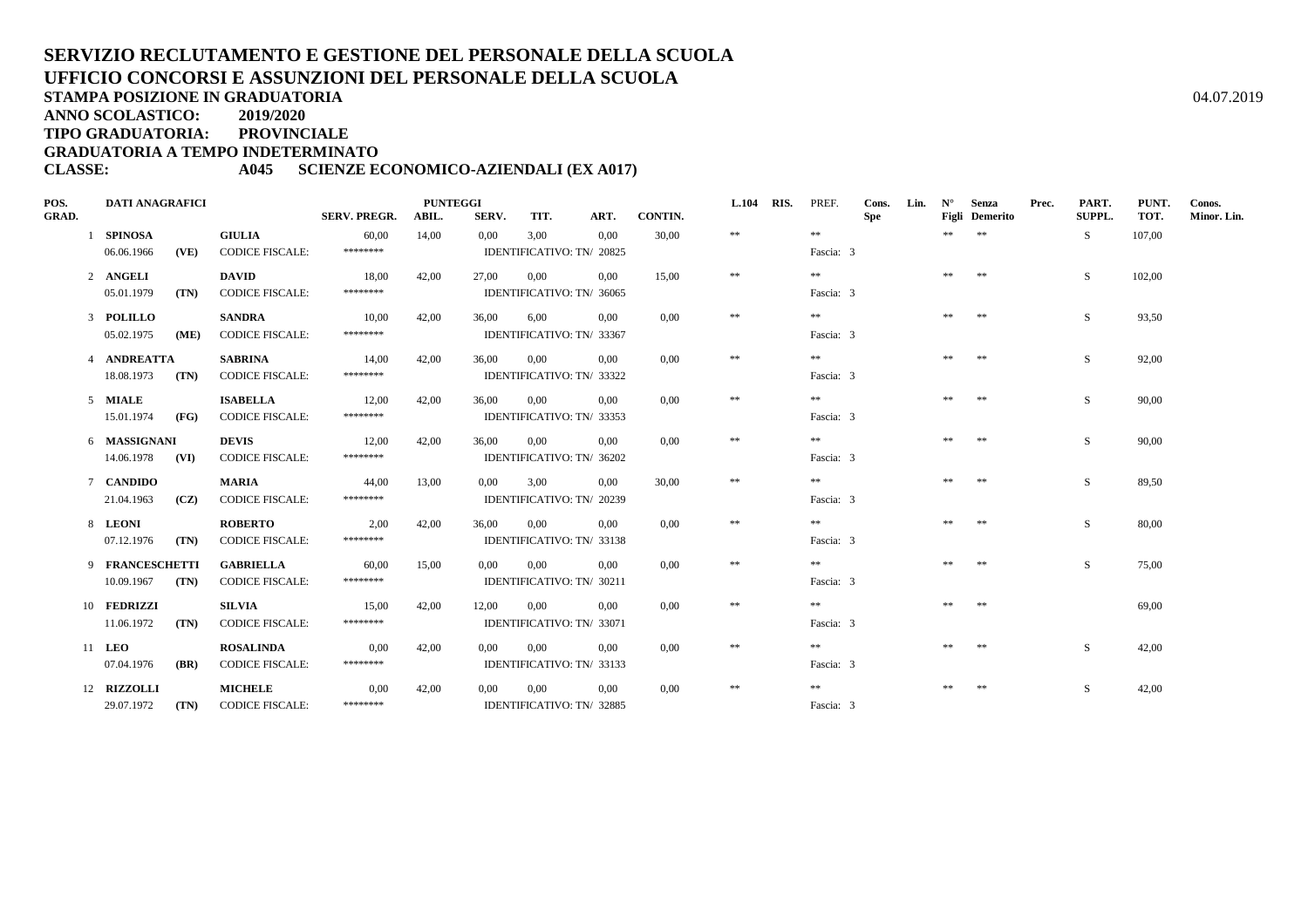**ANNO SCOLASTICO:2019/2020**

**TIPO GRADUATORIA: PROVINCIALE**

**GRADUATORIA A TEMPO INDETERMINATO**

**CLASSE: A046 SCIENZE GIURIDICO-ECONOMICHE (EX A019)**

| POS.         | <b>DATI ANAGRAFICI</b> |      |                        |                     | <b>PUNTEGGI</b> |       |                           |          |                | L.104 RIS. | PREF.     | Cons.      | Lin. | $N^{\circ}$ | Senza          | Prec. | PART.  | PUNT.  | Conos.      |
|--------------|------------------------|------|------------------------|---------------------|-----------------|-------|---------------------------|----------|----------------|------------|-----------|------------|------|-------------|----------------|-------|--------|--------|-------------|
| <b>GRAD.</b> |                        |      |                        | <b>SERV. PREGR.</b> | ABIL.           | SERV. | TIT.                      | ART.     | <b>CONTIN.</b> |            |           | <b>Spe</b> |      |             | Figli Demerito |       | SUPPL. | TOT.   | Minor. Lin. |
|              | 1 SPINOSA              |      | <b>GIULIA</b>          | 144,00              | 15,00           | 36,00 | 3,00                      | 0,00     | 30,00          | $\pm\pm$   | $\pm\pm$  |            |      | **          | $\pm\pm$       |       | S      | 228,00 |             |
|              | 06.06.1966             | (VE) | <b>CODICE FISCALE:</b> | ********            |                 |       | IDENTIFICATIVO: TN/ 20825 |          |                |            | Fascia: 3 |            |      |             |                |       |        |        |             |
|              | 2 ACETO                |      | <b>ANTONIO</b>         | 150,00              | 12,00           | 36,00 | 0,00                      | 0.00     | 30,00          | $\pm\pm$   | $\pm\pm$  |            |      | **          | **             |       | S.     | 228,00 |             |
|              | 02.06.1963             | (CS) | <b>CODICE FISCALE:</b> | ********            |                 |       | IDENTIFICATIVO: TN/ 21617 |          |                |            | Fascia: 3 |            |      |             |                |       |        |        |             |
|              | 3 VARNER               |      | <b>TIZIANA</b>         | 122,00              | 14,00           | 36,00 | 3,00                      | 0,00     | 30,00          | $\ast\ast$ | $* *$     |            |      | **          | **             |       | S      | 205,00 |             |
|              | 28.01.1963             | (TN) | <b>CODICE FISCALE:</b> | ********            |                 |       | IDENTIFICATIVO: TN/ 21447 |          |                |            | Fascia: 3 |            |      |             |                |       |        |        |             |
|              | 4 MASCOLO              |      | <b>MAURA</b>           | 90,00               | 41,00           | 36,00 | 6,00                      | $0.00\,$ | 30.00          | $\ast\ast$ | $* *$     |            |      | **          | **             |       | S.     | 203,00 |             |
|              | 22.09.1971             | (BS) | <b>CODICE FISCALE:</b> | ********            |                 |       | IDENTIFICATIVO: TN/ 22546 |          |                |            | Fascia: 3 |            |      |             |                |       |        |        |             |
|              | 5 CANDIDO              |      | <b>MARIA</b>           | 117.00              | 10.00           | 36,00 | 3,00                      | 0.00     | 30.00          | $\ast\ast$ | $\pm\pm$  |            |      | **          | **             |       | S      | 195.50 |             |
|              | 21.04.1963             | (CZ) | <b>CODICE FISCALE:</b> | ********            |                 |       | IDENTIFICATIVO: TN/ 20239 |          |                |            | Fascia: 3 |            |      |             |                |       |        |        |             |
|              | 6 CHIRAFISI            |      | <b>GIOVANNA</b>        | 104,00              | 13,00           | 36,00 | 3,00                      | 0.00     | 15,00          | $**$       | **        |            |      | $\pm\pm$    | **             |       | S      | 171,00 |             |
|              | 03.07.1968             | (EE) | <b>CODICE FISCALE:</b> | ********            |                 |       | IDENTIFICATIVO: TN/ 30266 |          |                |            | Fascia: 3 |            |      |             |                |       |        |        |             |
|              | 7 MICHELAZZI           |      | <b>RAFFAELLA</b>       | 76,00               | 12,00           | 48,00 | 3,00                      | 0.00     | 30,00          | $\ast\ast$ | $\pm\pm$  |            |      | **          | $\pm\pm$       |       | S.     | 169,00 |             |
|              | 20.08.1961 (TN)        |      | <b>CODICE FISCALE:</b> | ********            |                 |       | IDENTIFICATIVO: TN/ 1095  |          |                |            | Fascia: 3 |            |      |             |                |       |        |        |             |
|              | 8 MACHEDA              |      | <b>SEBASTIANO</b>      | 95,00               | 13,00           | 36,00 | 0,00                      | 0,00     | 15,00          | $\ast\ast$ | $* *$     |            |      | 火火          | **             |       | S      | 159,00 |             |
|              | 13.07.1965             | (RC) | <b>CODICE FISCALE:</b> | ********            |                 |       | IDENTIFICATIVO: TN/ 20480 |          |                |            | Fascia: 3 |            |      |             |                |       |        |        |             |
|              | 9 SOVILLA              |      | <b>BRUNO</b>           | 96,00               | 17,00           | 24,00 | 15,00                     | $0.00\,$ | 0,00           | $\ast\ast$ | $* *$     |            |      | **          | **             |       | S      | 152,00 |             |
|              | 11.05.1964             | (BL) | <b>CODICE FISCALE:</b> | ********            |                 |       | IDENTIFICATIVO: TN/ 32827 |          |                |            | Fascia: 3 |            |      |             |                |       |        |        |             |
|              | 10 MARCH               |      | <b>CLAUDIO</b>         | 99,00               | 15,00           | 0.00  | $0.00\,$                  | 0,00     | 30,00          | $\ast\ast$ | $\pm\pm$  |            |      | **          | $**$           |       |        | 144,00 |             |
|              | 16.08.1969             | (TN) | <b>CODICE FISCALE:</b> | ********            |                 |       | IDENTIFICATIVO: TN/ 20678 |          |                |            | Fascia: 3 |            |      |             |                |       |        |        |             |
|              | 11 RAVANELLI           |      | <b>ROBERTA</b>         | 0,00                | 18,00           | 90,00 | 0,00                      | 0.00     | 30,00          | $\ast\ast$ | $\pm\pm$  |            |      | **          | **             |       | S      | 138,00 |             |
|              | 07.12.1975             | (TN) | <b>CODICE FISCALE:</b> | ********            |                 |       | IDENTIFICATIVO: TN/ 33323 |          |                |            | Fascia: 3 |            |      |             |                |       |        |        |             |
|              | 12 MIETTO              |      | <b>ELISABETTA</b>      | 66,00               | 18,00           | 36,00 | 0,00                      | 0.00     | 15,00          | $\ast\ast$ | $\pm\pm$  |            |      | $\pm \pm$   | $\ast\ast$     |       | S.     | 135,00 |             |
|              | 10.05.1963             | (TN) | <b>CODICE FISCALE:</b> | ********            |                 |       | IDENTIFICATIVO: TN/ 33095 |          |                |            | Fascia: 3 |            |      |             |                |       |        |        |             |
|              | 13 BOLNER              |      | <b>ANDREA</b>          | 81,00               | 15,00           | 0,00  | 0,00                      | $0.00\,$ | 30,00          | $\pm\pm$   | $* *$     |            |      | 米米          | $\pm\pm$       |       | S.     | 126,00 |             |
|              | 01.04.1967             | (TN) | <b>CODICE FISCALE:</b> | ********            |                 |       | IDENTIFICATIVO: TN/ 20116 |          |                |            | Fascia: 3 |            |      |             |                |       |        |        |             |
|              | 14 MARCHESINI          |      | <b>MATTEO</b>          | 24,00               | 40,00           | 36,00 | 0,00                      | $0.00\,$ | 15.00          | $\pm\pm$   | $\pm\pm$  |            |      | **          | 米米             |       | S.     | 115,00 |             |
|              | 24.05.1978 (TN)        |      | <b>CODICE FISCALE:</b> | ********            |                 |       | IDENTIFICATIVO: TN/ 33194 |          |                |            | Fascia: 3 |            |      |             |                |       |        |        |             |
|              | 15 LARICCHIUTA         |      | MARIAGRAZIA            | 24,00               | 14,00           | 36,00 | 3,00                      | $0.00\,$ | 15,00          | $\ast\ast$ | $**$      |            |      | **          | $**$           |       | S      | 92,00  |             |
|              | $03.09.1968$ (BA)      |      | <b>CODICE FISCALE:</b> | ********            |                 |       | IDENTIFICATIVO: TN/24954  |          |                |            | Fascia: 3 |            |      |             |                |       |        |        |             |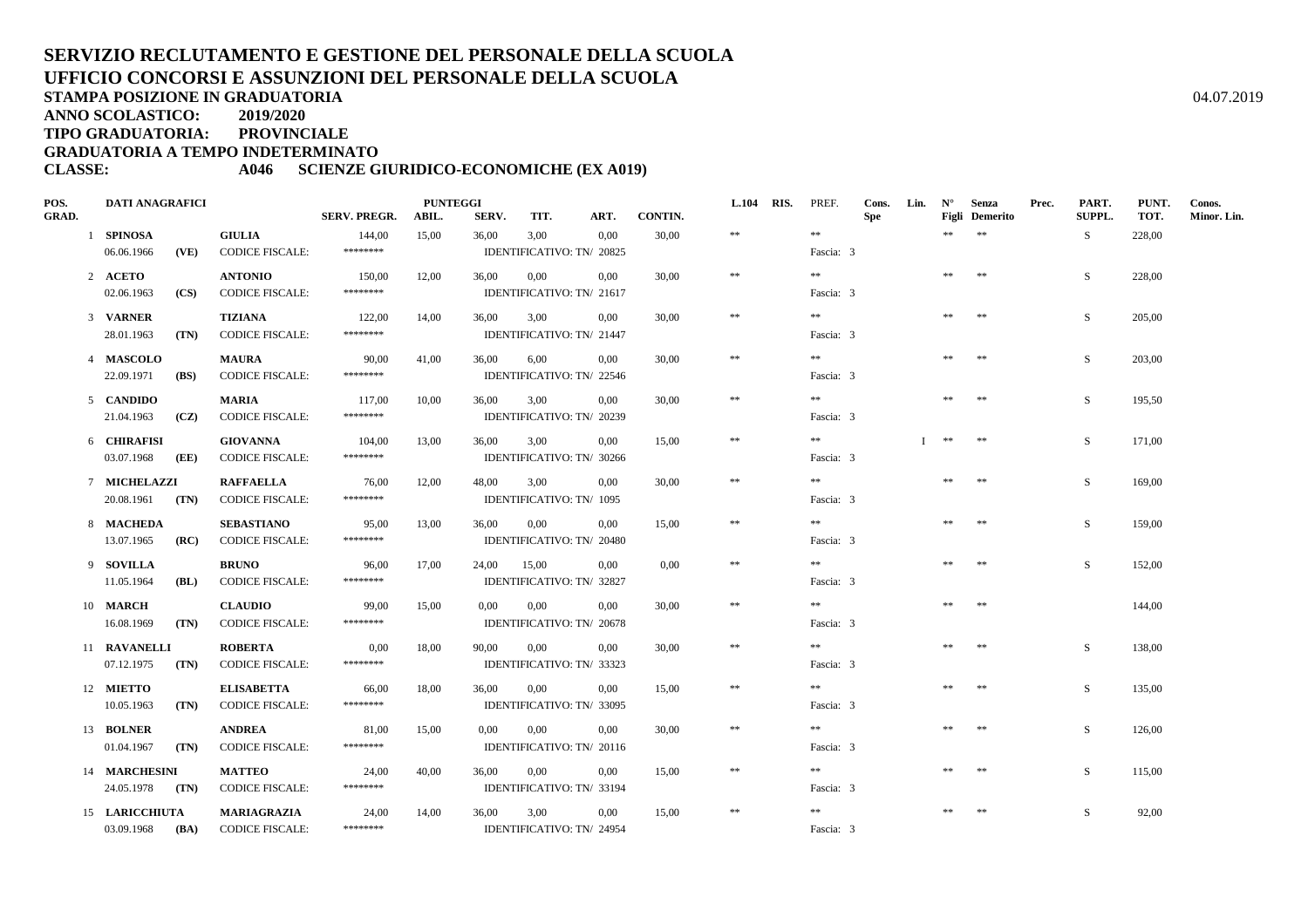**ANNO SCOLASTICO:2019/2020**

**TIPO GRADUATORIA: PROVINCIALE**

**GRADUATORIA A TEMPO INDETERMINATO**

**CLASSE: A046 SCIENZE GIURIDICO-ECONOMICHE (EX A019)**

| POS.         | <b>DATI ANAGRAFICI</b> |      |                        |                     | <b>PUNTEGGI</b> |                |                           |          |         | L.104 RIS. | PREF.     | Cons.      | Lin. | $N^{\circ}$ | Senza          | Prec. | PART.  | PUNT. | Conos.      |
|--------------|------------------------|------|------------------------|---------------------|-----------------|----------------|---------------------------|----------|---------|------------|-----------|------------|------|-------------|----------------|-------|--------|-------|-------------|
| <b>GRAD.</b> |                        |      |                        | <b>SERV. PREGR.</b> | ABIL.           | SERV.          | TIT.                      | ART.     | CONTIN. |            |           | <b>Spe</b> |      |             | Figli Demerito |       | SUPPL. | TOT.  | Minor. Lin. |
|              | 16 VIOLANTE            |      | <b>SERGIO</b>          | 0,00                | 42,00           | 42,00          | 0,00                      | 0,00     | 0,00    | $\pm\pm$   | $\pm\pm$  |            |      | $*$         | $\pm\pm$       |       | S      | 84,00 |             |
|              | 19.04.1977             | (NA) | <b>CODICE FISCALE:</b> | ********            |                 |                | IDENTIFICATIVO: TN/ 33295 |          |         |            | Fascia: 3 |            |      |             |                |       |        |       |             |
|              | 17 POLLA               |      | <b>MARZIA</b>          | 0,00                | 42,00           | 36,00          | 0.00                      | 0.00     | 0.00    | $\pm\pm$   | **        |            |      | **          | 米米             |       | S.     | 78,00 |             |
|              | 26.05.1973             | (TN) | <b>CODICE FISCALE:</b> | ********            |                 |                | IDENTIFICATIVO: TN/ 36188 |          |         |            | Fascia: 3 |            |      |             |                |       |        |       |             |
|              | 18 <b>MARINI</b>       |      | <b>MICHELE</b>         | 0,00                | 42,00           | 36,00          | 0,00                      | 0.00     | 0,00    | $\pm\pm$   | $* *$     |            |      | **          | **             |       | S      | 78,00 |             |
|              | 16.08.1974             | (BS) | <b>CODICE FISCALE:</b> | ********            |                 |                | IDENTIFICATIVO: TN/ 36152 |          |         |            | Fascia: 3 |            |      |             |                |       |        |       |             |
|              | 19 POLIZZI             |      | <b>MICHELE</b>         | 0,00                | 42,00           | 30,00          | 0,00                      | $0.00\,$ | 0,00    | $\ast\ast$ | $\pm\pm$  |            |      | $\pm\pm$    | **             |       | S      | 72,00 |             |
|              | 05.12.1979             | (TN) | <b>CODICE FISCALE:</b> | ********            |                 |                | IDENTIFICATIVO: TN/ 33232 |          |         |            | Fascia: 3 |            |      |             |                |       |        |       |             |
|              | 20 PROCACCIO           |      | <b>ROSEMMA</b>         | 32,00               | 13,00           | 26,00          | 0,00                      | $0.00\,$ | 0,00    | $\pm\pm$   | $\pm\pm$  |            |      | **          | **             |       | S      | 71,00 |             |
|              | 28.06.1969             | (BA) | <b>CODICE FISCALE:</b> | ********            |                 |                | IDENTIFICATIVO: TN/ 25001 |          |         |            | Fascia: 3 |            |      |             |                |       |        |       |             |
|              | 21 NEQUIRITO           |      | <b>ANTONELLA</b>       | 12,00               | 10,00           | 18,00          | $0.00\,$                  | $0.00\,$ | 30,00   | $\pm\pm$   | $\pm\pm$  |            |      | **          | $\pm\pm$       |       | S      | 70,00 |             |
|              | $07.11.1962$ (TN)      |      | <b>CODICE FISCALE:</b> | ********            |                 |                | IDENTIFICATIVO: TN/ 22620 |          |         |            | Fascia: 3 |            |      |             |                |       |        |       |             |
|              | 22 D'AMARO             |      | <b>SANTOLO</b>         | 0,00                | 41,00           | 24,00          | 0,00                      | $0.00\,$ | 0,00    | $\pm\pm$   | $\pm\pm$  |            |      | $\pm\pm$    | $\pm\pm$       |       | S.     | 65,00 |             |
|              | 03.03.1964             | (SA) | <b>CODICE FISCALE:</b> | ********            |                 |                | IDENTIFICATIVO: TN/ 36106 |          |         |            | Fascia: 3 |            |      |             |                |       |        |       |             |
|              | 23 DELL'ANNA           |      | <b>SANTINA</b>         | 29,00               | 15,00           | 18,00          | $0.00\,$                  | $0.00\,$ | 0.00    | $\ast\ast$ | $* *$     |            |      | **          | $**$           |       | S.     | 62,00 |             |
|              | 24.06.1968             | (NA) | <b>CODICE FISCALE:</b> | ********            |                 |                | IDENTIFICATIVO: TN/ 30215 |          |         |            | Fascia: 3 |            |      |             |                |       |        |       |             |
|              | 24 SALERNO             |      | <b>MARCELLO</b>        | 0,00                | 42,00           | $0.00\,$       | 12,00                     | $0.00\,$ | 0.00    | $\ast\ast$ | $* *$     |            |      | **          | **             |       | S.     | 54,00 |             |
|              | 11.06.1975             | (CH) | <b>CODICE FISCALE:</b> | ********            |                 |                | IDENTIFICATIVO: TN/ 36165 |          |         |            | Fascia: 3 |            |      |             |                |       |        |       |             |
|              | 25 SANTONI             |      | <b>GIORGIA</b>         | 0.00                | 14,00           | 0,00           | 6,00                      | 0.00     | 30,00   | $\ast\ast$ | $\pm\pm$  |            |      | $\pm \pm$   | $\ast\ast$     |       | S.     | 50,00 |             |
|              | 02.03.1967             | (TN) | <b>CODICE FISCALE:</b> | ********            |                 |                | IDENTIFICATIVO: TN/ 20948 |          |         |            | Fascia: 3 |            |      |             |                |       |        |       |             |
|              | 26 PAISSAN             |      | <b>DANIELA</b>         | 0,00                | 13,00           | 6,00           | 0,00                      | 0,00     | 30,00   | $\pm\pm$   | $\gg \gg$ |            |      | **          | **             |       | S.     | 49.00 |             |
|              | 01.10.1969             | (TN) | <b>CODICE FISCALE:</b> | ********            |                 |                | IDENTIFICATIVO: TN/ 21177 |          |         |            | Fascia: 3 |            |      |             |                |       |        |       |             |
|              | 27 GALEAZ              |      | <b>FRANCESCA</b>       | 0,00                | 42,00           | 0,00           | 0.00                      | 0.00     | 0,00    | $\pm\pm$   | $\pm\pm$  |            |      | $\pm \pm$   | $**$           |       |        | 42,00 |             |
|              | 15.10.1973             | (TN) | <b>CODICE FISCALE:</b> | ********            |                 |                | IDENTIFICATIVO: TN/ 33097 |          |         |            | Fascia: 3 |            |      |             |                |       |        |       |             |
|              | 28 SOMAINI             |      | <b>MICHELE</b>         | 0,00                | 41,00           | 0,00           | 0,00                      | $0.00\,$ | 0,00    | $\ast\ast$ | $* *$     |            |      | 米米          | **             |       | S.     | 41,00 |             |
|              | 23.06.1971             | (TN) | <b>CODICE FISCALE:</b> | ********            |                 |                | IDENTIFICATIVO: TN/ 36146 |          |         |            | Fascia: 3 |            |      |             |                |       |        |       |             |
|              | 29 D'AVOLIO            |      | <b>ANTONIETTA FILO</b> | 24,00               | 14,00           | $1,50 \t 0,00$ |                           | $0.00\,$ | 0.00    | $\ast\ast$ | $* *$     |            |      | **          | **             |       | S.     | 39,50 |             |
|              | 04.01.1967             | (FG) | <b>CODICE FISCALE:</b> | ********            |                 |                | IDENTIFICATIVO: TN/ 22670 |          |         |            | Fascia: 3 |            |      |             |                |       |        |       |             |
|              | 30 CORADELLO           |      | <b>ANTONIO</b>         | 18,00               | 16,00           | $0.00\,$       | $0.00\,$                  | $0.00\,$ | 0,00    | $\pm\pm$   | $\pm\pm$  |            |      | **          | $\pm\pm$       |       | S      | 34,00 |             |
|              | 24.01.1962 (TN)        |      | <b>CODICE FISCALE:</b> | ********            |                 |                | IDENTIFICATIVO: TN/ 32877 |          |         |            | Fascia: 3 |            |      |             |                |       |        |       |             |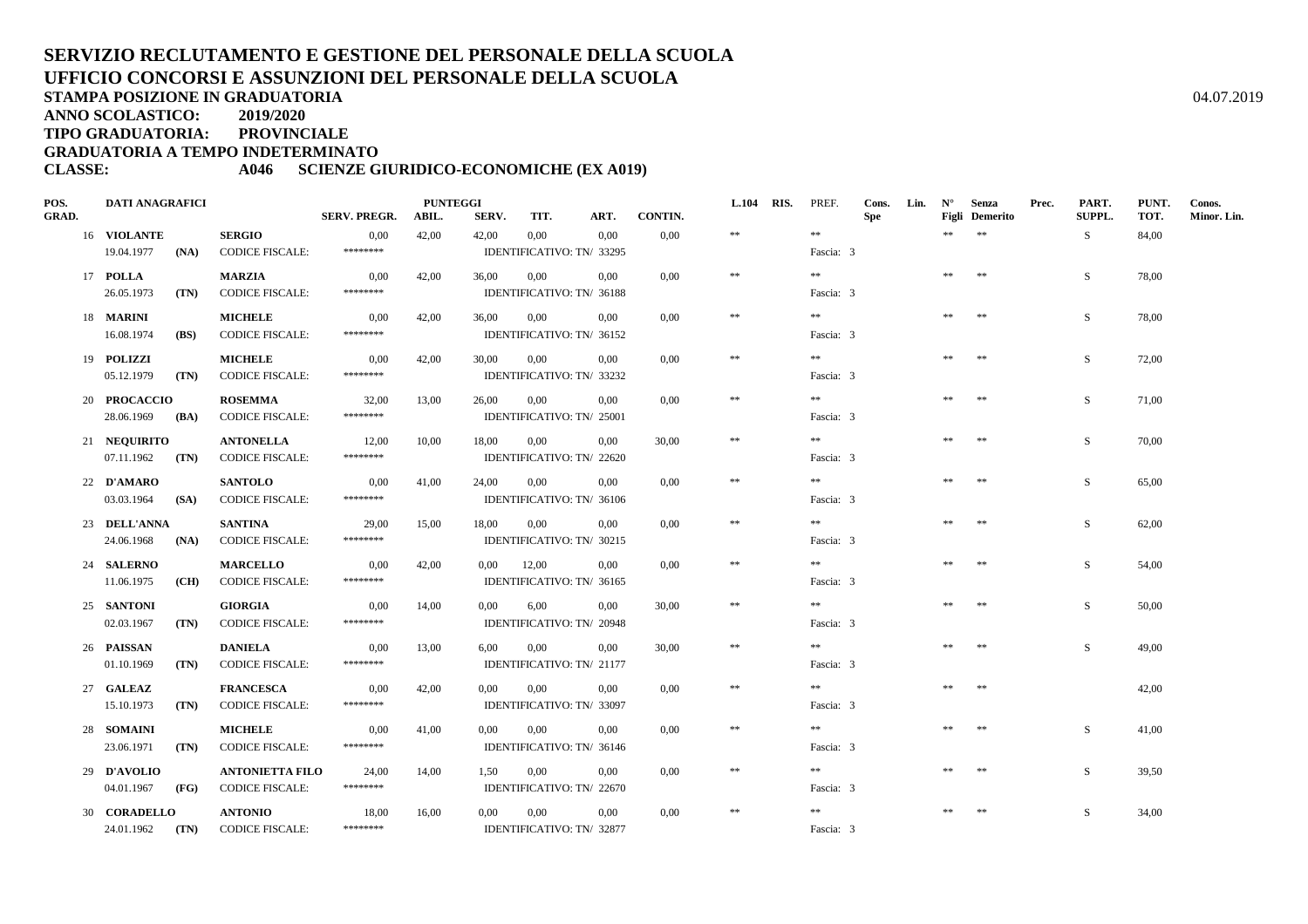**ANNO SCOLASTICO:2019/2020**

**TIPO GRADUATORIA: PROVINCIALE**

**GRADUATORIA A TEMPO INDETERMINATO**

**CLASSE: A046 SCIENZE GIURIDICO-ECONOMICHE (EX A019)**

| POS.         | <b>DATI ANAGRAFICI</b> |      |                        |                     | <b>PUNTEGGI</b> |          |                           |          |         | <b>L.104</b> | RIS. | PREF.     | Cons.      | Lin. | $N^{\circ}$ | Senza          | Prec. | PART.         | PUNT. | Conos.      |
|--------------|------------------------|------|------------------------|---------------------|-----------------|----------|---------------------------|----------|---------|--------------|------|-----------|------------|------|-------------|----------------|-------|---------------|-------|-------------|
| <b>GRAD.</b> |                        |      |                        | <b>SERV. PREGR.</b> | ABIL.           | SERV.    | TIT.                      | ART.     | CONTIN. |              |      |           | <b>Spe</b> |      |             | Figli Demerito |       | <b>SUPPL.</b> | TOT.  | Minor. Lin. |
|              | 31 CALABRESE           |      | <b>MARIA CRISTINA</b>  | 14.00               | 12,00           | 0,00     | 0,00                      | 0.00     | 0.00    | $\pm\pm$     |      | $\pm\pm$  |            |      | **          | $**$           |       | -S            | 26,00 |             |
|              | 16.09.1958             | (FR) | <b>CODICE FISCALE:</b> | ********            |                 |          | IDENTIFICATIVO: TN/ 32951 |          |         |              |      | Fascia: 3 |            |      |             |                |       |               |       |             |
|              | 32 RUBINO              |      | <b>IRENE</b>           | 2,00                | 16,00           | 0.00     | 0,00                      | 0.00     | 0.00    | **           |      | **        |            |      |             | **             |       | S.            | 18,00 |             |
|              | 02.02.1966             | (VV) | <b>CODICE FISCALE:</b> | ********            |                 |          | IDENTIFICATIVO: TN/ 26000 |          |         |              |      | Fascia: 3 |            |      |             |                |       |               |       |             |
|              | 33 NARDI               |      | <b>TIZIANA</b>         | 2.00                | 13,00           | $0.00\,$ | 3.00                      | 0.00     | 0.00    | $\pm\pm$     |      | **        |            |      | **          | 米米             |       |               | 18.00 |             |
|              | 04.06.1965             | (FR) | <b>CODICE FISCALE:</b> | ********            |                 |          | IDENTIFICATIVO: TN/ 36244 |          |         |              |      | Fascia: 3 |            |      |             |                |       |               |       |             |
|              | 34 ROVRI               |      | <b>ANTONELLA</b>       | 0,00                | 17,00           | $0.00\,$ | 0,00                      | $0.00\,$ | 0.00    | $\pm\pm$     |      | **        |            |      | **          | **             |       | S             | 17,00 |             |
|              | 05.11.1969             | (TN) | <b>CODICE FISCALE:</b> | ********            |                 |          | IDENTIFICATIVO: TN/ 22396 |          |         |              |      | Fascia: 3 |            |      |             |                |       |               |       |             |
|              | 35 TOMASELLI           |      | <b>FIORENZO</b>        | 0,00                | 16,00           | 0.00     | $0.00\,$                  | 0.00     | 0,00    | $\pm\pm$     |      | **        |            |      | **          | **             |       |               | 16,00 |             |
|              | 19.08.1958             | (BZ) | <b>CODICE FISCALE:</b> | ********            |                 |          | IDENTIFICATIVO: TN/ 32831 |          |         |              |      | Fascia: 3 |            |      |             |                |       |               |       |             |
|              | 36 GUZZO               |      | <b>ANGELA</b>          | 0.00                | 15,00           | 0.00     | 0,00                      | 0.00     | 0.00    | $\pm\pm$     |      | **        |            |      |             | **             |       | S.            | 15,00 |             |
|              | 18.06.1969             | (CS) | <b>CODICE FISCALE:</b> | ********            |                 |          | IDENTIFICATIVO: TN/ 33336 |          |         |              |      | Fascia: 3 |            |      |             |                |       |               |       |             |
| 37           | RITO                   |      | <b>ROSARIO MAURIZI</b> | 2,00                | 13,00           | 0.00     | 0,00                      | 0.00     | 0.00    | $\pm\pm$     |      | $**$      |            |      | **          | **             |       | S             | 15,00 |             |
|              | 09.08.1969             | (KR) | <b>CODICE FISCALE:</b> | ********            |                 |          | IDENTIFICATIVO: TN/ 36184 |          |         |              |      | Fascia: 3 |            |      |             |                |       |               |       |             |
|              | 38 GIORDANO            |      | <b>MARIA</b>           | 0,00                | 14,00           | 0.00     | 0.00                      | 0.00     | 0.00    | $\pm\pm$     |      | **        |            |      | **          | **             |       | S             | 14,00 |             |
|              | 12.09.1972             | (FG) | <b>CODICE FISCALE:</b> | ********            |                 |          | IDENTIFICATIVO: TN/ 32783 |          |         |              |      | Fascia: 3 |            |      |             |                |       |               |       |             |
|              | 39 DI SALVO            |      | <b>CARMELO</b>         | 0,00                | 14,00           | 0,00     | 0,00                      | 0.00     | 0.00    | $\pm\pm$     |      | **        |            |      | **          | **             |       | S             | 14,00 |             |
|              | 11.02.1967             | (PA) | <b>CODICE FISCALE:</b> | ********            |                 |          | IDENTIFICATIVO: TN/ 24905 |          |         |              |      | Fascia: 3 |            |      |             |                |       |               |       |             |
|              | <b>40 BRESSANINI</b>   |      | <b>IVO</b>             | 2,00                | 11,00           | 0.00     | 0,00                      | 0.00     | 0.00    | $\pm\pm$     |      | **        |            |      |             |                |       | S             | 13,00 |             |
|              | 22.05.1964             | (TN) | <b>CODICE FISCALE:</b> | ********            |                 |          | IDENTIFICATIVO: TN/ 30230 |          |         |              |      | Fascia: 3 |            |      |             |                |       |               |       |             |
|              | 41 MAZZONE             |      | LUIGI                  | 0,00                | 13,00           | 0,00     | 0,00                      | 0.00     | 0,00    | $\pm\pm$     |      | **        |            |      | **          | $\pm\pm$       |       | S             | 13,00 |             |
|              | 25.04.1969             | (BN) | <b>CODICE FISCALE:</b> | ********            |                 |          | IDENTIFICATIVO: TN/ 33209 |          |         |              |      | Fascia: 3 |            |      |             |                |       |               |       |             |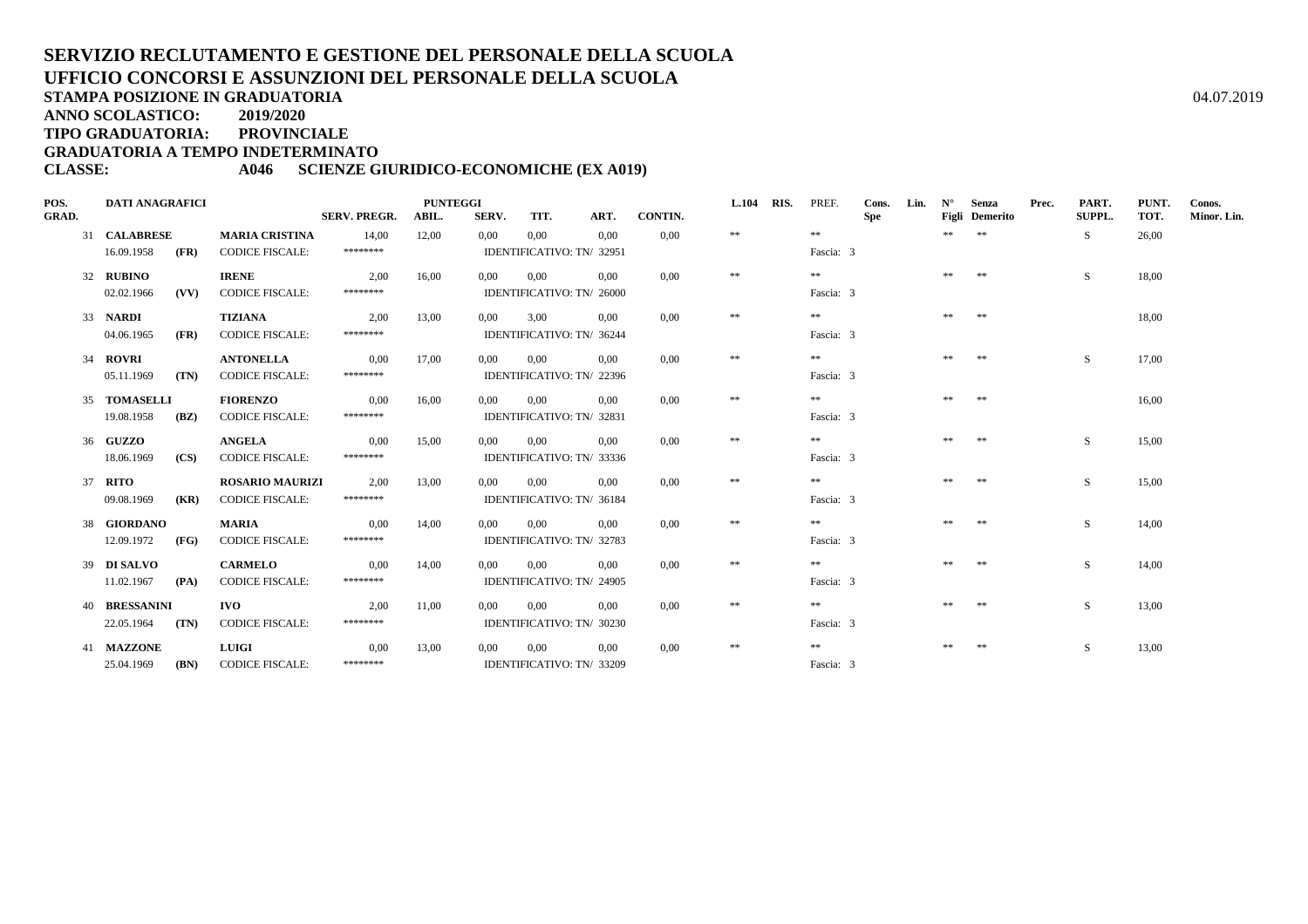**STAMPA POSIZIONE IN GRADUATORIA**

**ANNO SCOLASTICO:2019/2020**

**TIPO GRADUATORIA: PROVINCIALE**

**GRADUATORIA A TEMPO INDETERMINATO**

#### **CLASSE: A051 SCIENZE, TECNOLOGIE E TECNICHE AGRARIE (EX A058)**

| POS.         | <b>DATI ANAGRAFICI</b>    |                        |                     | <b>PUNTEGGI</b> |       |                           |      | <b>L.104</b> | RIS.     | PREF. | Cons.      | Lin.       | $N^{\circ}$ | Senza | Prec.          | PART. | PUNT.  | Conos. |             |
|--------------|---------------------------|------------------------|---------------------|-----------------|-------|---------------------------|------|--------------|----------|-------|------------|------------|-------------|-------|----------------|-------|--------|--------|-------------|
| <b>GRAD.</b> |                           |                        | <b>SERV. PREGR.</b> | ABIL.           | SERV. | TIT.                      | ART. | CONTIN.      |          |       |            | <b>Spe</b> |             |       | Figli Demerito |       | SUPPL. | TOT.   | Minor. Lin. |
|              | <b>BRUN</b>               | <b>FLAVIA</b>          | 108,00              | 15,00           | 0,00  | 0,00                      | 0.00 | 30,00        | $\pm\pm$ |       | **         |            |             | **    | **             |       | S.     | 153,00 |             |
|              | (TN)<br>19.04.1968        | <b>CODICE FISCALE:</b> | ********            |                 |       | IDENTIFICATIVO: TN/ 20032 |      |              |          |       | Fascia: 3  |            |             |       |                |       |        |        |             |
|              | 2 MASTROIANNI RUSS PIETRO |                        | 78,00               | 13,00           | 0.00  | 3.00                      | 0.00 | 15,00        | **       |       | **         |            |             | **    | **             |       | S.     | 109,00 |             |
|              | 25.11.1962<br>(CZ)        | <b>CODICE FISCALE:</b> | ********            |                 |       | IDENTIFICATIVO: TN/ 20597 |      |              |          |       | Fascia: 3  |            |             |       |                |       |        |        |             |
|              | 3 COLTRI                  | <b>PAOLO</b>           | 18,00               | 42,00           | 0,00  | 3,00                      | 0.00 | 15,00        | **       |       | $\ast\ast$ |            |             | **    | **             |       | S.     | 78,00  |             |
|              | 18.02.1974<br>(RO)        | <b>CODICE FISCALE:</b> | ********            |                 |       | IDENTIFICATIVO: TN/ 30351 |      |              |          |       | Fascia: 3  |            |             |       |                |       |        |        |             |
|              | 4 ZANDONAI                | <b>SARA</b>            | 18,00               | 40,00           | 0,00  | 0.00                      | 0.00 | 0.00         | **       |       | $\ast\ast$ |            |             | **    | **             |       | S.     | 58,00  |             |
|              | 03.03.1980<br>(TN)        | <b>CODICE FISCALE:</b> | ********            |                 |       | IDENTIFICATIVO: TN/ 32868 |      |              |          |       | Fascia: 3  |            |             |       |                |       |        |        |             |
|              | 5 EMER                    | <b>DAMIANO</b>         | 9.00                | 40,00           | 0.00  | 0.00                      | 0.00 | 0.00         | **       |       | **         |            |             | **    | **             |       | S.     | 49,00  |             |
|              | 22.07.1979<br>(TN)        | <b>CODICE FISCALE:</b> | ********            |                 |       | IDENTIFICATIVO: TN/ 32962 |      |              |          |       | Fascia: 3  |            |             |       |                |       |        |        |             |
|              | 6 BORDIN                  | <b>CRISTINA</b>        | 0.00                | 14,00           | 0.00  | 3.00                      | 0.00 | 30,00        | **       |       | **         |            |             | **    | **             |       | S      | 47,00  |             |
|              | (VC)<br>23.05.1963        | <b>CODICE FISCALE:</b> | ********            |                 |       | IDENTIFICATIVO: TN/ 36077 |      |              |          |       | Fascia: 3  |            |             |       |                |       |        |        |             |
|              | 7 BERNABEI                | <b>GIOVANNINO</b>      | 6.00                | 14,00           | 0,00  | 0.00                      | 0.00 | 0.00         | **       |       | **         |            |             |       | **             |       | S      | 20,00  |             |
|              | 20.09.1954<br>(AQ)        | <b>CODICE FISCALE:</b> | ********            |                 |       | IDENTIFICATIVO: TN/ 32890 |      |              |          |       | Fascia: 3  |            |             |       |                |       |        |        |             |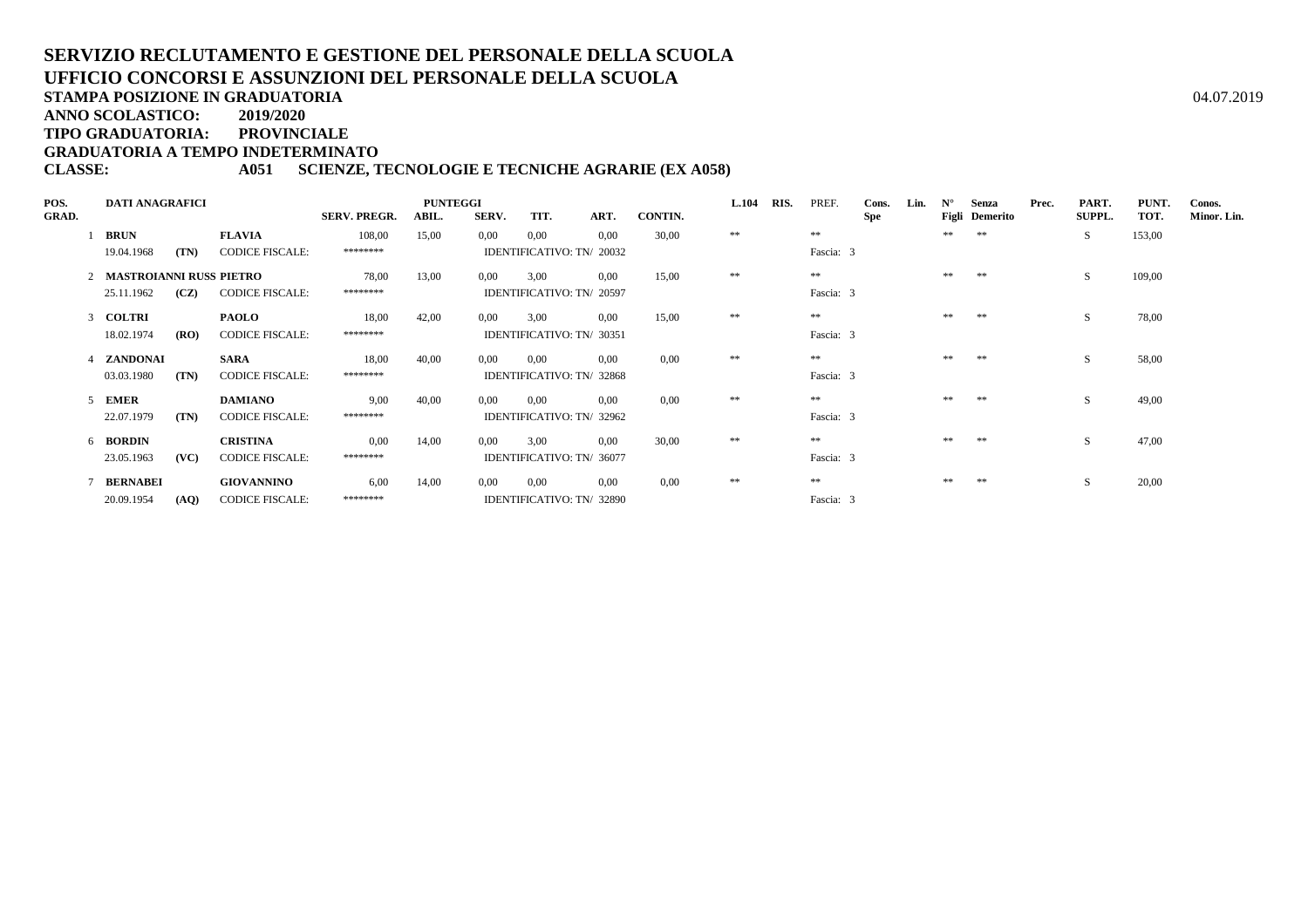**TIPO GRADUATORIA: PROVINCIALE**

**GRADUATORIA A TEMPO INDETERMINATO**

### **CLASSE: A054 STORIA DELL'ARTE (EX A061)**

| POS.         | <b>DATI ANAGRAFICI</b> |      |                        |                     | <b>PUNTEGGI</b> |       |                           |                           | <b>L.104</b> | RIS.     | PREF. | Cons.     | Lin.       | $N^{\circ}$ | Senza | Prec.          | PART. | PUNT.  | Conos. |             |
|--------------|------------------------|------|------------------------|---------------------|-----------------|-------|---------------------------|---------------------------|--------------|----------|-------|-----------|------------|-------------|-------|----------------|-------|--------|--------|-------------|
| <b>GRAD.</b> |                        |      |                        | <b>SERV. PREGR.</b> | ABIL.           | SERV. | TIT.                      | ART.                      | CONTIN.      |          |       |           | <b>Spe</b> |             |       | Figli Demerito |       | SUPPL. | TOT.   | Minor. Lin. |
|              | <b>NEGRI</b>           |      | <b>MANUELA</b>         | 18,00               | 42,00           | 36,00 | 3,00                      | 0.00                      | 15,00        | $\pm\pm$ |       | $* *$     |            |             | **    | **             |       | S.     | 114,00 |             |
|              | 17.09.1979             | (TN) | <b>CODICE FISCALE:</b> | ********            |                 |       |                           | IDENTIFICATIVO: TN/ 33195 |              |          |       | Fascia: 3 |            |             |       |                |       |        |        |             |
|              | 2 PIROTTA              |      | <b>ARIANNA</b>         | 0.00                | 42,00           | 48,00 | $0.00\,$                  | 0.00                      | 0.00         | **       |       | **        |            |             | **    | **             |       | S.     | 90,00  |             |
|              | 14.10.1981             | (TN) | <b>CODICE FISCALE:</b> | ********            |                 |       |                           | IDENTIFICATIVO: TN/ 32809 |              |          |       | Fascia: 3 |            |             |       |                |       |        |        |             |
|              | 3 MAMELI               |      | <b>MAURIZIO</b>        | 9,00                | 41,00           | 36,00 | 3,00                      | $0.00\,$                  | 0.00         | **       |       | **        |            |             | **    | **             |       | S      | 89,00  |             |
|              | 28.12.1976             | (EE) | <b>CODICE FISCALE:</b> | ********            |                 |       |                           | IDENTIFICATIVO: TN/33111  |              |          |       | Fascia: 3 |            |             |       |                |       |        |        |             |
|              | 4 PENNESI              |      | <b>STEFANIA</b>        | 18,00               | 16,00           | 30,00 | 0.00                      | $0.00\,$                  | 15,00        | **       |       | $* *$     |            |             | **    | **             |       | S.     | 79,00  |             |
|              | 25.02.1971             | (PE) | <b>CODICE FISCALE:</b> | ********            |                 |       |                           | IDENTIFICATIVO: TN/ 33387 |              |          |       | Fascia: 3 |            |             |       |                |       |        |        |             |
|              | 5 PISANO               |      | MARIA                  | 0.00                | 42,00           | 20,00 | 0.00                      | 0.00                      | 0.00         | **       |       | **        |            |             | **    | **             |       | S      | 62,00  |             |
|              | 31.05.1978             | (NA) | <b>CODICE FISCALE:</b> | ********            |                 |       |                           | IDENTIFICATIVO: TN/ 33388 |              |          |       | Fascia: 3 |            |             |       |                |       |        |        |             |
|              | 6 CARDONE              |      | <b>ANDREA</b>          | 15,00               | 34,00           | 0.00  | 12,00                     | 0.00                      | 0.00         | **       |       | **        |            |             | **    | **             |       | S.     | 61,00  |             |
|              | 30.04.1978             | (CE) | <b>CODICE FISCALE:</b> | ********            |                 |       | IDENTIFICATIVO: TN/ 36221 |                           |              |          |       | Fascia: 3 |            |             |       |                |       |        |        |             |
|              | 7 CATTOI               |      | <b>DOMIZIO</b>         | 0.00                | 17,00           | 0.00  | 0.00                      | 0.00                      | 0.00         | **       |       | **        |            |             | **    | **             |       | S.     | 17,00  |             |
|              | 30.03.1971             | (TN) | <b>CODICE FISCALE:</b> | ********            |                 |       | IDENTIFICATIVO: TN/ 22781 |                           |              |          |       | Fascia: 3 |            |             |       |                |       |        |        |             |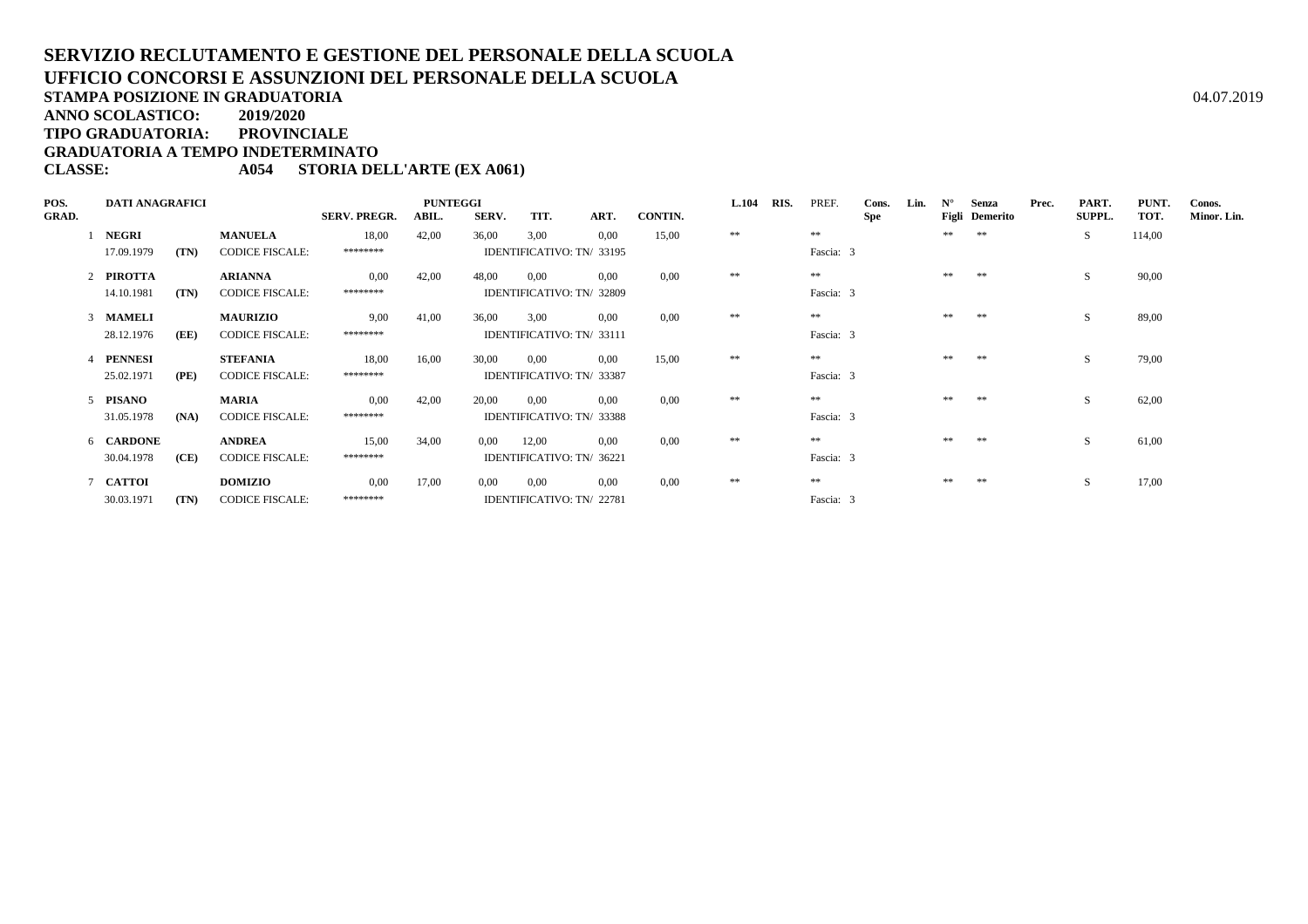#### **SERVIZIO RECLUTAMENTO E GESTIONE DEL PERSONALE DELLA SCUOLAUFFICIO CONCORSI E ASSUNZIONI DEL PERSONALE DELLA SCUOLASTAMPA POSIZIONE IN GRADUATORIA**A  $04.07.2019$ **ANNO SCOLASTICO: 2019/2020PROVINCIALE TIPO GRADUATORIA: GRADUATORIA A TEMPO INDETERMINATOCLASSE: A061 TECNOLOGIE E TECNICHE DELLE COMUNICAZIONI MULTIMEDIALI**

#### **POS. DATI ANAGRAFICI PUNTEGGI L.104RIS.** PREF. Cons. Lin.  $N^{\circ}$  Senza Prec. PART. PUNT. Conos. Spe Figli Demerito SUPPL. TOT. Minor. Lin. **GRAD.SERV. PREGR.** ABIL. **SERV. TIT.** ART. CONTIN.  $F$ **igli Demerito** 1 MAMELI **MAMELI MAURIZIO** 0,00 17,00 0,00 3,00 0,00 0,00 \*\* \*\* \*\* \*\* <sup>S</sup> 20,00 28.12.1976**(EE)** CODICE FISCALE: \*\*\*\*\*\*\*\* IDENTIFICATIVO: TN/ <sup>33111</sup> Fascia: 3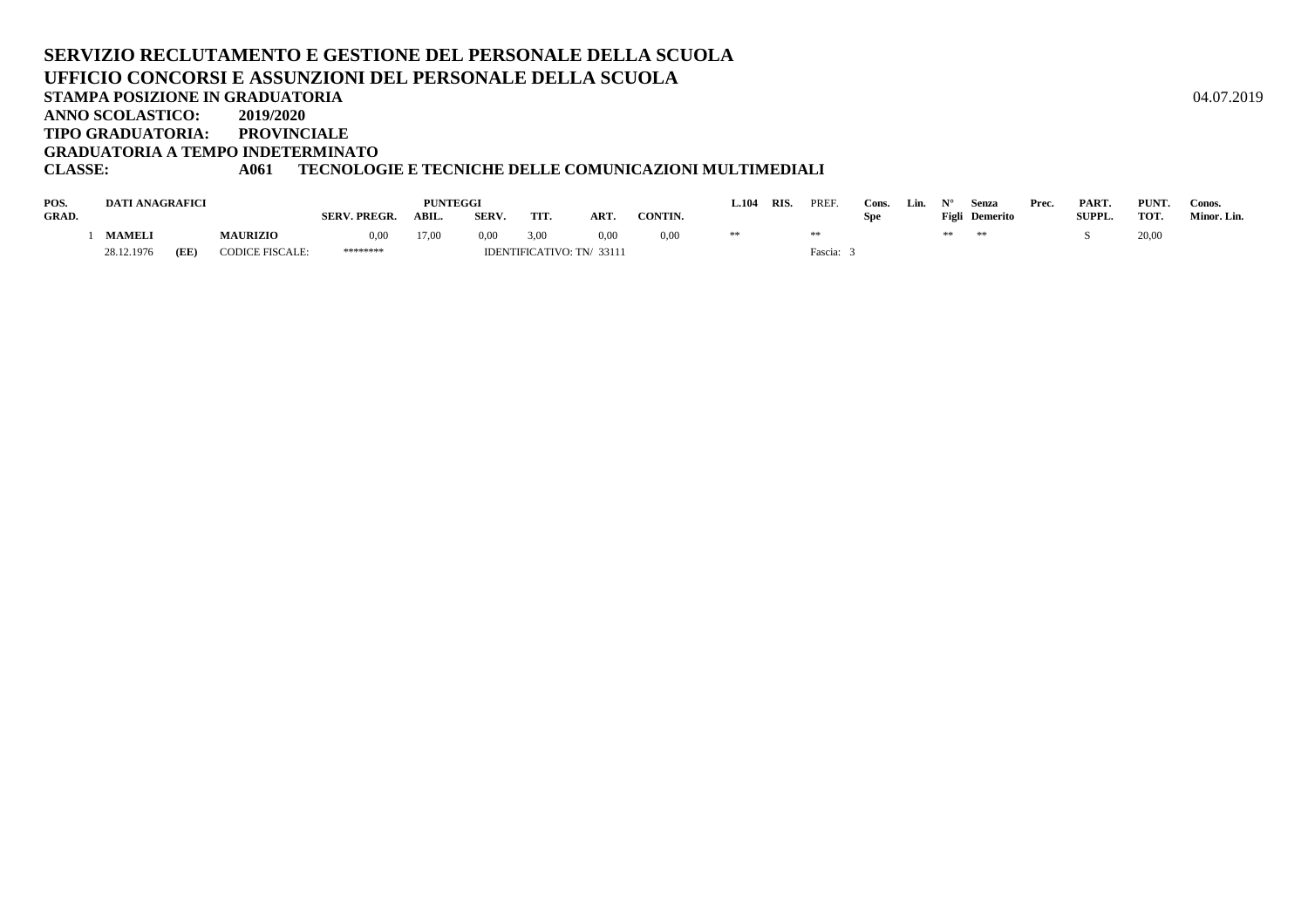**ANNO SCOLASTICO:2019/2020**

**TIPO GRADUATORIA: PROVINCIALE**

**GRADUATORIA A TEMPO INDETERMINATO**

**CLASSE: A066 TRATTAMENTO TESTI, DATI ED APPLICAZIONI. INFORMATICA (EX A075, A076)**

| POS.         | <b>DATI ANAGRAFICI</b> |                        |                     | <b>PUNTEGGI</b> |       |                                |      |         | <b>L.104</b> | RIS. | <b>PREF</b> | Cons.      | Lin. | $\mathbf{N}^{\circ}$ | Senza          | Prec. | PART.         | PUNT.  | Conos.      |
|--------------|------------------------|------------------------|---------------------|-----------------|-------|--------------------------------|------|---------|--------------|------|-------------|------------|------|----------------------|----------------|-------|---------------|--------|-------------|
| <b>GRAD.</b> |                        |                        | <b>SERV. PREGR.</b> | ABIL.           | SERV. | TIT.                           | ART. | CONTIN. |              |      |             | <b>Spe</b> |      |                      | Figli Demerito |       | <b>SUPPL.</b> | TOT.   | Minor. Lin. |
|              | <b>FILIPPI</b>         | <b>GIANNA</b>          | 218,00              | 24,00           | 0,00  | 0,00                           | 0,00 | 30,00   | **           |      | $\pm\pm$    |            |      | **                   | **             |       |               | 272,00 |             |
|              | 27.08.1957<br>(TN)     | <b>CODICE FISCALE:</b> | ********            |                 |       | <b>IDENTIFICATIVO: TN/ 998</b> |      |         |              |      | Fascia:     |            |      |                      |                |       |               |        |             |
|              | 2 MICHELAZZI           | <b>RAFFAELLA</b>       | 146,00              | 27,00           | 0,00  | 6,00                           | 0.00 | 30,00   | **           |      | $\pm\pm$    |            |      | **                   | $\pm\pm$       |       |               | 209,00 |             |
|              | (TN)<br>20.08.1961     | <b>CODICE FISCALE:</b> | ********            |                 |       | IDENTIFICATIVO: TN/ 1095       |      |         |              |      | Fascia:     |            |      |                      |                |       |               |        |             |
|              | <b>RICCADONNA</b>      | <b>LUCA</b>            | 105,00              | 15,00           | 0.00  | 3,00                           | 0.00 | 30,00   | **           |      | $\pm\pm$    |            |      | **                   | **             |       |               | 153,00 |             |
|              | 31.10.1963<br>(TN)     | <b>CODICE FISCALE:</b> | ********            |                 |       | IDENTIFICATIVO: TN/ 21636      |      |         |              |      | Fascia:     |            |      |                      |                |       |               |        |             |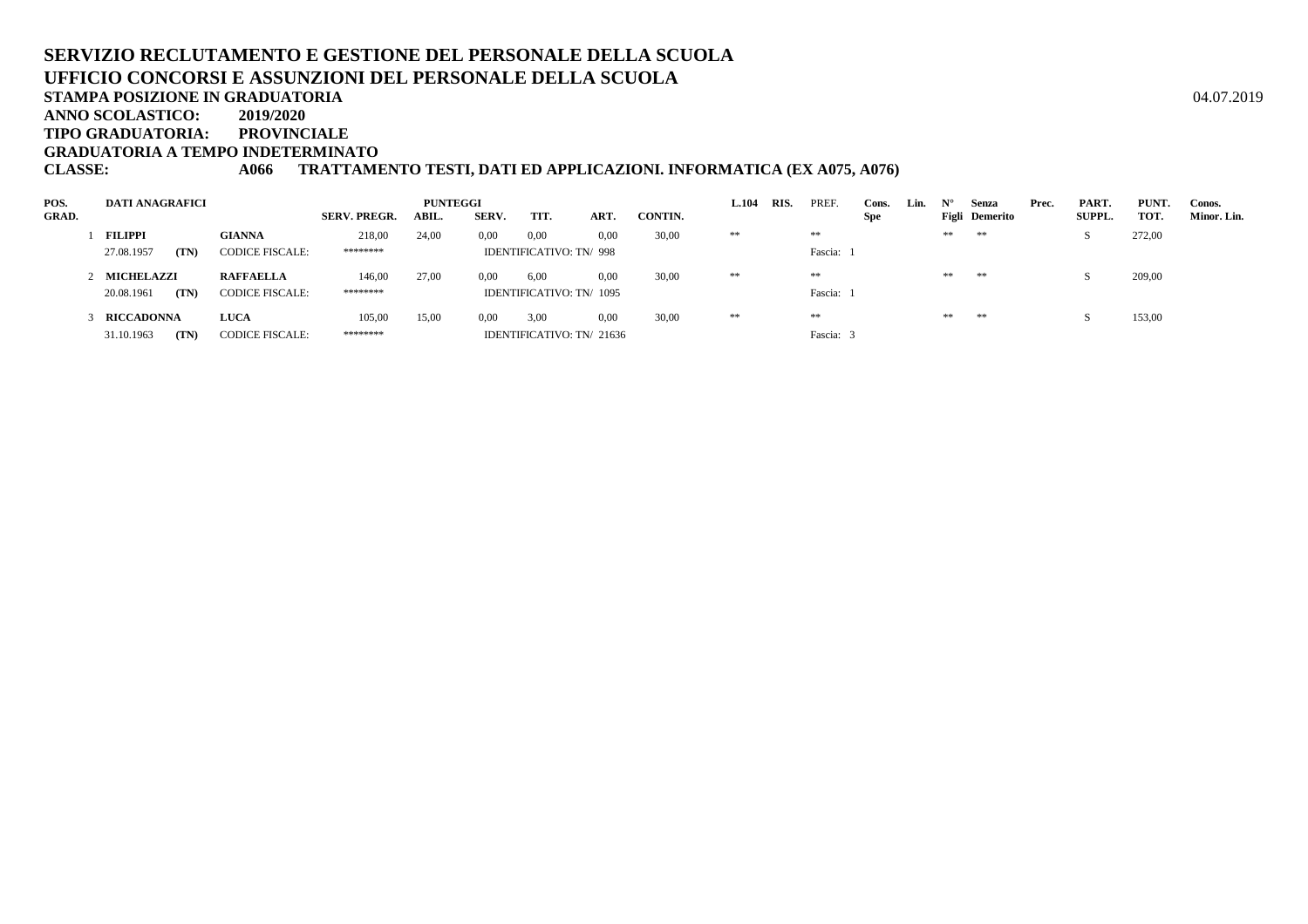**ANNO SCOLASTICO:2019/2020**

**TIPO GRADUATORIA: PROVINCIALE**

**GRADUATORIA A TEMPO INDETERMINATO**

### **CLASSE: AB24 LINGUE E CULTURE STRANIERE II GRADO (INGLESE) (EX A346)**

| POS.         | DATI ANAGRAFICI   |      |                        |                     | <b>PUNTEGGI</b> |       |                           |      |         | <b>L.104</b> | RIS. | PREF.     | Cons. | Lin. | $N^{\circ}$ | Senza          | Prec. | PART.         | PUNT. | Conos.      |
|--------------|-------------------|------|------------------------|---------------------|-----------------|-------|---------------------------|------|---------|--------------|------|-----------|-------|------|-------------|----------------|-------|---------------|-------|-------------|
| <b>GRAD.</b> |                   |      |                        | <b>SERV. PREGR.</b> | ABIL.           | SERV. | TIT.                      | ART. | CONTIN. |              |      |           | Spe   |      |             | Figli Demerito |       | <b>SUPPL.</b> | TOT.  | Minor. Lin. |
|              | <b>GHIZZI</b>     |      | <b>MARIA TERESA</b>    | 6,00                | 18,00           | 0.00  | 0,00                      | 0,00 | 0,00    | **           |      | **        |       |      | $\pm\pm$    | **             |       |               | 24,00 |             |
|              | 20.08.1977        | (TN) | <b>CODICE FISCALE:</b> | ********            |                 |       | IDENTIFICATIVO: TN/ 26083 |      |         |              |      | Fascia:   |       |      |             |                |       |               |       |             |
|              | 2 STABLUM         |      | <b>MARILENA</b>        | 0,00                | 18,00           | 0.00  | 0,00                      | 0.00 | 0,00    | **           |      | **        |       |      | $\pm\pm$    | **             |       |               | 18,00 |             |
|              | 30.04.1976        | (TN) | <b>CODICE FISCALE:</b> | ********            |                 |       | IDENTIFICATIVO: TN/ 33266 |      |         |              |      | Fascia: 3 |       |      |             |                |       |               |       |             |
|              | <b>DE GIULIAN</b> |      | <b>MICHELA</b>         | 0,00                | 15,00           | 0.00  | 0,00                      | 0.00 | 0,00    | **           |      | **        |       |      | $\pm\pm$    | **             |       |               | 15,00 |             |
|              | 16.09.1963        | (PG) | <b>CODICE FISCALE:</b> | ********            |                 |       | IDENTIFICATIVO: TN/33045  |      |         |              |      | Fascia:   |       |      |             |                |       |               |       |             |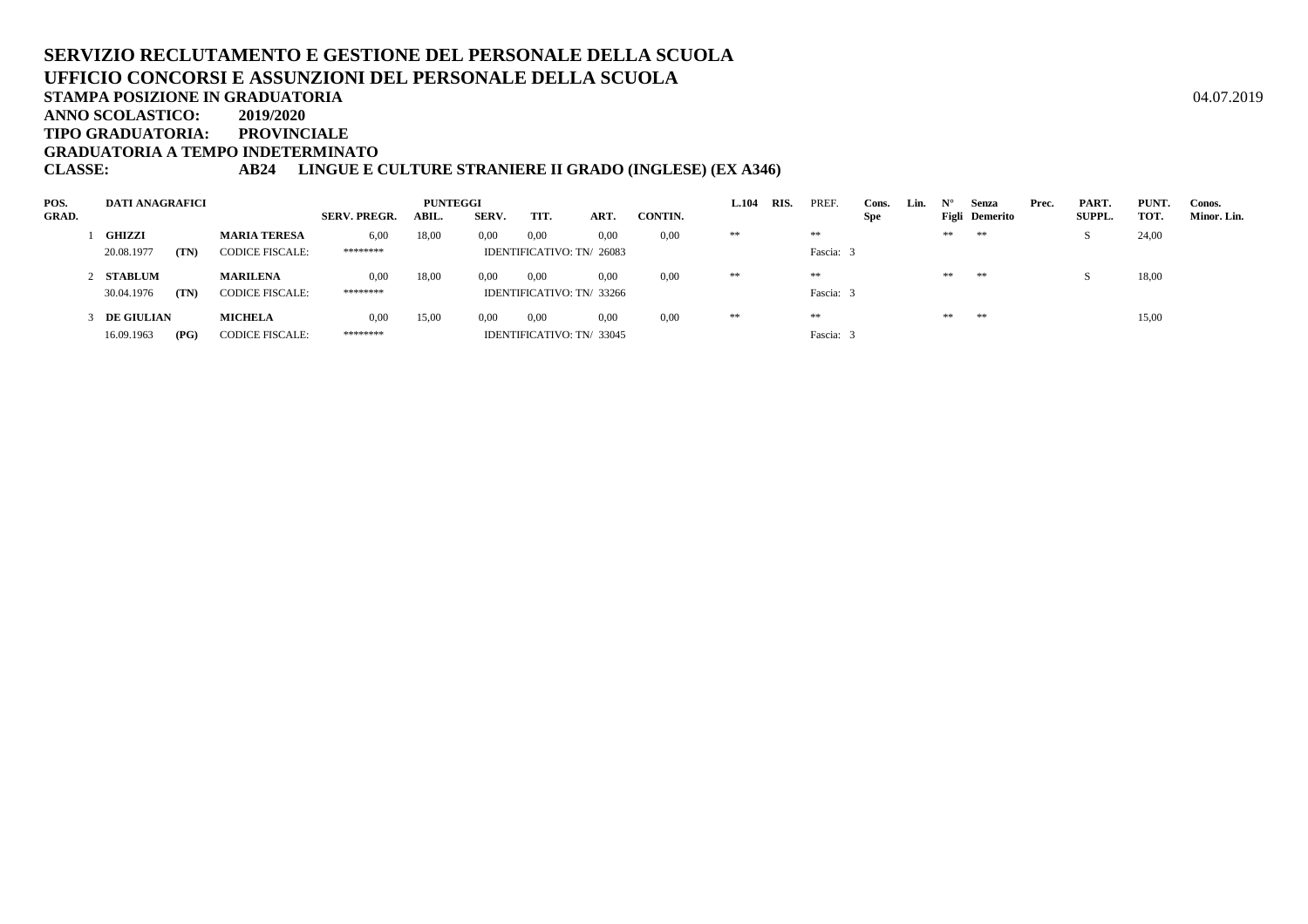#### **SERVIZIO RECLUTAMENTO E GESTIONE DEL PERSONALE DELLA SCUOLAUFFICIO CONCORSI E ASSUNZIONI DEL PERSONALE DELLA SCUOLASTAMPA POSIZIONE IN GRADUATORIA**A  $04.07.2019$ **ANNO SCOLASTICO: 2019/2020 TIPO GRADUATORIA: PROVINCIALE GRADUATORIA A TEMPO INDETERMINATOCLASSE: B003 LABORATORI DI FISICA (EX C280, C290)**

| POS.         | <b>DATI ANAGRAFICI</b> |      |                        |                     | <b>PUNTEGGI</b> |       |      |                           |                | 104. | RIS. | PREF.   | Cons. | Lin. | <b>NTO</b> | Senza          | Prec. | PART.         | PUNT. | Conos.      |
|--------------|------------------------|------|------------------------|---------------------|-----------------|-------|------|---------------------------|----------------|------|------|---------|-------|------|------------|----------------|-------|---------------|-------|-------------|
| <b>GRAD.</b> |                        |      |                        | <b>SERV. PREGR.</b> | ABIL.           | SERV. | TIT. | ART.                      | <b>CONTIN.</b> |      |      |         | Spe   |      |            | Figli Demerito |       | <b>SUPPL.</b> | TOT.  | Minor. Lin. |
|              | <b>ZOMER</b>           |      | <b>GIORGIO</b>         | 0.00                | 16,00           | 0.00  | 0.00 | 0.00                      | 0.00           | **   |      |         |       |      |            | Se Sk          |       |               | 16,00 |             |
|              | 11.08.1955             | (TN) | <b>CODICE FISCALE:</b> | ********            |                 |       |      | IDENTIFICATIVO: TN/ 21752 |                |      |      | Fascia: |       |      |            |                |       |               |       |             |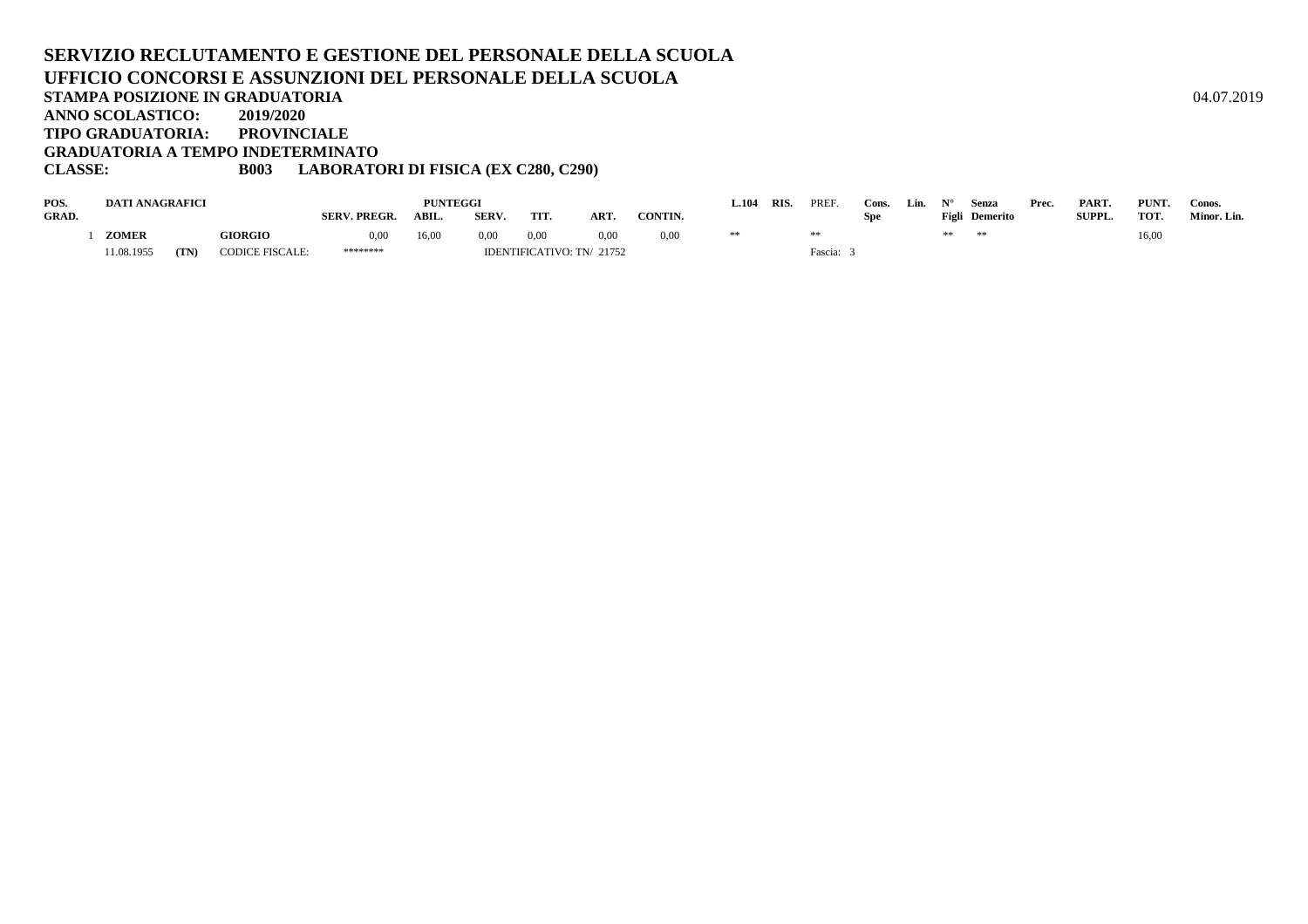#### **SERVIZIO RECLUTAMENTO E GESTIONE DEL PERSONALE DELLA SCUOLAUFFICIO CONCORSI E ASSUNZIONI DEL PERSONALE DELLA SCUOLASTAMPA POSIZIONE IN GRADUATORIA**A  $04.07.2019$ **ANNO SCOLASTICO: 2019/2020 TIPO GRADUATORIA: PROVINCIALE GRADUATORIA A TEMPO INDETERMINATOCLASSE: B011 LABORATORI DI SCIENZE E TECNOLOGIE AGRARIE (EX C050)**

| POS.         | <b>DATI ANAGRAFICI</b> |               |                 |                     | PUNTEGGI |       |                           |            |         |  | <b>RIS</b> | <b>PREF</b><br>Cons |  | Lin. |    | Senza                 | Prec. | PART.         | PUNT. | Conos.      |
|--------------|------------------------|---------------|-----------------|---------------------|----------|-------|---------------------------|------------|---------|--|------------|---------------------|--|------|----|-----------------------|-------|---------------|-------|-------------|
| <b>GRAD.</b> |                        |               |                 | <b>SERV. PREGR.</b> | ABIL.    | SERV. | TIT                       | <b>ART</b> | CONTIN. |  |            |                     |  |      |    | <b>Figli</b> Demerito |       | <b>SUPPL.</b> | TOT.  | Minor. Lin. |
|              | <b>COLTRI</b>          |               | <b>PAOLO</b>    | 36,00               | 18,00    | 0,00  | 6,00                      | 0.00       | 15,00   |  |            |                     |  |      | ** | **                    |       |               | 75,00 |             |
|              | 18.02.1974             | ( <b>RO</b> ) | CODICE FISCALE: | ********            |          |       | IDENTIFICATIVO: TN/ 30351 |            |         |  |            | Fascia:             |  |      |    |                       |       |               |       |             |